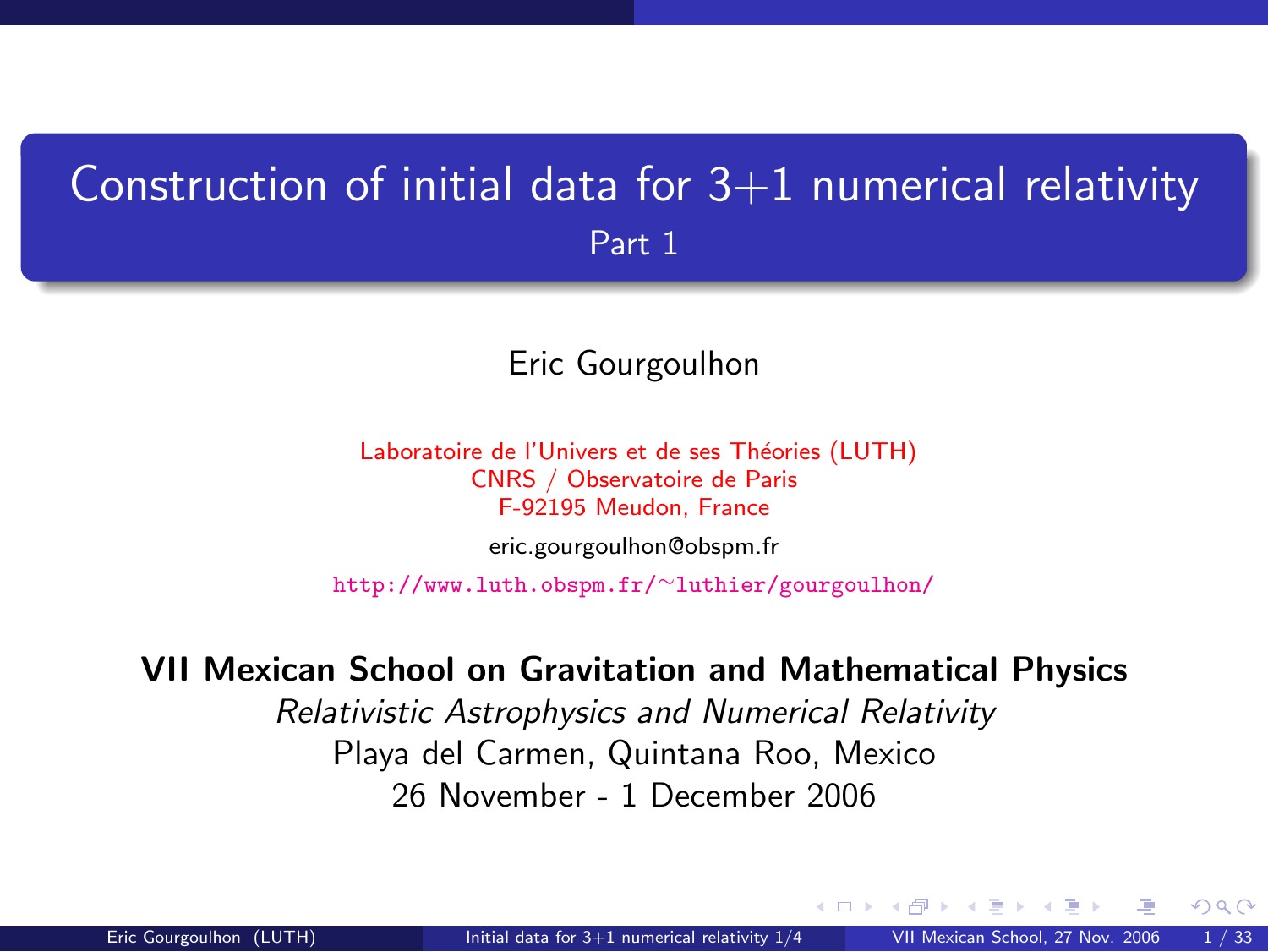[3+1 decomposition of Einstein equation](#page-21-0)

[The Cauchy problem](#page-30-0)

[Conformal decomposition](#page-36-0)

そロト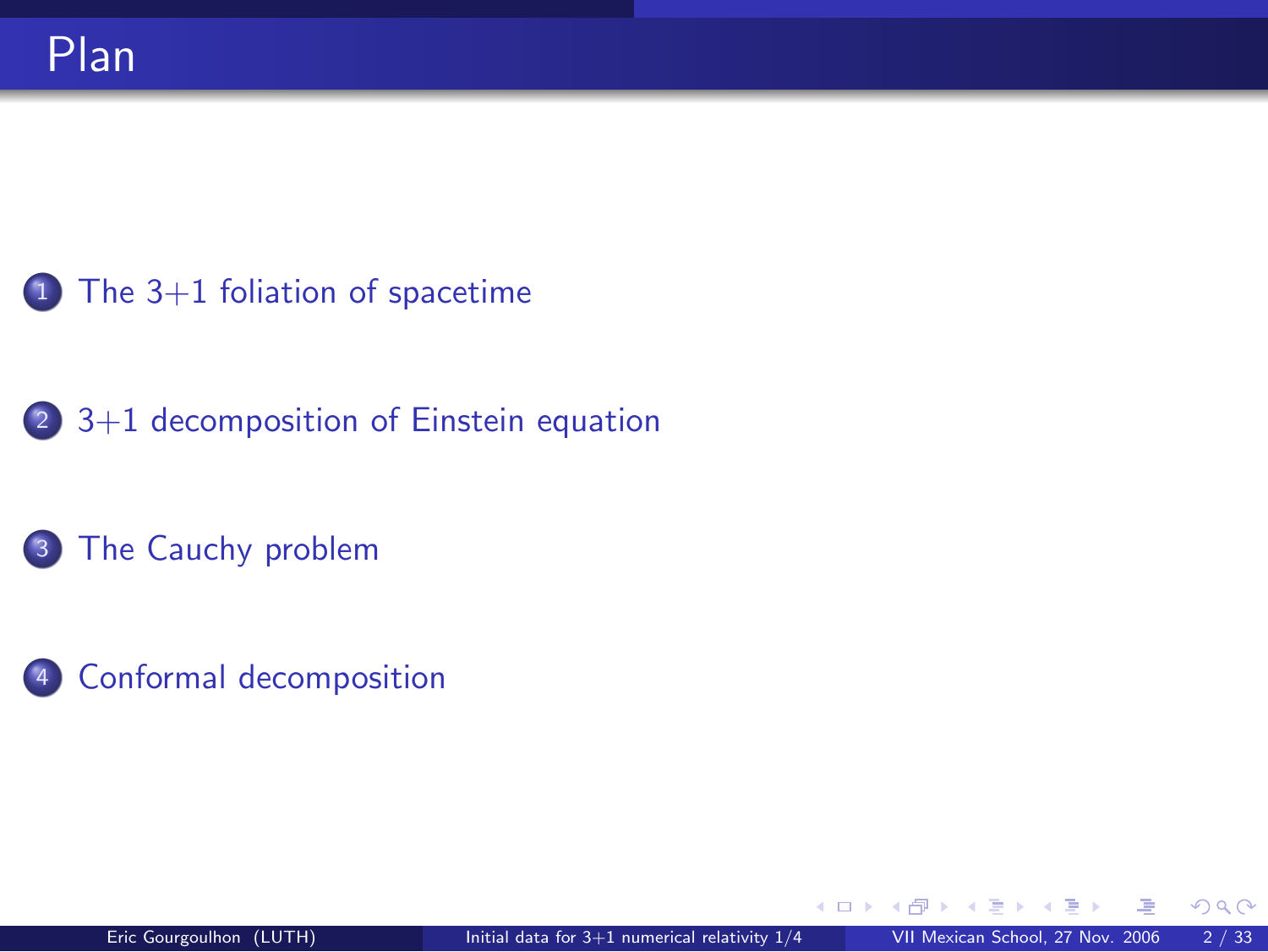# **Outline**

### $1$  [The 3+1 foliation of spacetime](#page-2-0)

<sup>2</sup> [3+1 decomposition of Einstein equation](#page-21-0)

[The Cauchy problem](#page-30-0)

[Conformal decomposition](#page-36-0)

4. 0. 3.

<span id="page-2-0"></span> $298$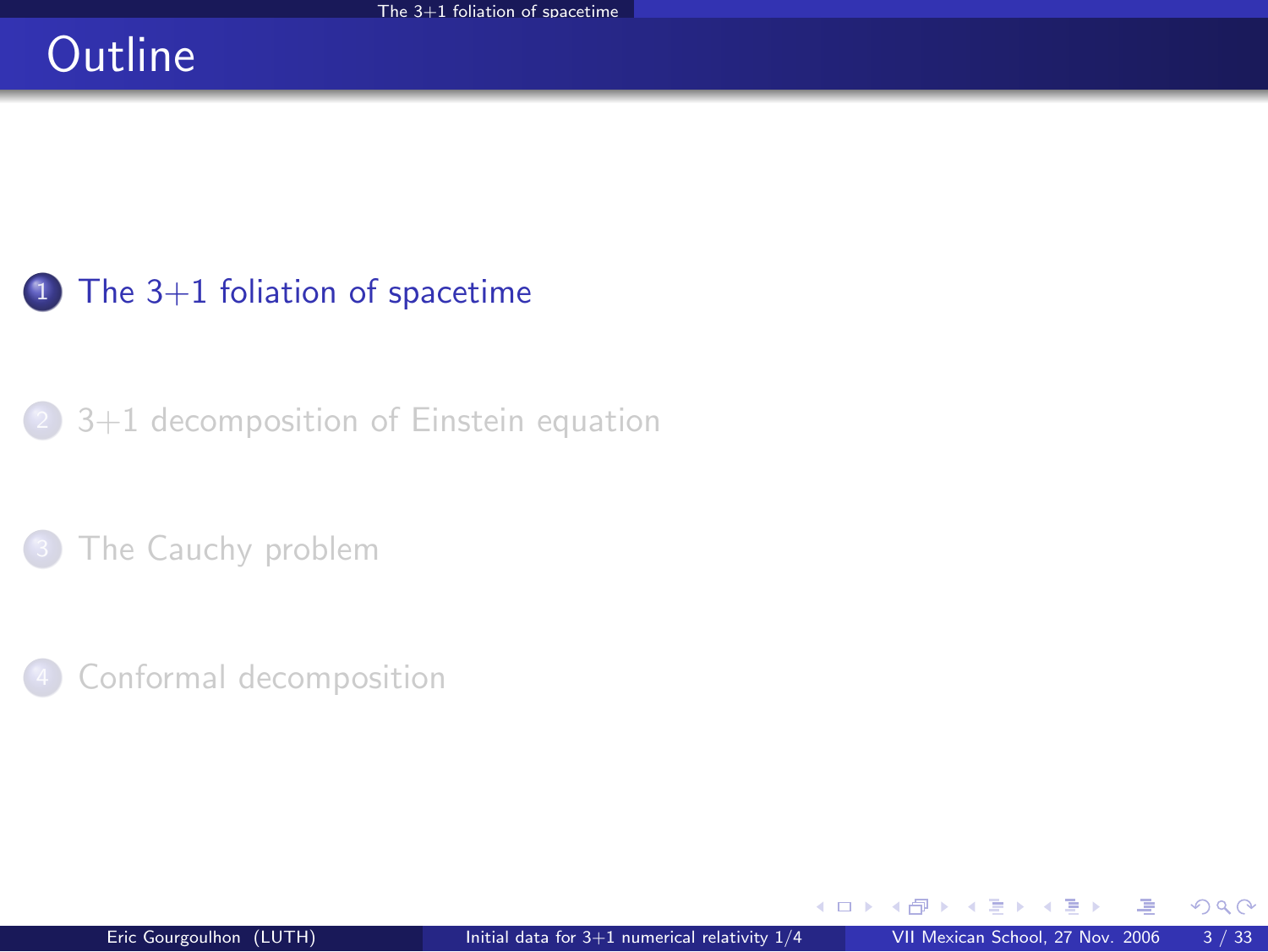## Framework:  $3+1$  formalism



4-dimensional spacetime  $(\mathcal{M}, g)$ :

- $\bullet$   $\mathscr{M}$  : 4-dimensional smooth manifold
- $\bullet$  g: Lorentzian metric on  $\mathscr{M}$ :  $sign(g) = (-, +, +, +)$

<span id="page-3-0"></span> $(\mathcal{M}, g)$  is assumed to be time orientable: the light cones of  $g$  can be divided continuously over  $M$  in two sets (past and future)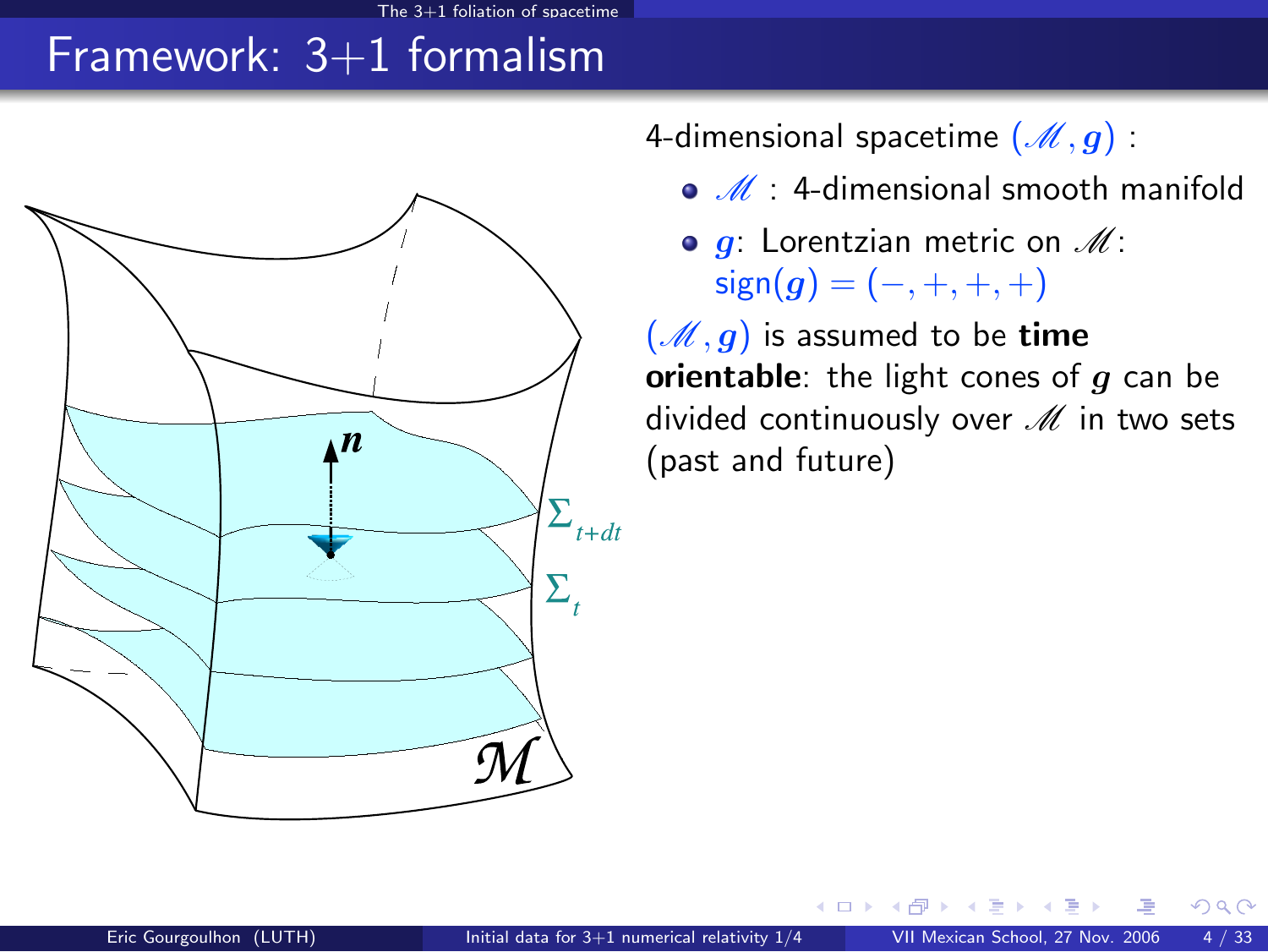# Framework:  $3+1$  formalism



4-dimensional spacetime  $(M, q)$ :

- $\bullet$   $\mathscr{M}$  : 4-dimensional smooth manifold
- $\bullet$  g: Lorentzian metric on  $\mathscr{M}$ :  $sign(g) = (-, +, +, +)$

 $(\mathcal{M}, g)$  is assumed to be time orientable: the light cones of  $q$  can be divided continuously over  $M$  in two sets (past and future)

The spacetime  $(\mathcal{M}, g)$  is assumed to be globally hyperbolic: ∃ a foliation (or slicing) of the spacetime manifold  $\mathcal{M}$  by a family of spacelike hypersurfaces  $(\Sigma_t)_{t\in\mathbb{R}}$  :  $\mathscr{M} = \left\lfloor \ \right\rfloor \Sigma_t$ t∈R

**hypersurface** = submanifold of  $M$  of dimension  $3 \rightarrow 6$  $QQ$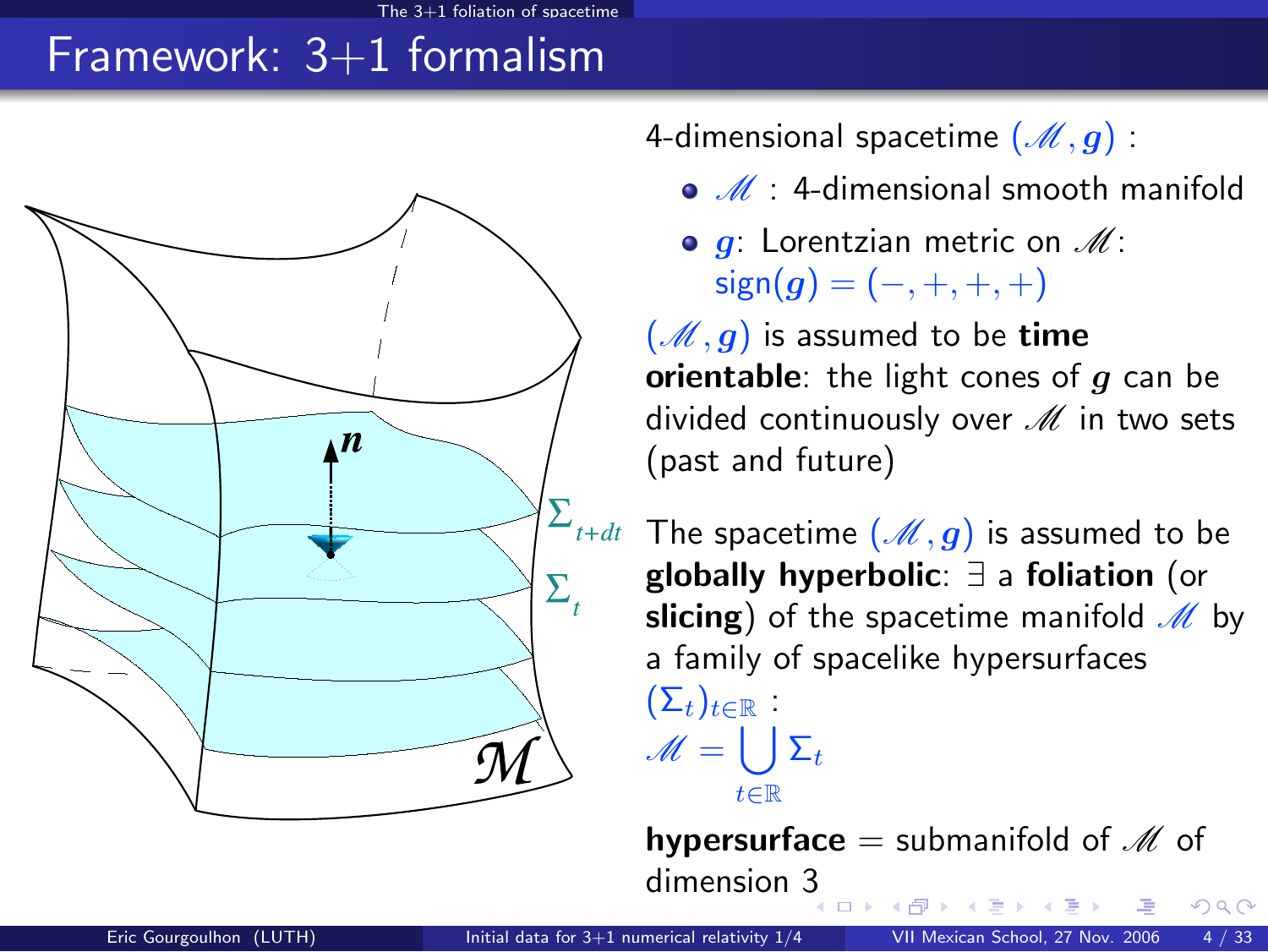### Unit normal vector and lapse function



 $n:$  unit normal vector to  $\Sigma_t$  $\Sigma_t$  spacelike  $\iff n$  timelike  $n \cdot n := g(n,n) = -1$  $n$  chosen to be future directed

つへへ

4 0 8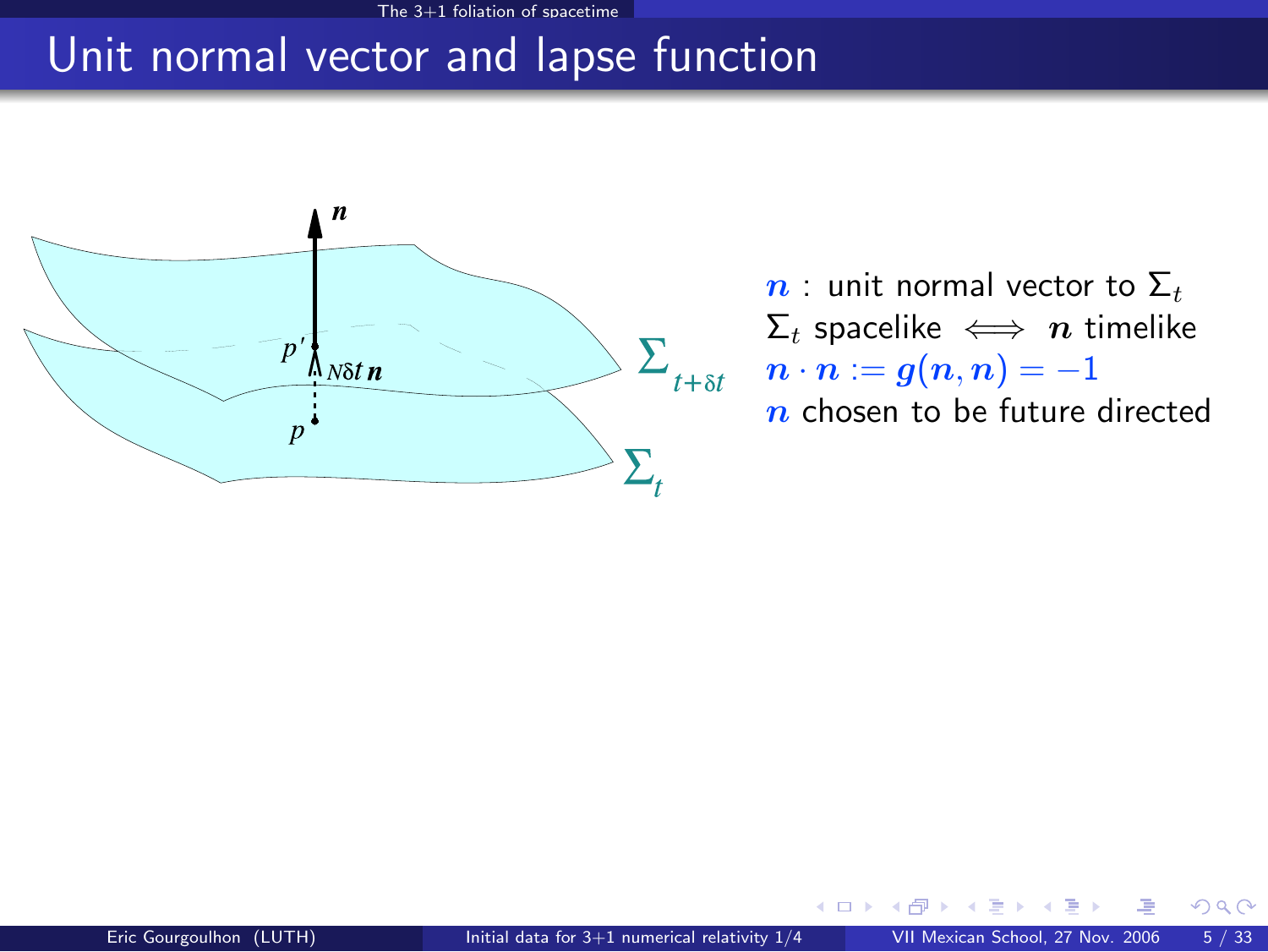### Unit normal vector and lapse function



 $n:$  unit normal vector to  $\Sigma_t$  $\Sigma_t$  spacelike  $\iff n$  timelike  $n \cdot n := g(n,n) = -1$  $n$  chosen to be future directed

 $\Omega$ 

The 1-form  $n$  associated with  $n$  is proportional to the gradient of t:  $n = -Ndt$   $(n_{\alpha} = -N\nabla_{\alpha}t)$  $N:$  lapse function ;  $N > 0$ 

Elapse proper time between p and  $p'$ :  $\delta \tau = N \delta t$ 

4 **D F**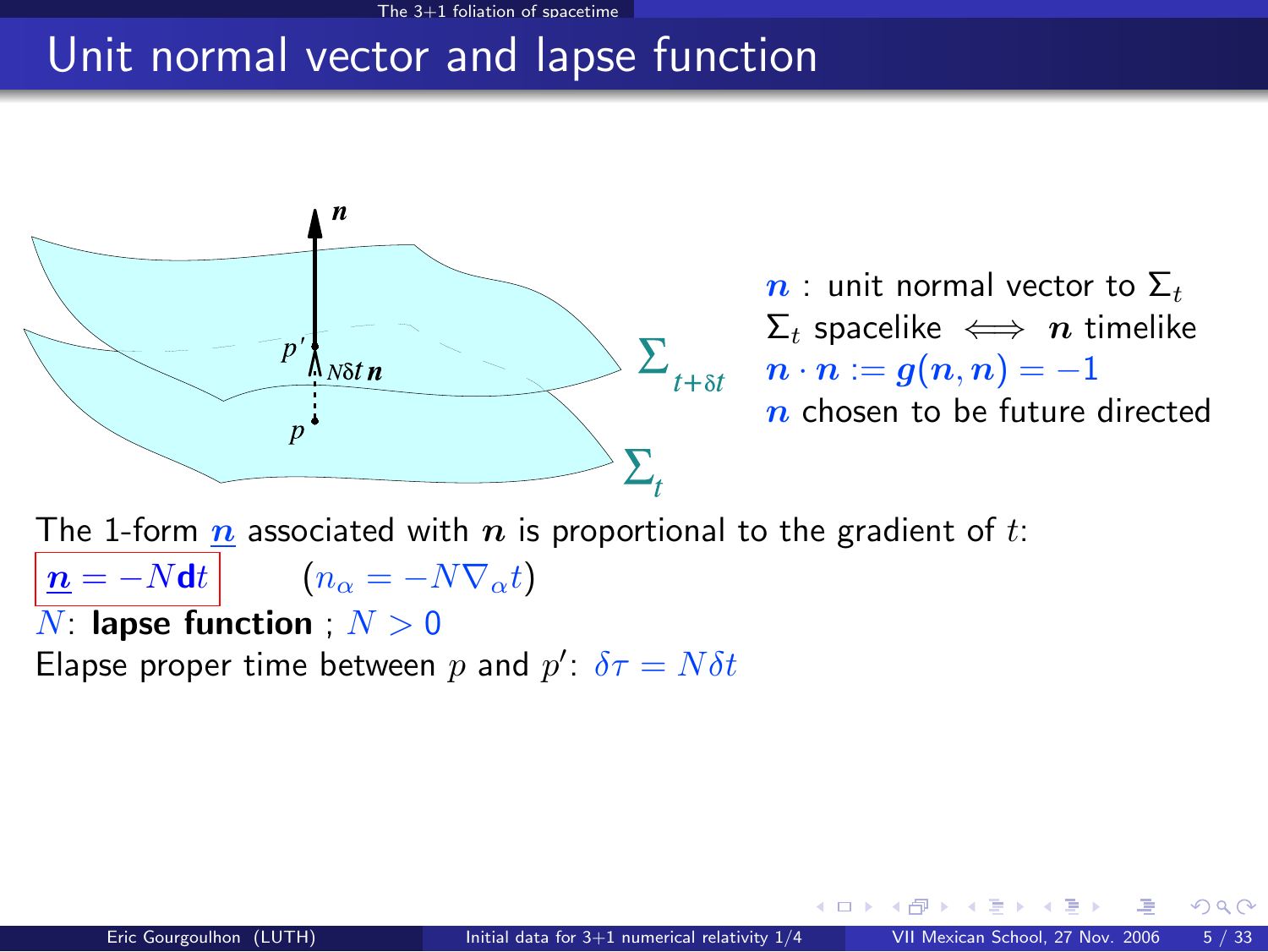### Unit normal vector and lapse function



 $n:$  unit normal vector to  $\Sigma_t$  $\Sigma_t$  spacelike  $\iff n$  timelike  $n \cdot n := g(n,n) = -1$  $n$  chosen to be future directed

The 1-form  $n$  associated with  $n$  is proportional to the gradient of t:  $n = -Ndt$   $(n_{\alpha} = -N\nabla_{\alpha}t)$  $N:$  lapse function ;  $N > 0$ Elapse proper time between p and  $p'$ :  $\delta \tau = N \delta t$ Normal evolution vector :  $\vert m := Nn \vert$ 

 $\langle dt, m \rangle = 1 \Rightarrow m$  Lie drags the hypersurfaces  $\Sigma_t$ 

 $\cap$   $\cap$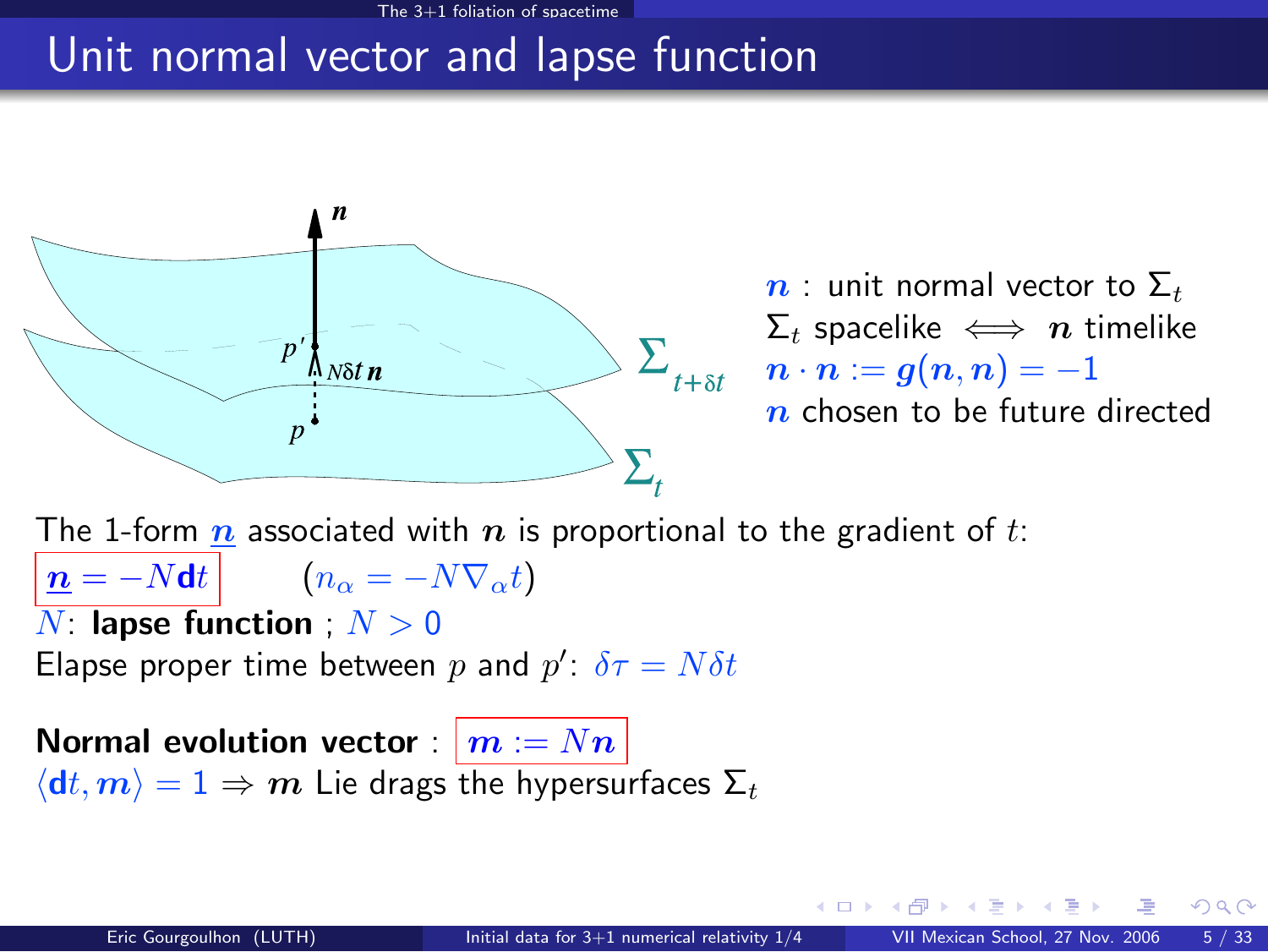# Induced metric (first fundamental form)

The induced metric or first fundamental form on  $\Sigma_t$  is the bilinear form  $\gamma$ defined by

$$
\forall (\boldsymbol{u},\boldsymbol{v}) \in \mathcal{T}_p(\Sigma_t) \times \mathcal{T}_p(\Sigma_t), \quad \gamma(\boldsymbol{u},\boldsymbol{v}) = \boldsymbol{g}(\boldsymbol{u},\boldsymbol{v})
$$

 $\Sigma_t$  spacelike  $\iff \gamma$  positive definite (Riemannian metric)

 $\bm{D}$  : Levi-Civita connection associated with  $\bm{\gamma}$  :  $\bm{D}\bm{\gamma}=0$  $\mathcal{R}$  : Riemann tensor of  $D$  :

$$
\forall \mathbf{v} \in \mathcal{T}(\Sigma_t), \ (D_i D_j - D_j D_i) v^k = \mathcal{R}^k_{\ ij} v^l
$$

 $\boldsymbol{R}$  : Ricci tensor of  $\boldsymbol{D}$  :  $R_{ij} = R^k_{\phantom{k}ikj}$  $R$  : scalar curvature (or **Gaussian curvature**) of  $(\Sigma,\boldsymbol{\gamma})$  :  $R=\gamma^{ij}R_{ij}$ 

 $\cap$   $\cap$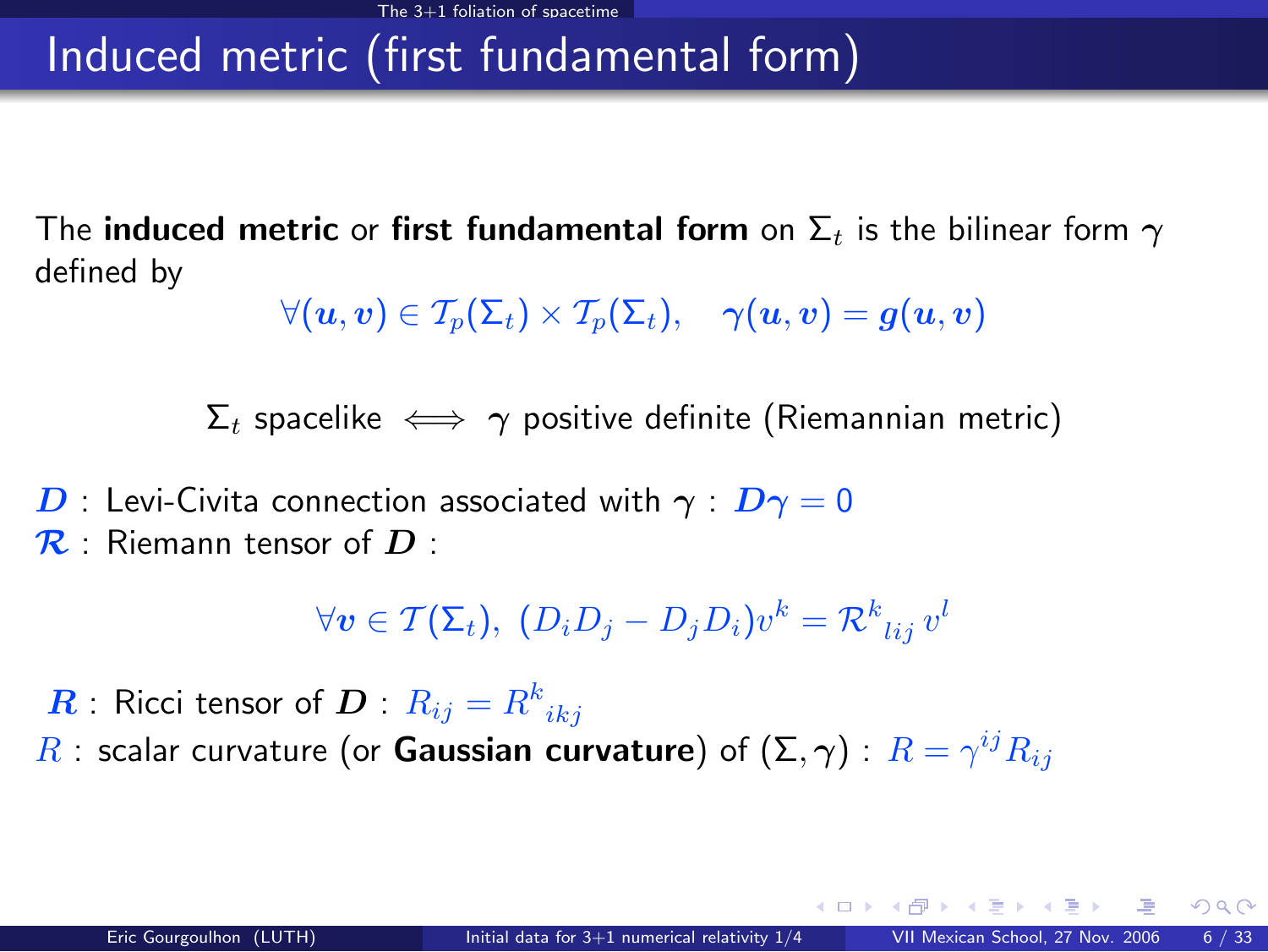# Orthogonal projector

Since  $\gamma$  is not degenerate we have the orthogonal decomposition:

 $\mathcal{T}_{p}(\mathcal{M}) = \mathcal{T}_{p}(\Sigma_{t}) \oplus \text{Vect}(n)$ 

The associated **orthogonal projector onto**  $\Sigma_t$  is

$$
\begin{array}{rrcl}\vec{\gamma} :&\mathcal{T}_p(\mathscr{M})&\longrightarrow&\mathcal{T}_p(\Sigma)\\&v&\longmapsto&\bm{v}+( \bm{n}\cdot\bm{v})\,\bm{n}\end{array}
$$

In particular,  $\vec{\gamma}(n) = 0$  and  $\forall v \in \mathcal{T}_p(\Sigma_t)$ ,  $\vec{\gamma}(v) = v$ Components:  $\gamma^{\alpha}_{\ \beta} = \delta^{\alpha}_{\ \beta} + n^{\alpha} n_{\beta}$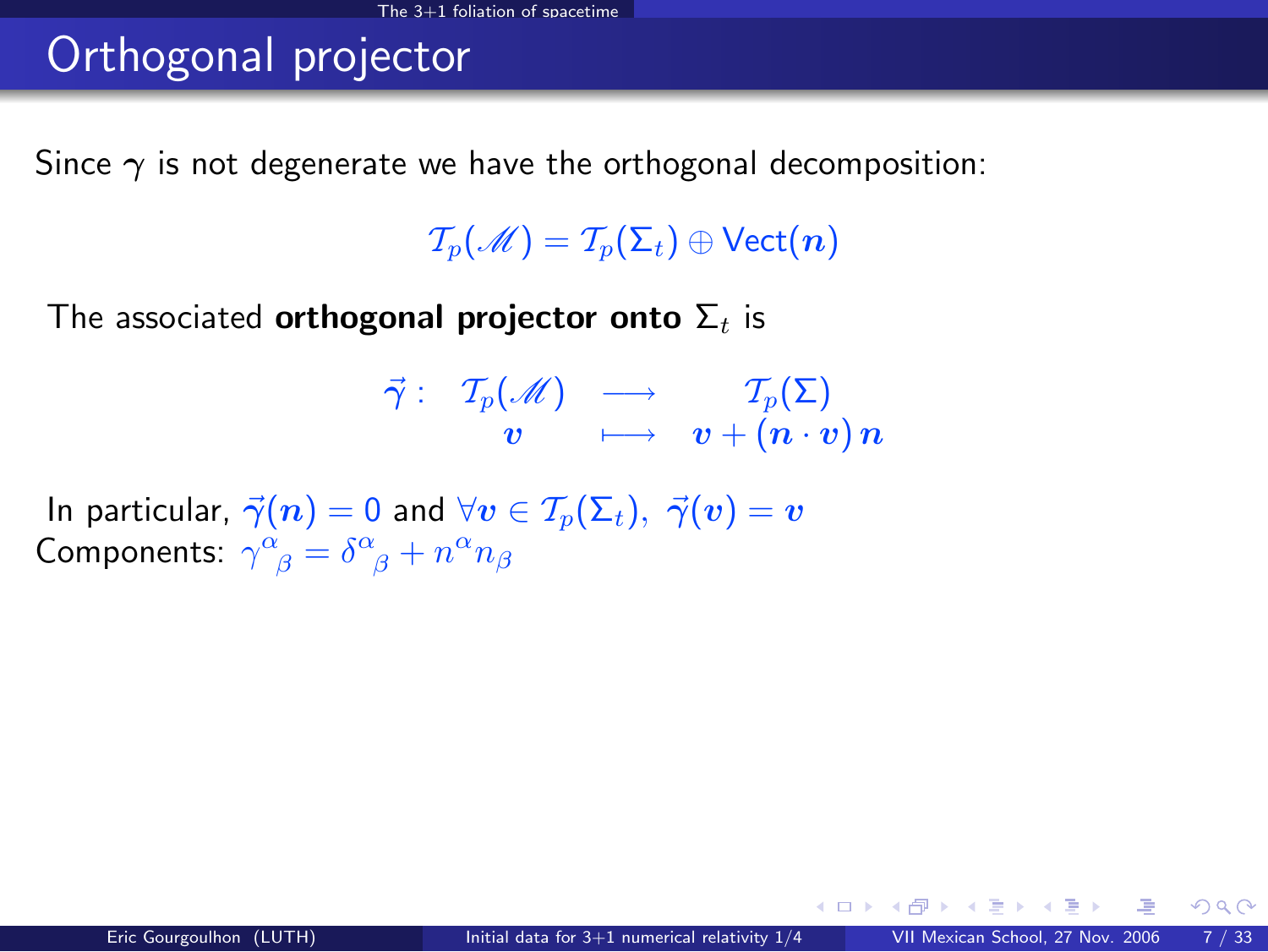# Orthogonal projector

Since  $\gamma$  is not degenerate we have the orthogonal decomposition:

 $\mathcal{T}_n(\mathcal{M}) = \mathcal{T}_n(\Sigma_t) \oplus \text{Vect}(n)$ 

The associated **orthogonal projector onto**  $\Sigma_t$  is

$$
\begin{array}{rrcl}\vec{\gamma} :&\mathcal{T}_p(\mathscr{M})&\longrightarrow&\mathcal{T}_p(\Sigma)\\&v&\longmapsto&\bm{v}+( \bm{n}\cdot\bm{v})\,\bm{n}\end{array}
$$

In particular,  $\vec{\gamma}(n) = 0$  and  $\forall v \in \mathcal{T}_n(\Sigma_t)$ ,  $\vec{\gamma}(v) = v$ Components:  $\gamma^{\alpha}_{\ \beta} = \delta^{\alpha}_{\ \beta} + n^{\alpha} n_{\beta}$ 

"Extended" induced metric :

 $\forall (u, v) \in T_p(\mathcal{M}) \times T_p(\mathcal{M}), \quad \gamma(u, v) := \gamma(\vec{\gamma}(u), \vec{\gamma}(v))$ 

 $\left|\,\boldsymbol{\gamma}=\boldsymbol{g}+\boldsymbol{\underline{n}}\otimes \boldsymbol{\underline{n}}\,\right| \quad \left(\gamma_{\alpha\beta}=g_{\alpha\beta}+n_\alpha\,n_\beta\right)$ 

hence the notation  $\vec{\gamma}$  for the orthogonal projector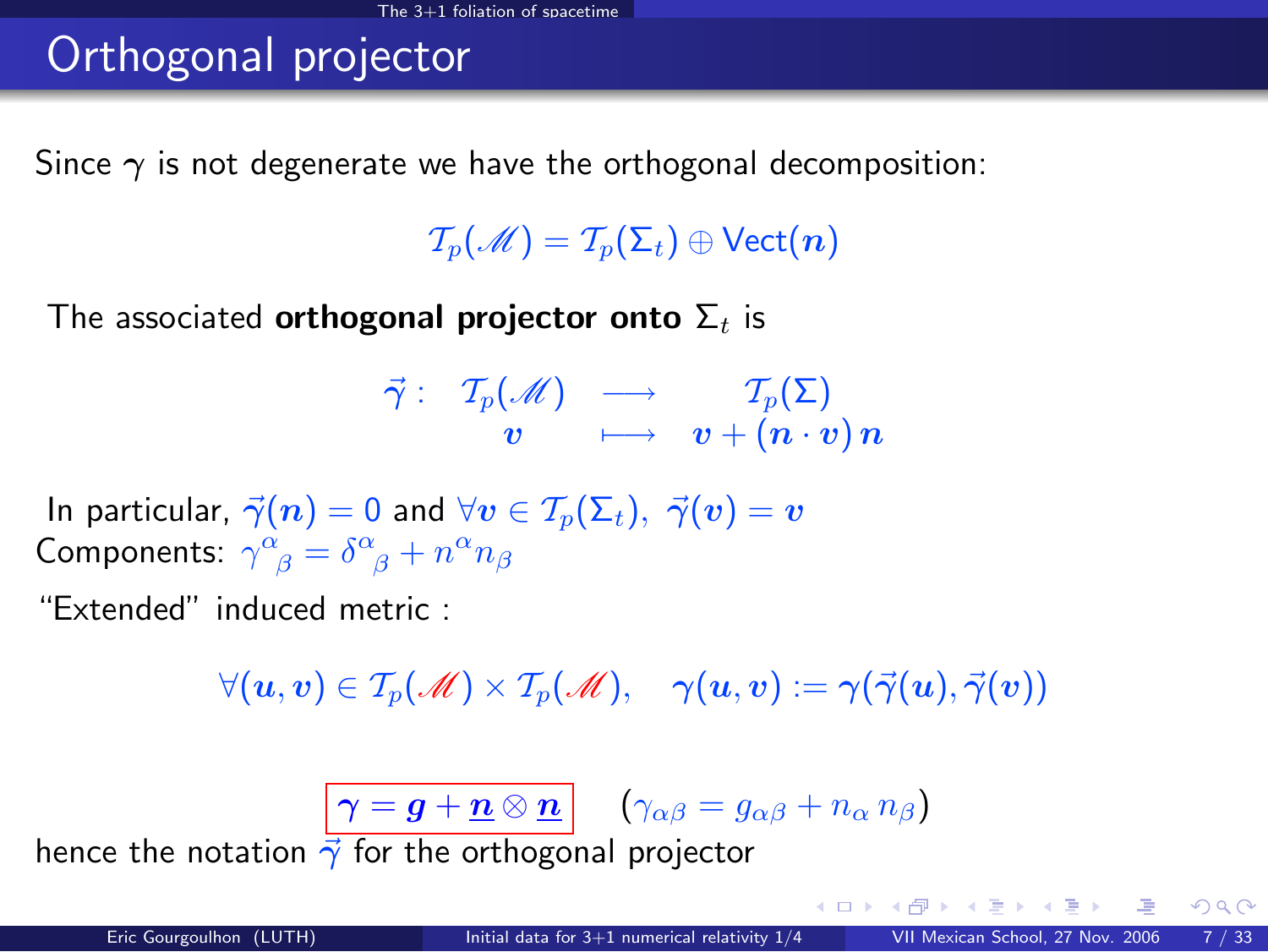### Extrinsic curvature (second fundamental form)

The extrinsic curvature (or second fundamental form) of  $\Sigma_t$  is the bilinear form defined by

$$
\begin{array}{ccccc}K:&\,\, \mathcal{T}_p(\Sigma_t)\times\mathcal{T}_p(\Sigma_t)&\longrightarrow&\mathbb{R}\\ & (u,v)&\longmapsto& -u\cdot\nabla_vn\end{array}
$$

It measures the "bending" of  $\Sigma_t$  in  $(\mathcal{M}, g)$  by evaluating the change of direction of the normal vector  $n$  as one moves on  $\Sigma_t$ 

Weingarten property: K is symmetric:  $K(u, v) = K(v, u)$ 

Trace:  $K := \text{tr}_{\bm{\gamma}}\bm{K} = \gamma^{ij}K_{ij} = (3 \text{ times})$  the mean curvature of  $\bm{\Sigma}_t$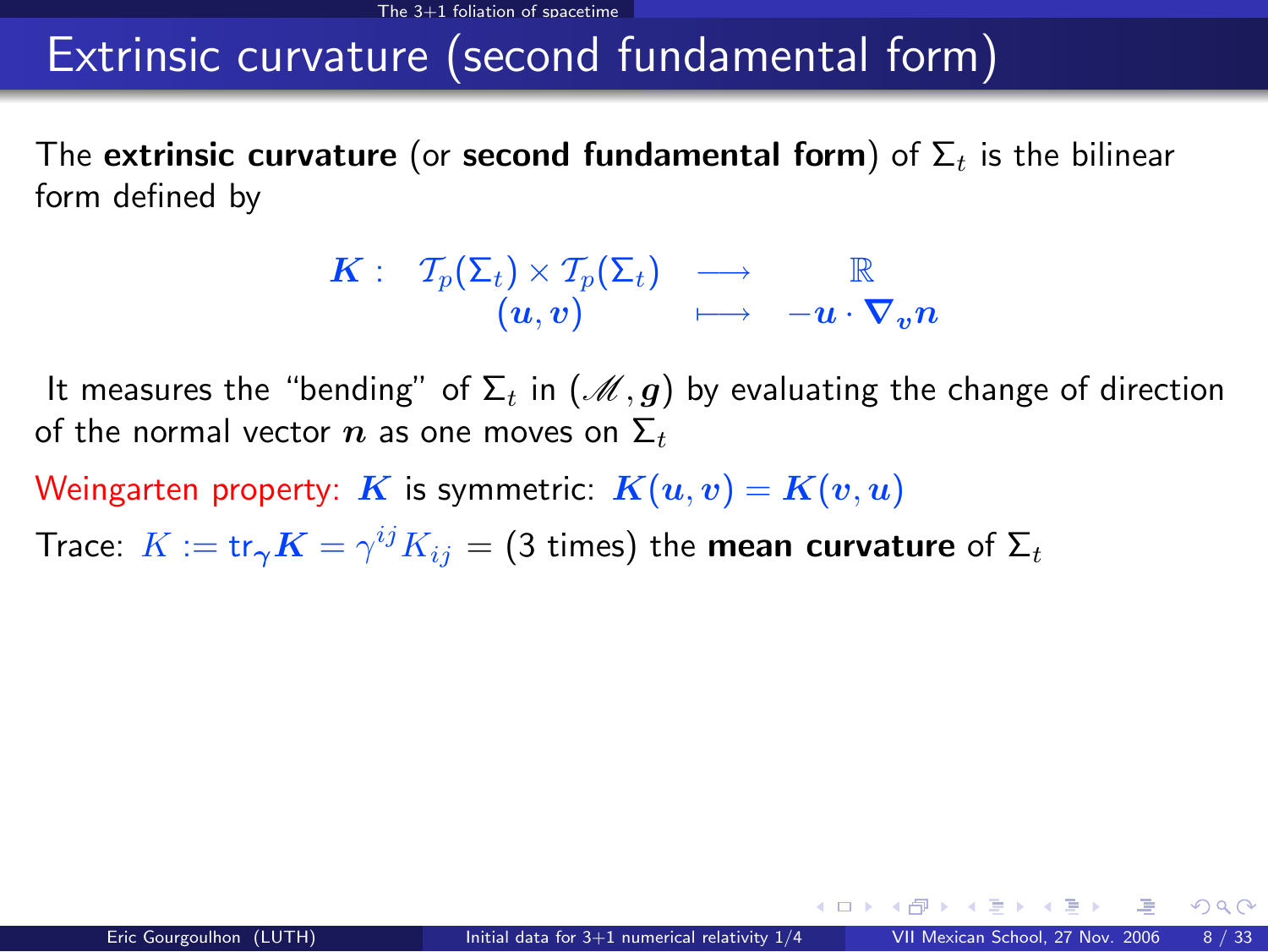### Extrinsic curvature (second fundamental form)

The extrinsic curvature (or second fundamental form) of  $\Sigma_t$  is the bilinear form defined by

$$
\begin{array}{ccccc}K:&\,\, \mathcal{T}_p(\Sigma_t)\times\mathcal{T}_p(\Sigma_t)&\longrightarrow&\mathbb{R}\\ & (u,v)&\longmapsto& -u\cdot\nabla_vn\end{array}
$$

It measures the "bending" of  $\Sigma_t$  in  $(\mathcal{M}, g)$  by evaluating the change of direction of the normal vector  $n$  as one moves on  $\Sigma_t$ 

Weingarten property: K is symmetric:  $K(u, v) = K(v, u)$ 

Trace:  $K := \text{tr}_{\bm{\gamma}}\bm{K} = \gamma^{ij}K_{ij} = (3 \text{ times})$  the mean curvature of  $\bm{\Sigma}_t$ 

"Extended"  $\textbf{\textit{K}}\colon \forall (u,v) \in \mathcal{T}_p(\mathscr{M}) \times \mathcal{T}_p(\mathscr{M}), \quad \textbf{\textit{K}}(u,v) := \textbf{\textit{K}}(\vec{\gamma}(u), \vec{\gamma}(v))$  $\Longrightarrow \big\vert \, \bm{\nabla} \underline{\bm{n}} = -\bm{K} - \bm{D} \ln N \otimes \underline{\bm{n}} \big\vert \quad \left( \nabla_{\beta} \, n_{\alpha} = - K_{\alpha \beta} - D_{\alpha} \ln N \, n_{\beta} \right)$  $K = -\nabla \cdot \boldsymbol{n}$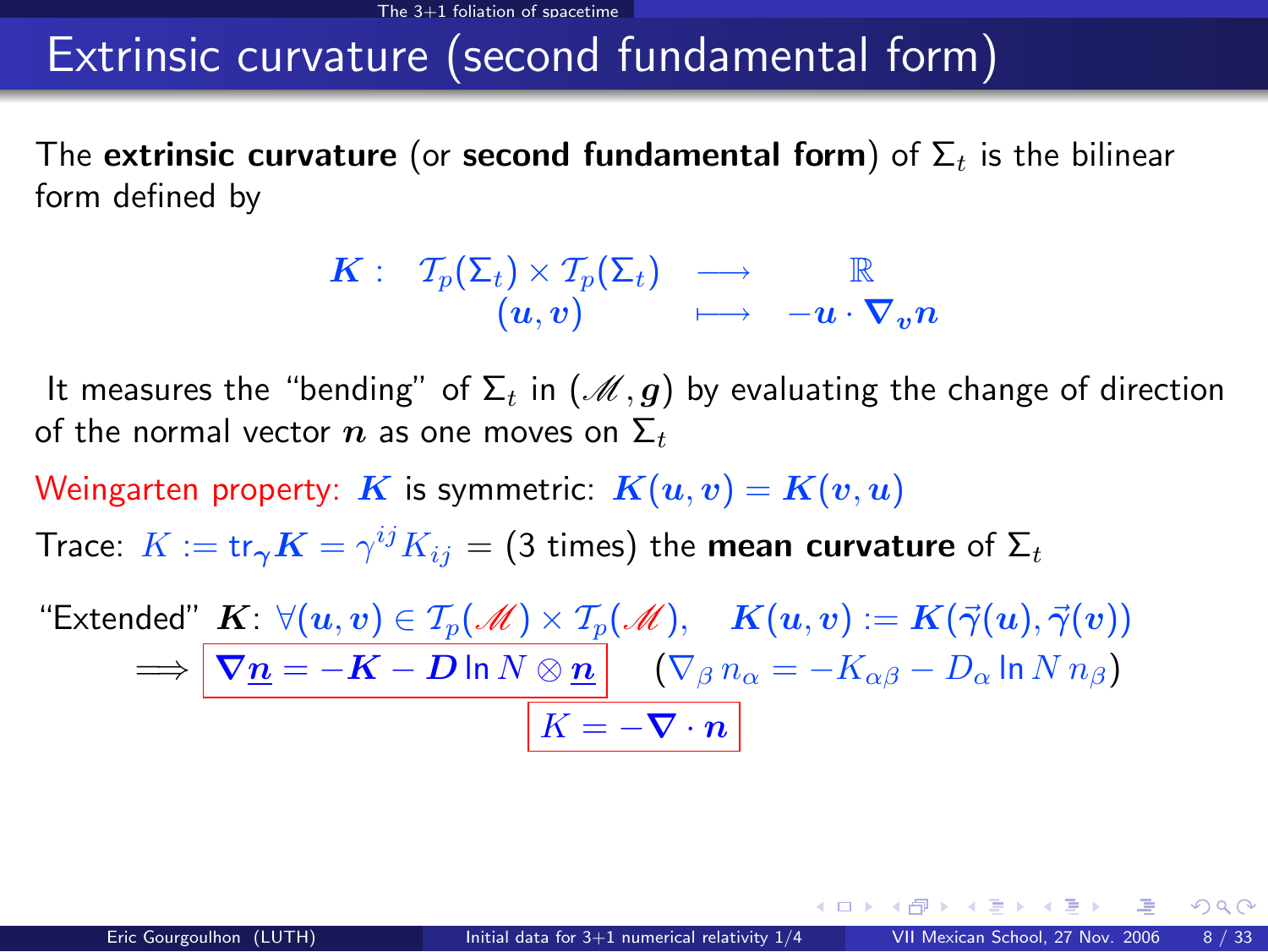### Extrinsic curvature (second fundamental form)

The extrinsic curvature (or second fundamental form) of  $\Sigma_t$  is the bilinear form defined by

$$
\begin{array}{ccccc}K:&\,\, \mathcal{T}_p(\Sigma_t)\times\mathcal{T}_p(\Sigma_t)&\longrightarrow&\mathbb{R}\\ & (u,v)&\longmapsto& -u\cdot\nabla_vn\end{array}
$$

It measures the "bending" of  $\Sigma_t$  in  $(\mathcal{M}, g)$  by evaluating the change of direction of the normal vector  $n$  as one moves on  $\Sigma_t$ 

Weingarten property: K is symmetric:  $K(u, v) = K(v, u)$ 

Trace:  $K := \text{tr}_{\bm{\gamma}}\bm{K} = \gamma^{ij}K_{ij} = (3 \text{ times})$  the mean curvature of  $\bm{\Sigma}_t$ 

"Extended"  $\textbf{\textit{K}}\colon \forall (u,v) \in \mathcal{T}_p(\mathscr{M}) \times \mathcal{T}_p(\mathscr{M}), \quad \textbf{\textit{K}}(u,v) := \textbf{\textit{K}}(\vec{\gamma}(u), \vec{\gamma}(v))$  $\Rightarrow$   $\nabla \underline{n} = -K - D \ln N \otimes \underline{n}$   $(\nabla_{\beta} n_{\alpha} = -K_{\alpha\beta} - D_{\alpha} \ln N n_{\beta})$  $\boxed{K = -\nabla \cdot \bm{n}}$ 

 $\Sigma_t$  being part of a foliation, an alternative expression of K is available:

$$
|\boldsymbol{K}=-\frac{1}{2}\boldsymbol{\mathcal{L}}_{\boldsymbol{n}}\boldsymbol{\gamma}\Big|
$$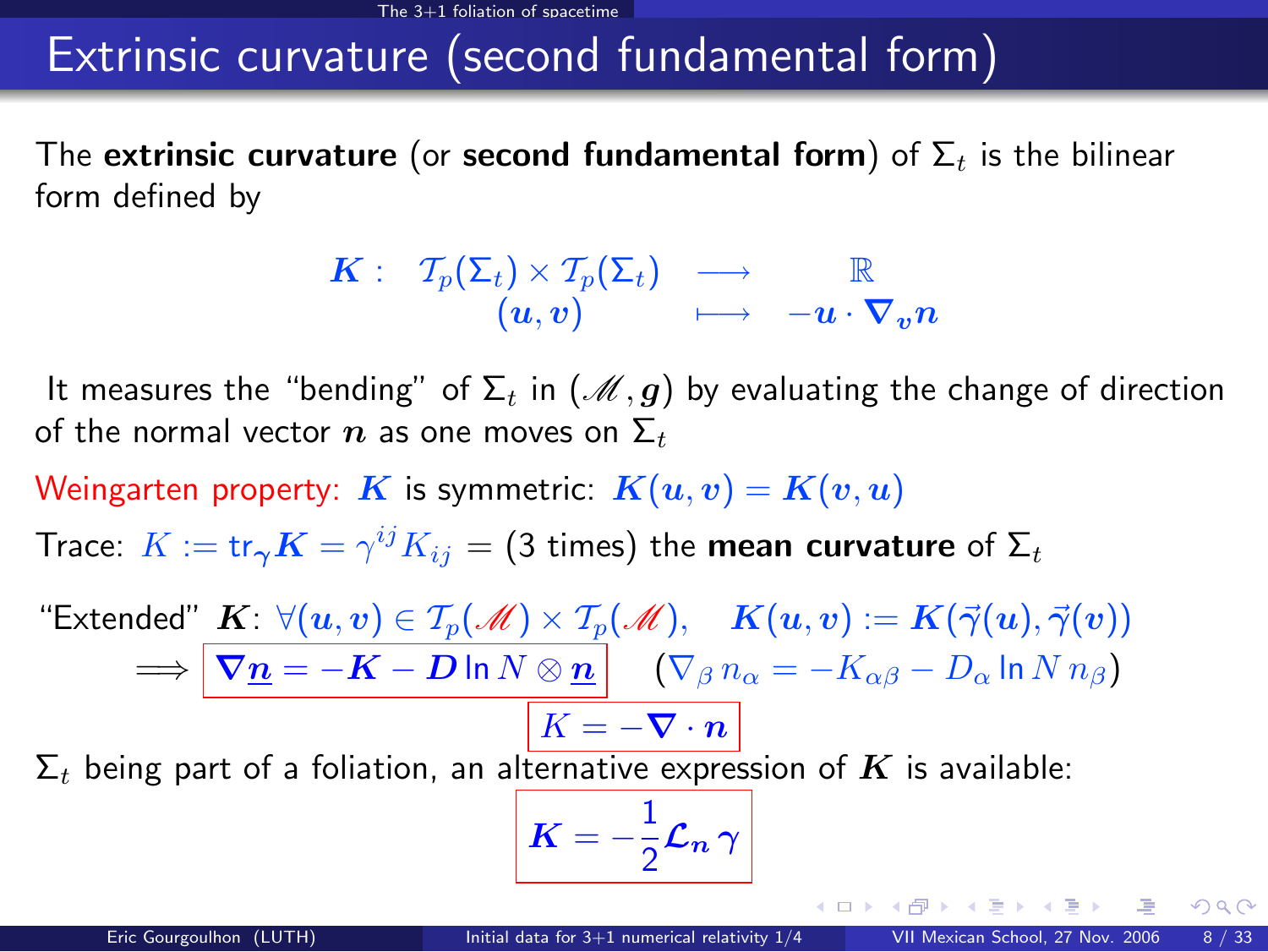### Intrinsic and extrinsic curvatures Examples in the Euclidean space

- $\bullet$  intrinsic curvature: Riemann tensor  $\mathcal R$
- $\bullet$  extrinsic curvature: second fundamental form  $\boldsymbol{K}$



plane

 $299$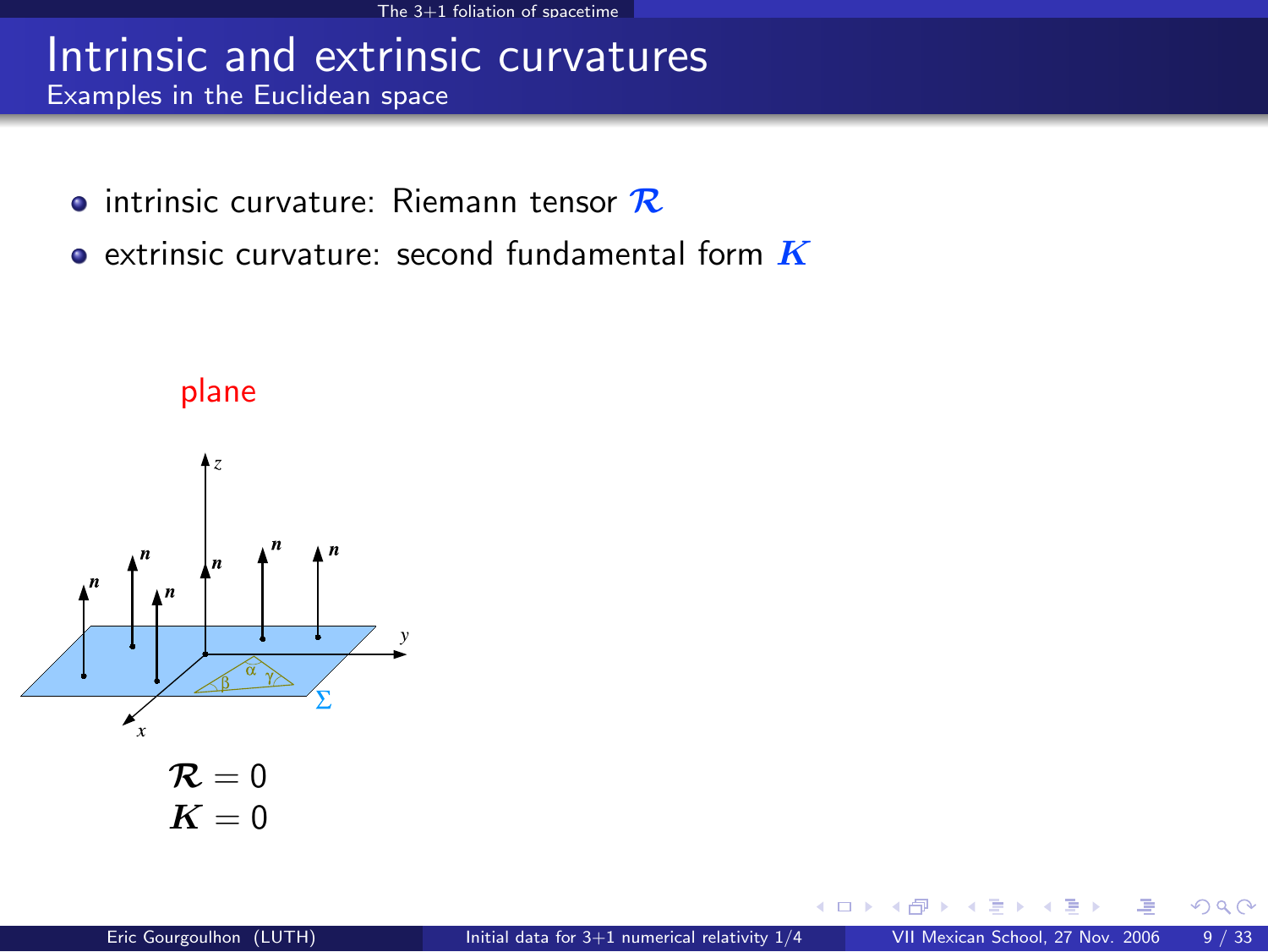### Intrinsic and extrinsic curvatures Examples in the Euclidean space

- $\bullet$  intrinsic curvature: Riemann tensor  $\mathcal R$
- $\bullet$  extrinsic curvature: second fundamental form  $\boldsymbol{K}$



 $\Omega$ 

4 0 8 1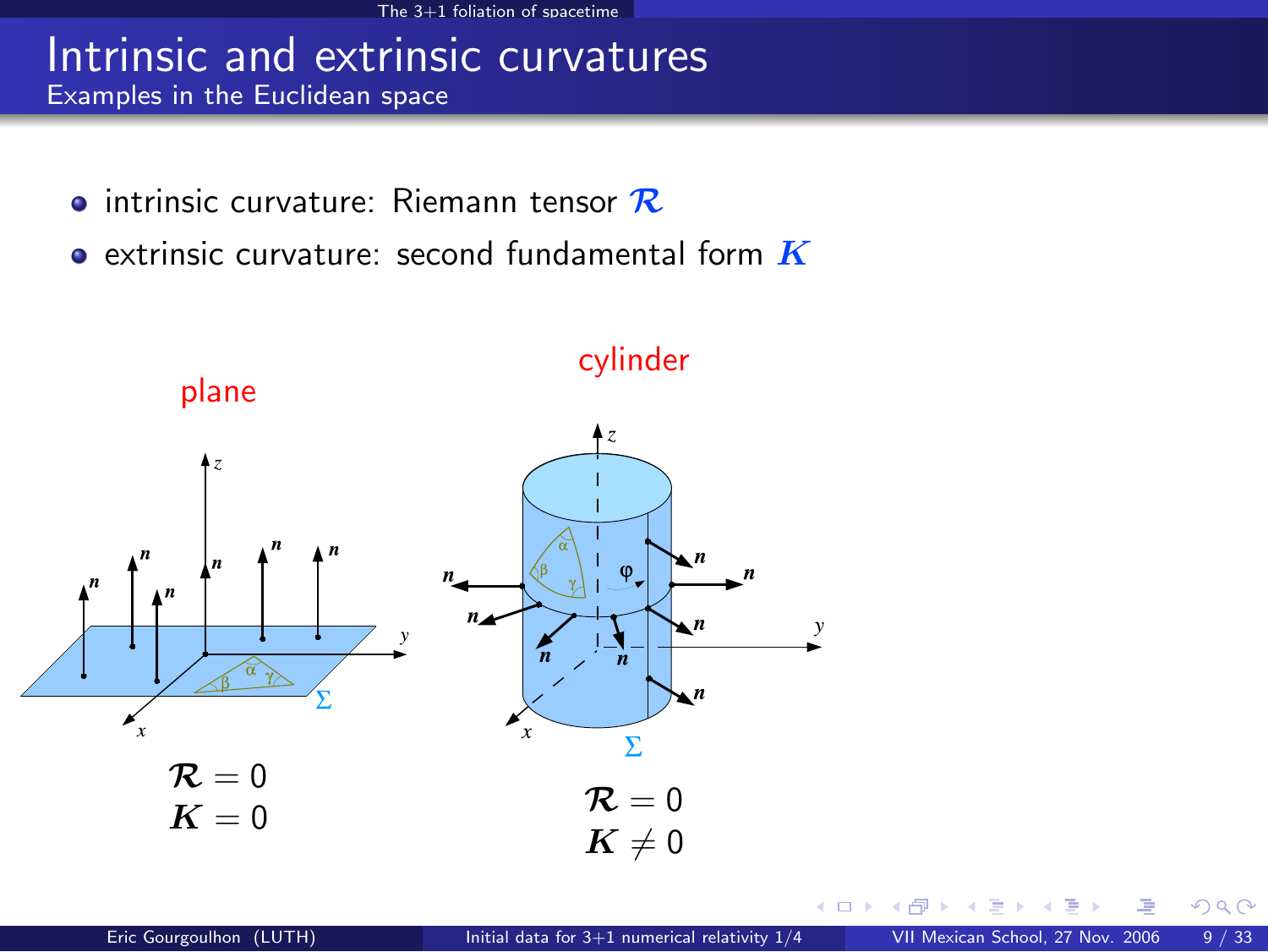### Intrinsic and extrinsic curvatures Examples in the Euclidean space

- $\bullet$  intrinsic curvature: Riemann tensor  $\mathcal R$
- $\bullet$  extrinsic curvature: second fundamental form  $\boldsymbol{K}$

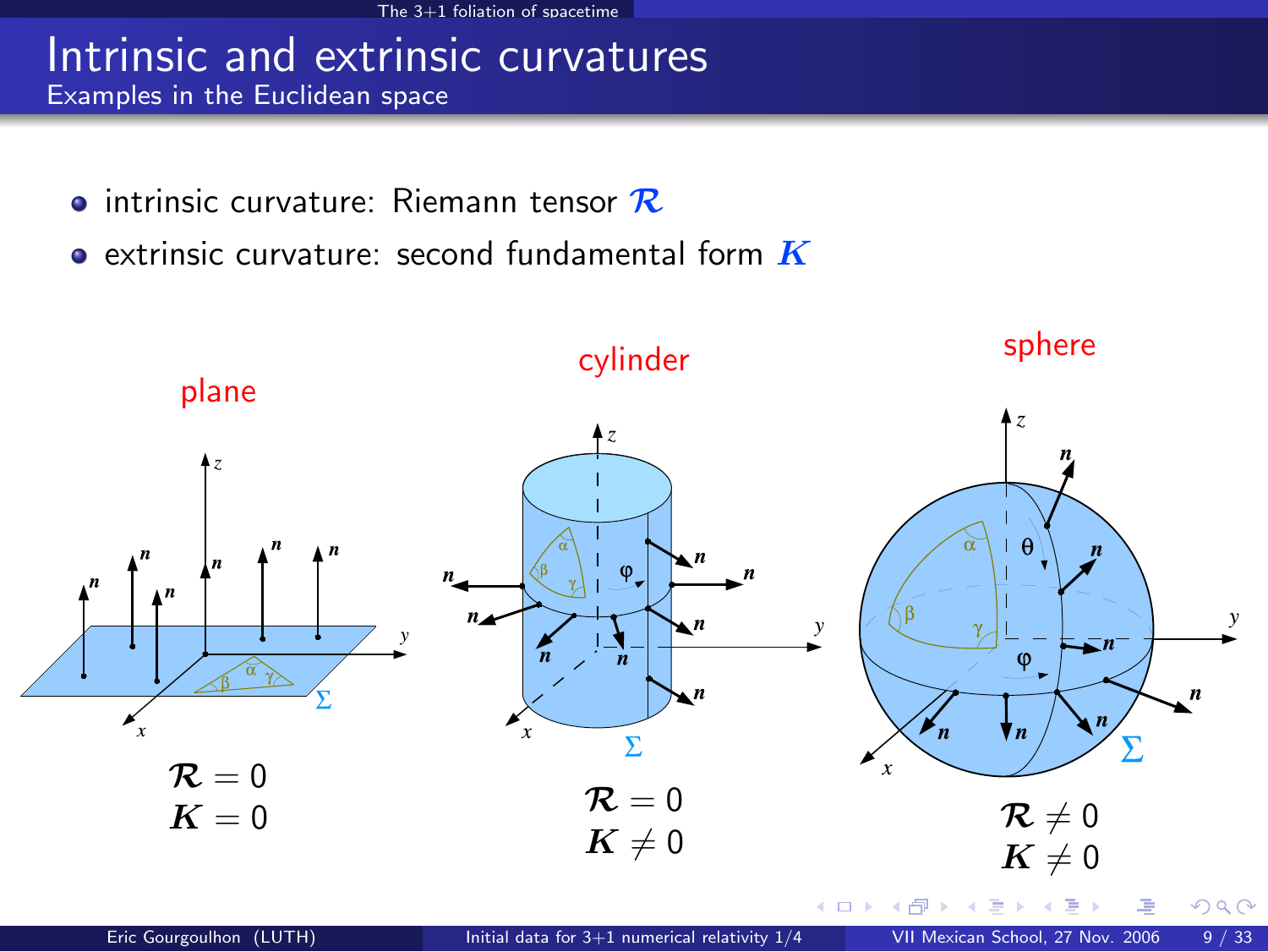## Link between the  $\nabla$  and  $D$  connections

For any tensor field T tangent to  $\Sigma_t$ :

$$
D_{\rho}T^{\alpha_1...\alpha_p}_{\beta_1...\beta_q} = \gamma^{\alpha_1}_{\mu_1} \cdots \gamma^{\alpha_p}_{\mu_p} \gamma^{\nu_1}_{\beta_1} \cdots \gamma^{\nu_q}_{\beta_q} \gamma^{\sigma}_{\rho} \nabla_{\sigma}T^{\mu_1...\mu_p}_{\nu_1...\nu_q}
$$

For two tensor fields  $u$  and  $u$  tangent to  $\Sigma_t, \big|D_u v = \nabla_u v + K(u,v) \, n \, \big|$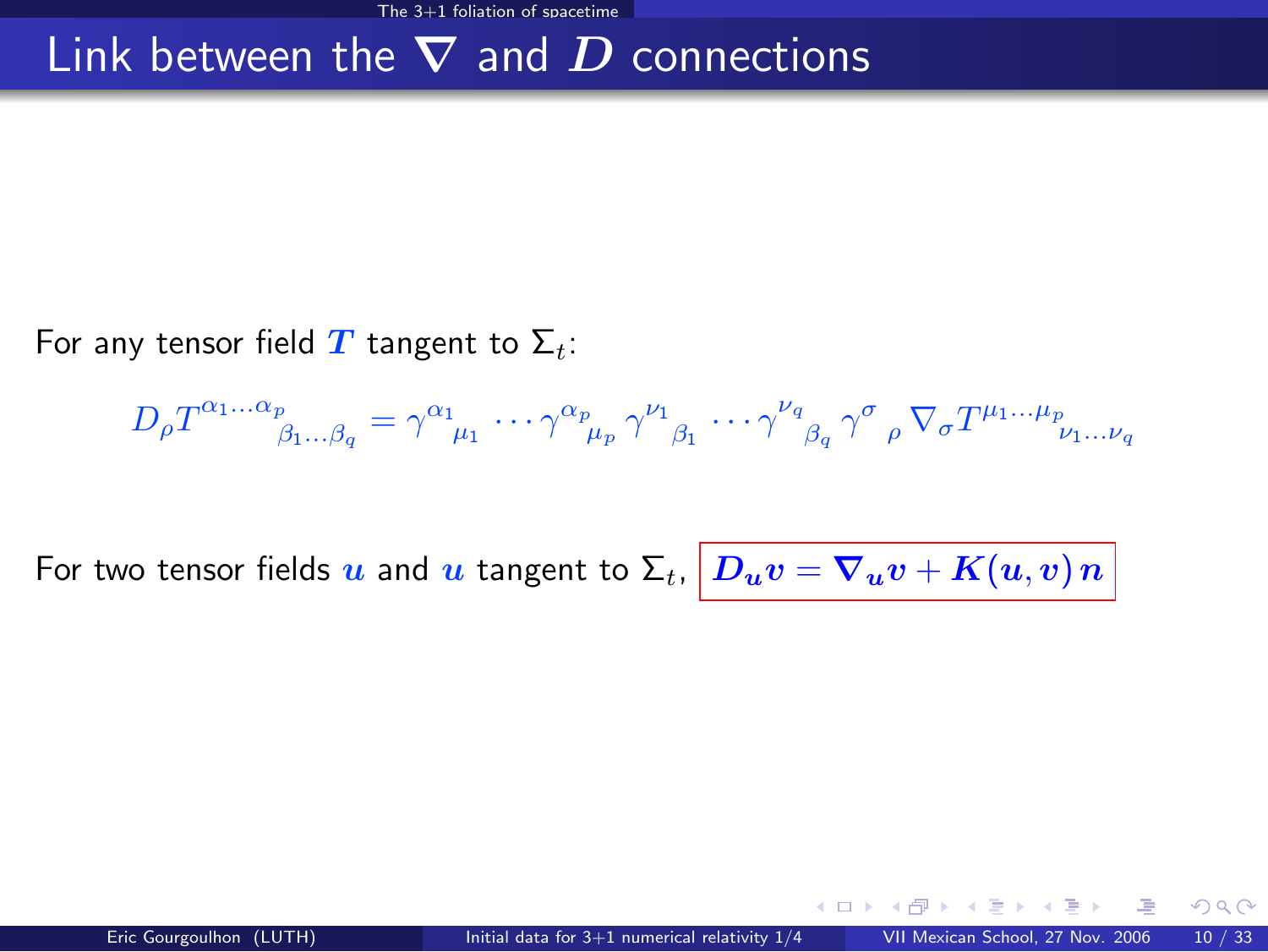# 3+1 decomposition of the Riemann tensor

<span id="page-18-0"></span>Gauss equation:  $\gamma^\mu{}_\alpha\gamma^\nu{}_\beta\gamma^\gamma{}_\rho\gamma^\sigma{}_\delta^4{\cal R}^\rho{}_{\sigma\mu\nu}={\cal R}^\gamma{}_{\delta\alpha\beta}+K^\gamma{}_\alpha K_{\delta\beta}-K^\gamma{}_\beta K_{\alpha\delta}$ contracted version :  $\gamma^\mu{}_\alpha\gamma^\nu{}_\beta{}^4R_{\mu\nu}+\gamma_{\alpha\mu}n^\nu\gamma^\rho{}_\beta n^\sigma\,{}^4\!{\cal R}^\mu{}_{\nu\rho\sigma}=R_{\alpha\beta}+KK_{\alpha\beta}-K_{\alpha\mu}K^\mu{}_\beta$ trace:  ${}^4\! R + 2 {}^4\! R_{\mu\nu} n^\mu n^\nu = R + K^2 - K_{ij} K^{ij} \quad$  (Theorema Egregium)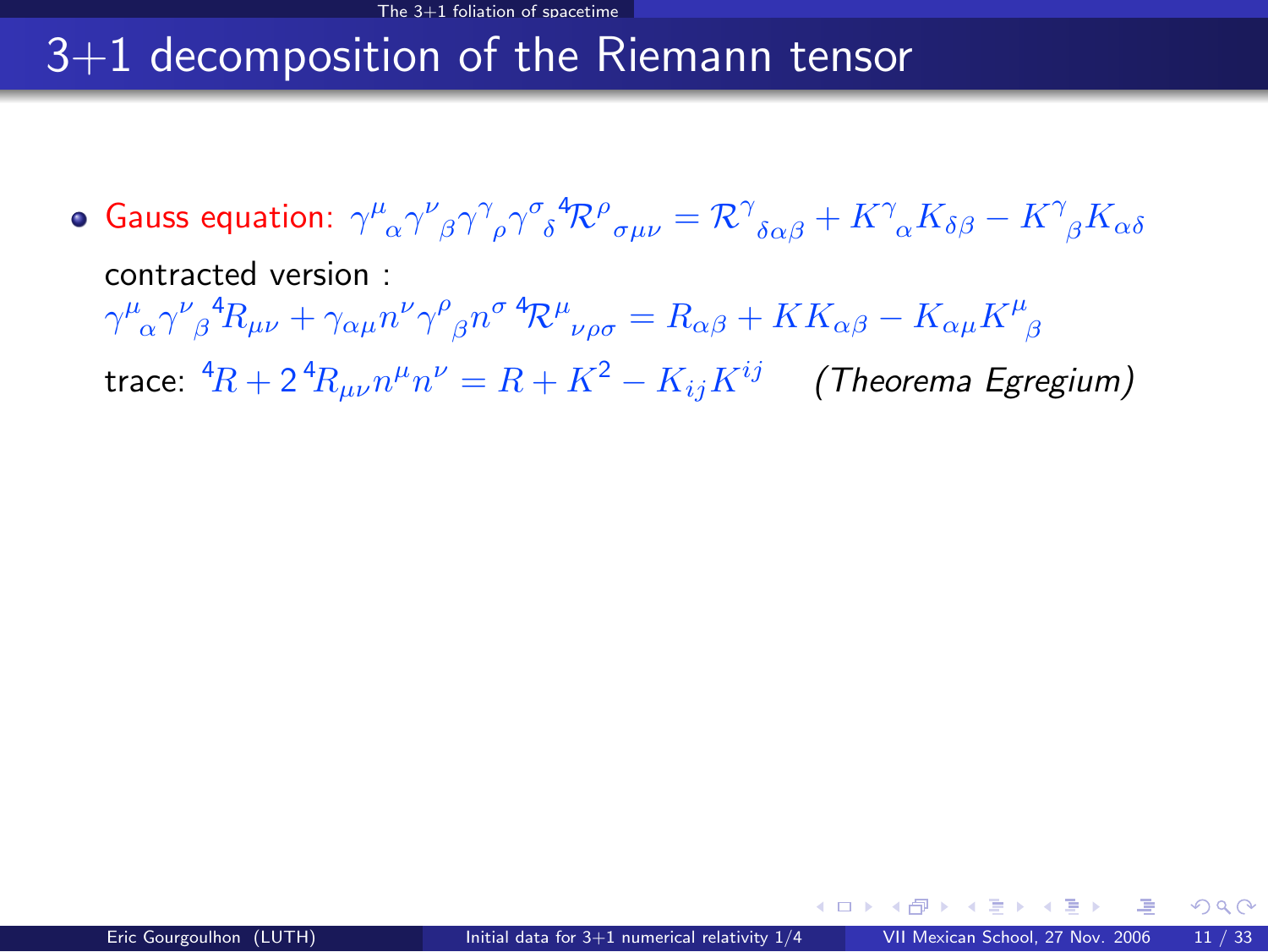# 3+1 decomposition of the Riemann tensor

- Gauss equation:  $\gamma^\mu{}_\alpha\gamma^\nu{}_\beta\gamma^\gamma{}_\rho\gamma^\sigma{}_\delta^4{\cal R}^\rho{}_{\sigma\mu\nu}={\cal R}^\gamma{}_{\delta\alpha\beta}+K^\gamma{}_\alpha K_{\delta\beta}-K^\gamma{}_\beta K_{\alpha\delta}$ contracted version :  $\gamma^\mu{}_\alpha\gamma^\nu{}_\beta{}^4R_{\mu\nu}+\gamma_{\alpha\mu}n^\nu\gamma^\rho{}_\beta n^\sigma\,{}^4\!{\cal R}^\mu{}_{\nu\rho\sigma}=R_{\alpha\beta}+KK_{\alpha\beta}-K_{\alpha\mu}K^\mu{}_\beta$ trace:  ${}^4\! R + 2 {}^4\! R_{\mu\nu} n^\mu n^\nu = R + K^2 - K_{ij} K^{ij} \quad$  (Theorema Egregium)
- Codazzi equation:  $\gamma^\gamma_{\phantom{\gamma}\rho}\,n^\sigma\,\gamma^\mu_{\phantom{\mu}\alpha}\gamma^\nu_{\phantom{\mu}\beta}{}^4\!{\cal R}^\rho_{\phantom{\rho}\sigma\mu\nu}=D_\beta K^\gamma_{\phantom{\gamma}\alpha}-D_\alpha K^\gamma_{\phantom{\gamma}\beta}$ contracted version :  $\gamma^\mu{}_\alpha n^{\nu} \, {}^4\! R_{\mu\nu} = D_\alpha K - D_\mu K^\mu{}_\alpha$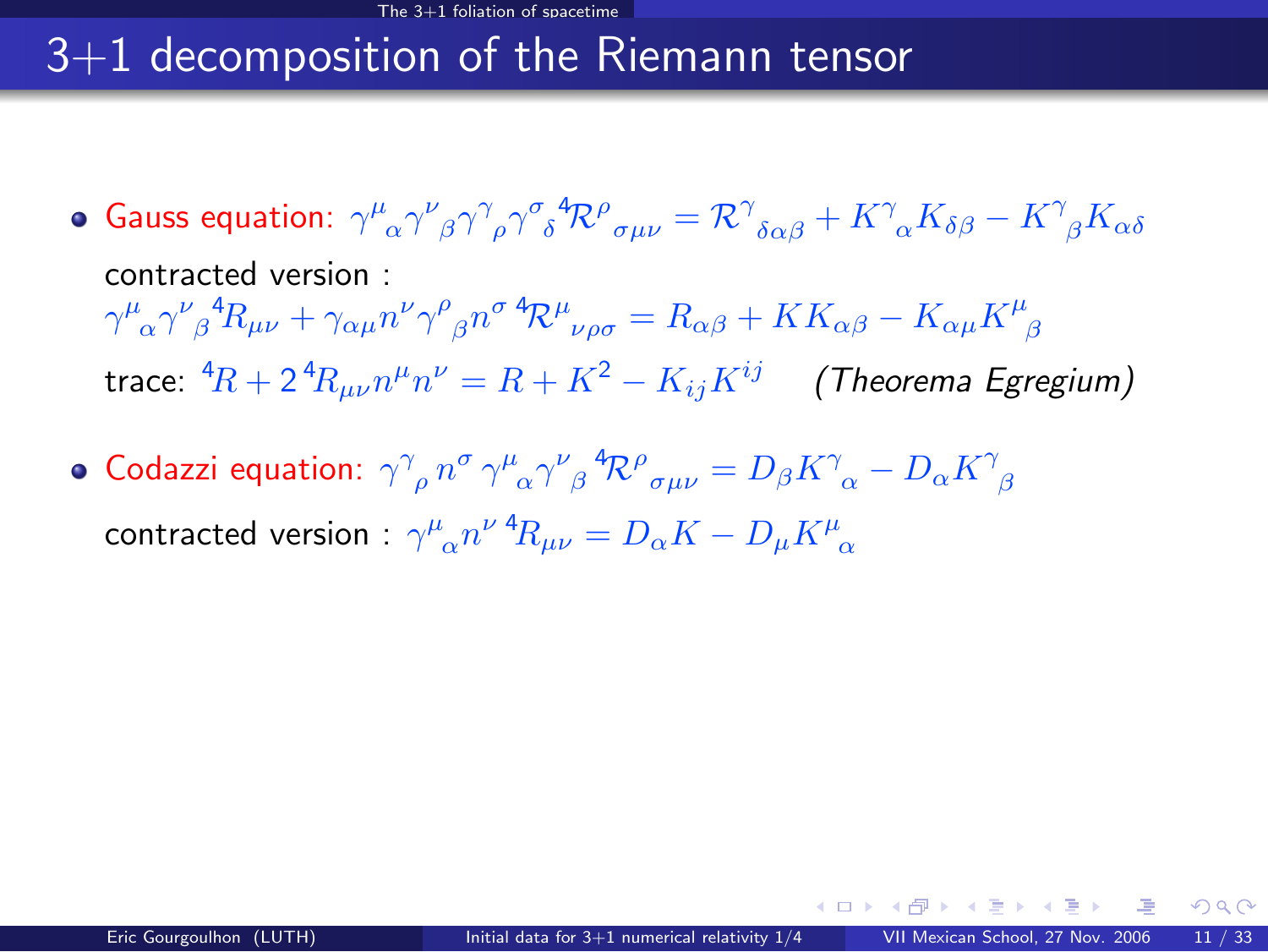# 3+1 decomposition of the Riemann tensor

- Gauss equation:  $\gamma^\mu{}_\alpha\gamma^\nu{}_\beta\gamma^\gamma{}_\rho\gamma^\sigma{}_\delta^4{\cal R}^\rho{}_{\sigma\mu\nu}={\cal R}^\gamma{}_{\delta\alpha\beta}+K^\gamma{}_\alpha K_{\delta\beta}-K^\gamma{}_\beta K_{\alpha\delta}$ contracted version :  $\gamma^\mu{}_\alpha\gamma^\nu{}_\beta{}^4R_{\mu\nu}+\gamma_{\alpha\mu}n^\nu\gamma^\rho{}_\beta n^\sigma\,{}^4\!{\cal R}^\mu{}_{\nu\rho\sigma}=R_{\alpha\beta}+KK_{\alpha\beta}-K_{\alpha\mu}K^\mu{}_\beta$ trace:  ${}^4\! R + 2 {}^4\! R_{\mu\nu} n^\mu n^\nu = R + K^2 - K_{ij} K^{ij} \quad$  (Theorema Egregium)
- Codazzi equation:  $\gamma^\gamma_{\phantom{\gamma}\rho}\,n^\sigma\,\gamma^\mu_{\phantom{\mu}\alpha}\gamma^\nu_{\phantom{\mu}\beta}{}^4\!{\cal R}^\rho_{\phantom{\rho}\sigma\mu\nu}=D_\beta K^\gamma_{\phantom{\gamma}\alpha}-D_\alpha K^\gamma_{\phantom{\gamma}\beta}$ contracted version :  $\gamma^\mu{}_\alpha n^{\nu} \, {}^4\! R_{\mu\nu} = D_\alpha K - D_\mu K^\mu{}_\alpha$
- Ricci equation:  $\gamma_{\alpha\mu} \, n^\rho \gamma^\nu_{\;\; \beta} \, n^{\sigma} \, {}^4\!{\cal R}^\mu_{\;\; \rho\nu\sigma} = \frac{1}{N}$  $\frac{1}{N} \mathcal{L}_{\mathbf{m}} K_{\alpha \beta} + \frac{1}{N}$  $\frac{1}{N} D_{\alpha} D_{\beta} N + K_{\alpha\mu} K^{\mu}_{\ \beta}$ combined with the contracted Gauss equation :  $\gamma^\mu_{\;\;\alpha}\gamma^\nu_{\;\;\beta}{}^4\!R_{\mu\nu}=-\frac{1}{\Lambda^2}$  $\frac{1}{N} {\cal L}_{\bm m} \, K_{\alpha \beta} - \frac{1}{N}$  $\frac{1}{N}D_{\alpha}D_{\beta}N + R_{\alpha\beta} + KK_{\alpha\beta} - 2K_{\alpha\mu}K^{\mu}_{\ \beta}$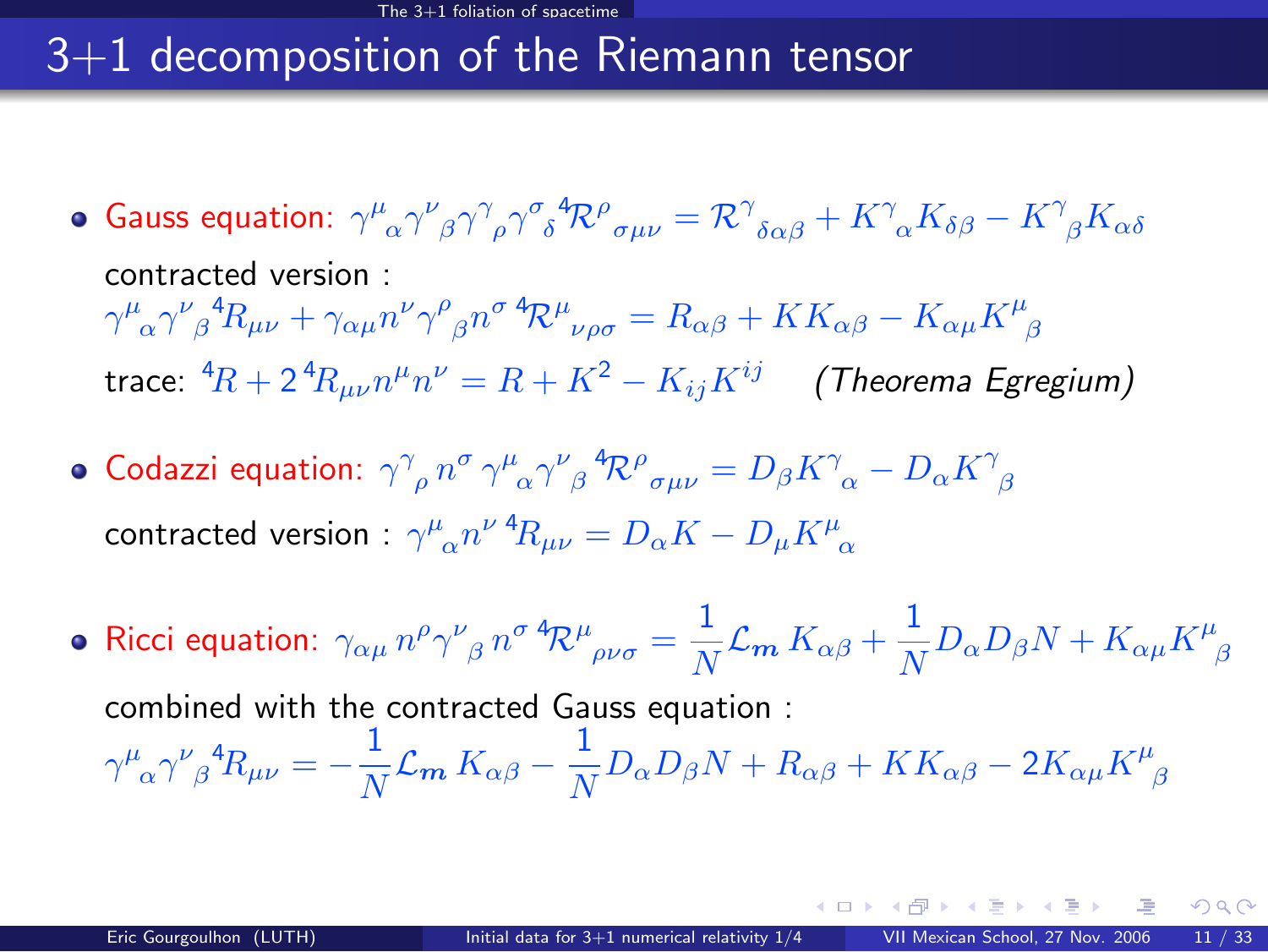## **Outline**

The  $3+1$  foliation of spacetime

### <sup>2</sup> [3+1 decomposition of Einstein equation](#page-21-0)

[The Cauchy problem](#page-30-0)

<span id="page-21-0"></span>[Conformal decomposition](#page-36-0)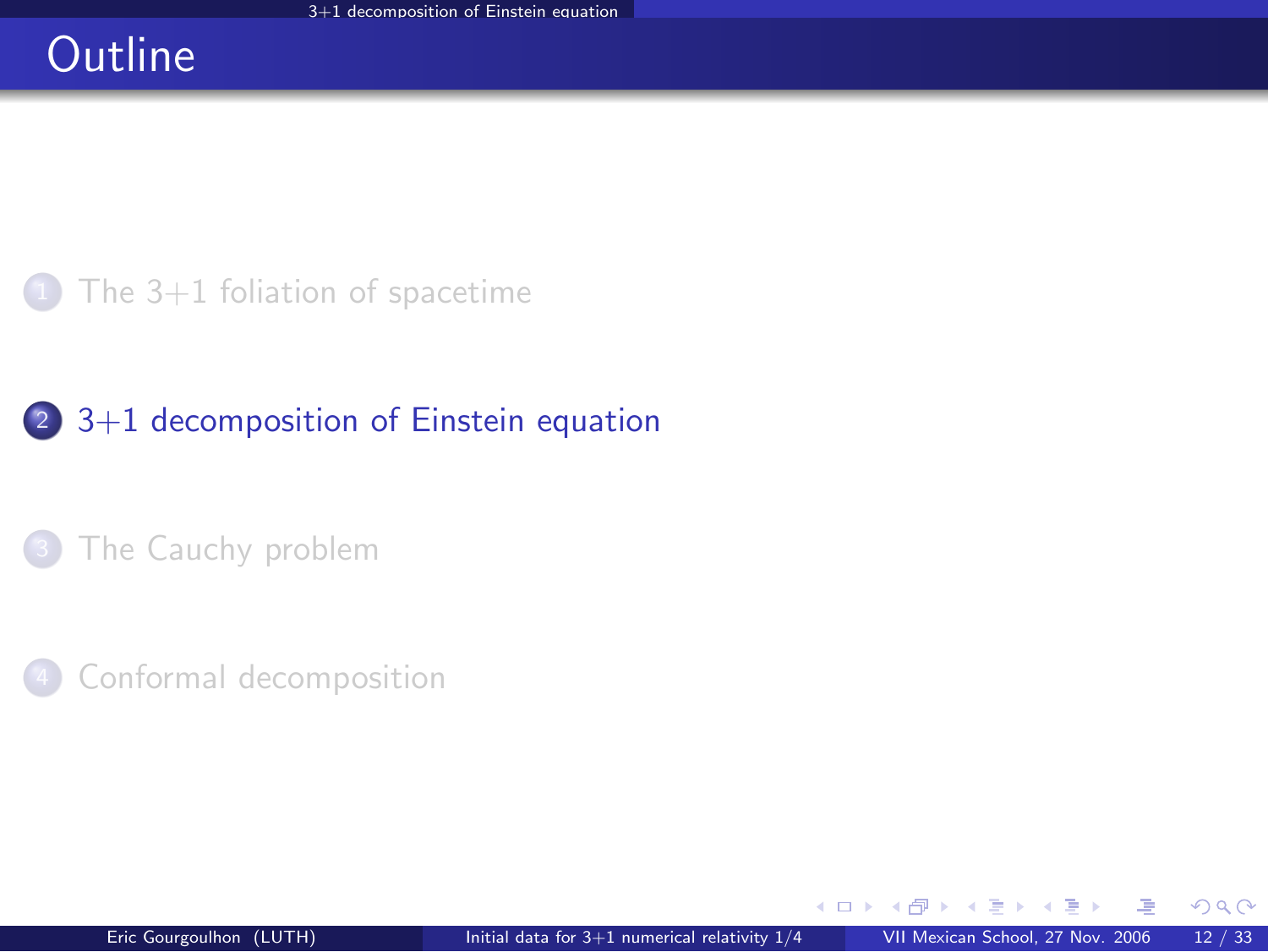## Einstein equation

The spacetime  $(\mathcal{M}, g)$  obeys Einstein equation

$$
{}^4\!R - \frac{1}{2} {}^4\!R\,g = 8\pi T
$$

where  $T$  is the matter stress-energy tensor

つへへ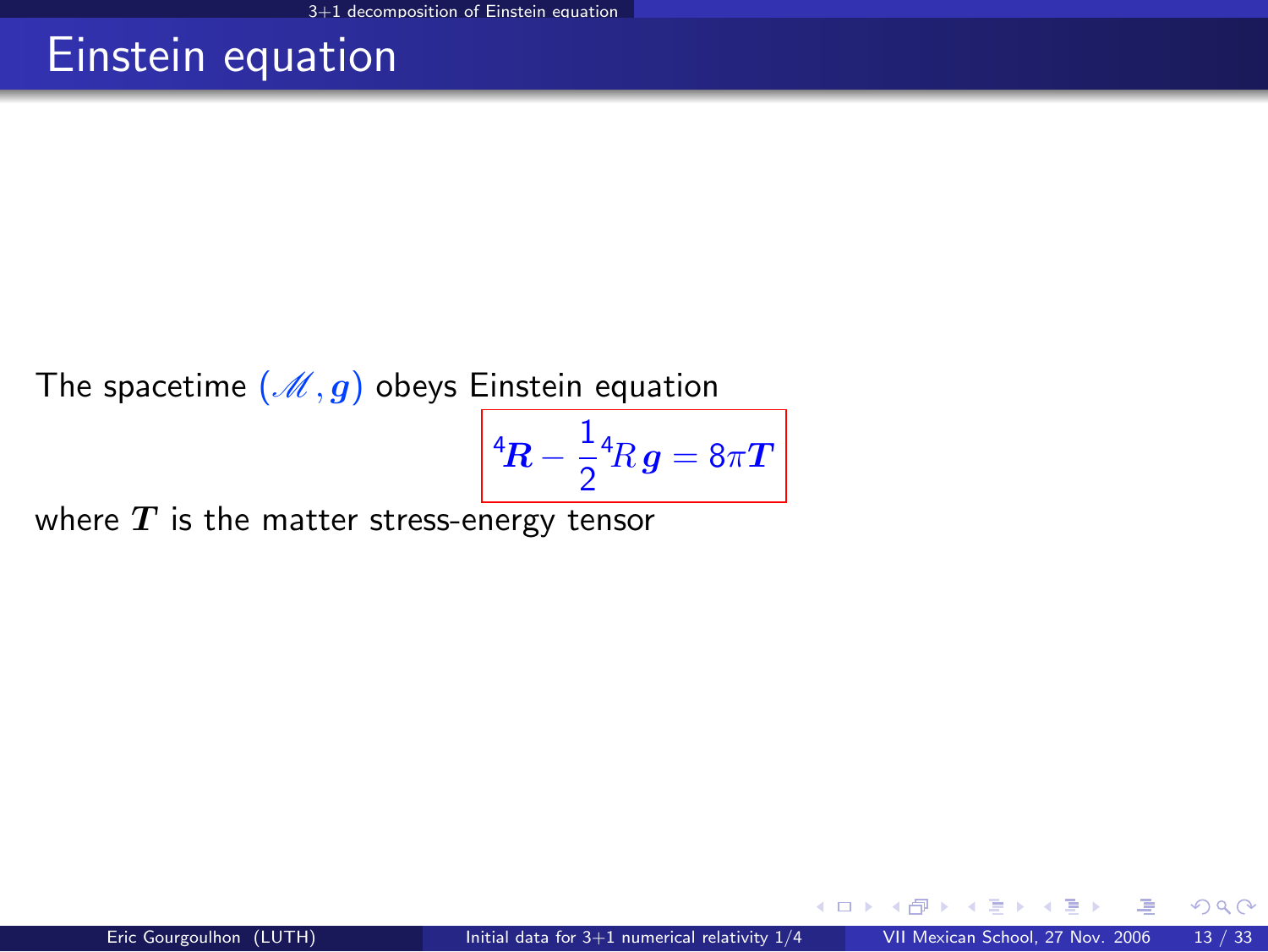## 3+1 decomposition of the stress-energy tensor

- $\mathcal{E}$  : Eulerian observer = observer of 4-velocity  $n$ 
	- $\bullet E := T(n, n)$ : matter energy density as measured by  $\mathcal E$
	- $\bullet$   $p := -T(n, \vec{\gamma}(.))$  : matter momentum density as measured by  $\mathcal E$
	- $\bullet$   $S := T(\vec{\gamma}(.), \vec{\gamma}(.))$  : matter stress tensor as measured by  $\mathcal E$

 $\left|\,\boldsymbol{T}=\boldsymbol{S}+\boldsymbol{\mathit{n}}\otimes \boldsymbol{\mathit{p}}+\boldsymbol{\mathit{p}}\otimes \boldsymbol{\mathit{n}}+\boldsymbol{E}\,\boldsymbol{\mathit{n}}\otimes \boldsymbol{\mathit{n}}\,\right|$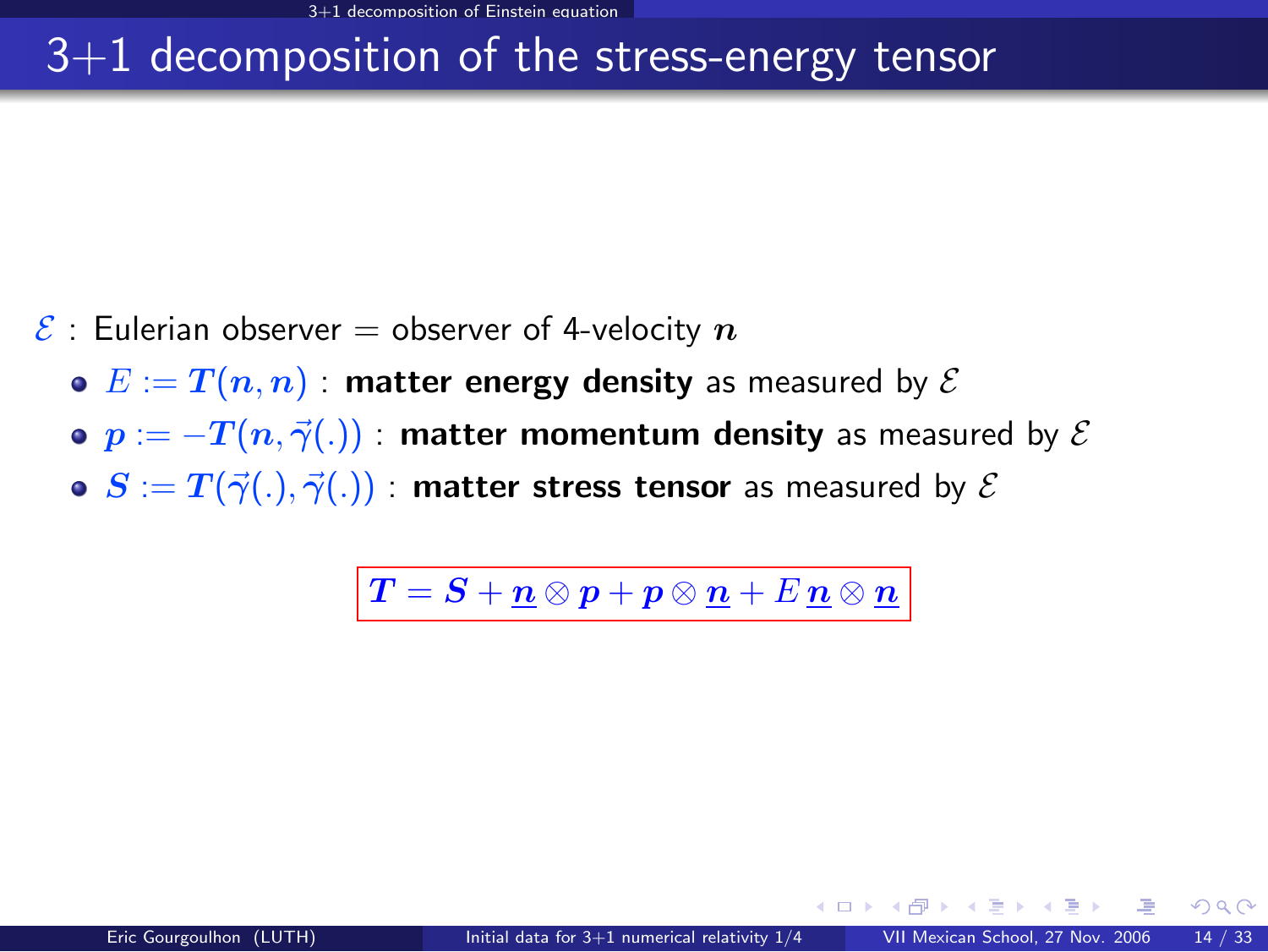#### mposition of Einstein equ

# Spatial coordinates and shift vector



 $(x^{i})=(x^{1},x^{2},x^{3})$  coordinates on  $\Sigma_t$ 

 $(x^{i})$  vary smoothly between neighbouring hypersurfaces ⇒  $(x^{\alpha}) = (t, x^{1}, x^{2}, x^{3})$  well behaved coordinate system on M

associated natural basis :

<span id="page-24-0"></span> $\boldsymbol{\partial_t} := \frac{\partial}{\partial \boldsymbol{\beta}}$ ∂t  $\boldsymbol{\partial_i} := \frac{\partial}{\partial \phi_i}$  $\overline{\frac{\partial}{\partial x^i}}, \quad i \in \{1, 2, 3\}$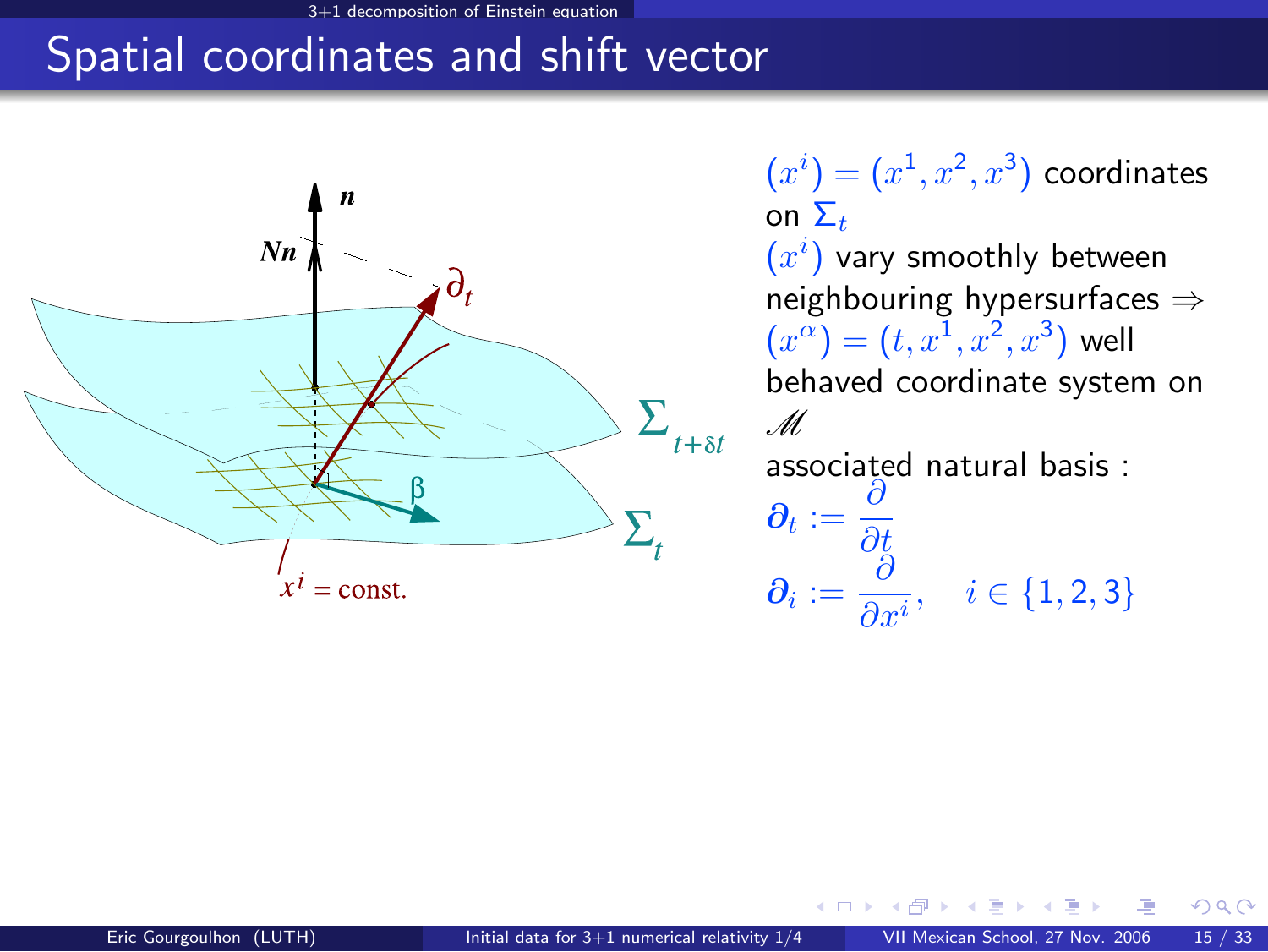#### 3+1 decomposition of Einstein equation

# Spatial coordinates and shift vector



 $(x^{i})=(x^{1},x^{2},x^{3})$  coordinates on  $\Sigma_{\pm}$ 

 $(x^{i})$  vary smoothly between neighbouring hypersurfaces ⇒  $(x^{\alpha}) = (t, x^{1}, x^{2}, x^{3})$  well behaved coordinate system on M associated natural basis :

 $\boldsymbol{\partial_t} := \frac{\partial}{\partial \boldsymbol{\beta}}$ ∂t  $\boldsymbol{\partial_i} := \frac{\partial}{\partial \phi_i}$  $\overline{\frac{\partial}{\partial x^i}}, \quad i \in \{1, 2, 3\}$ 

 $\langle dt, \partial_t \rangle = 1 \Rightarrow \partial_t$  Lie drags the hypersurfaces  $\Sigma_t$ , as  $m = Nn$  does. The difference between  $\partial_t$  and m is called the **shift vector** and is denoted  $\beta$ :

 $\big\vert \, \pmb{\partial}_{t} =: \pmb{m} + \pmb{\beta}$ Notice:  $\beta$  is tangent to  $\Sigma_t$ :  $\mathbf{n} \cdot \mathbf{\beta} = 0$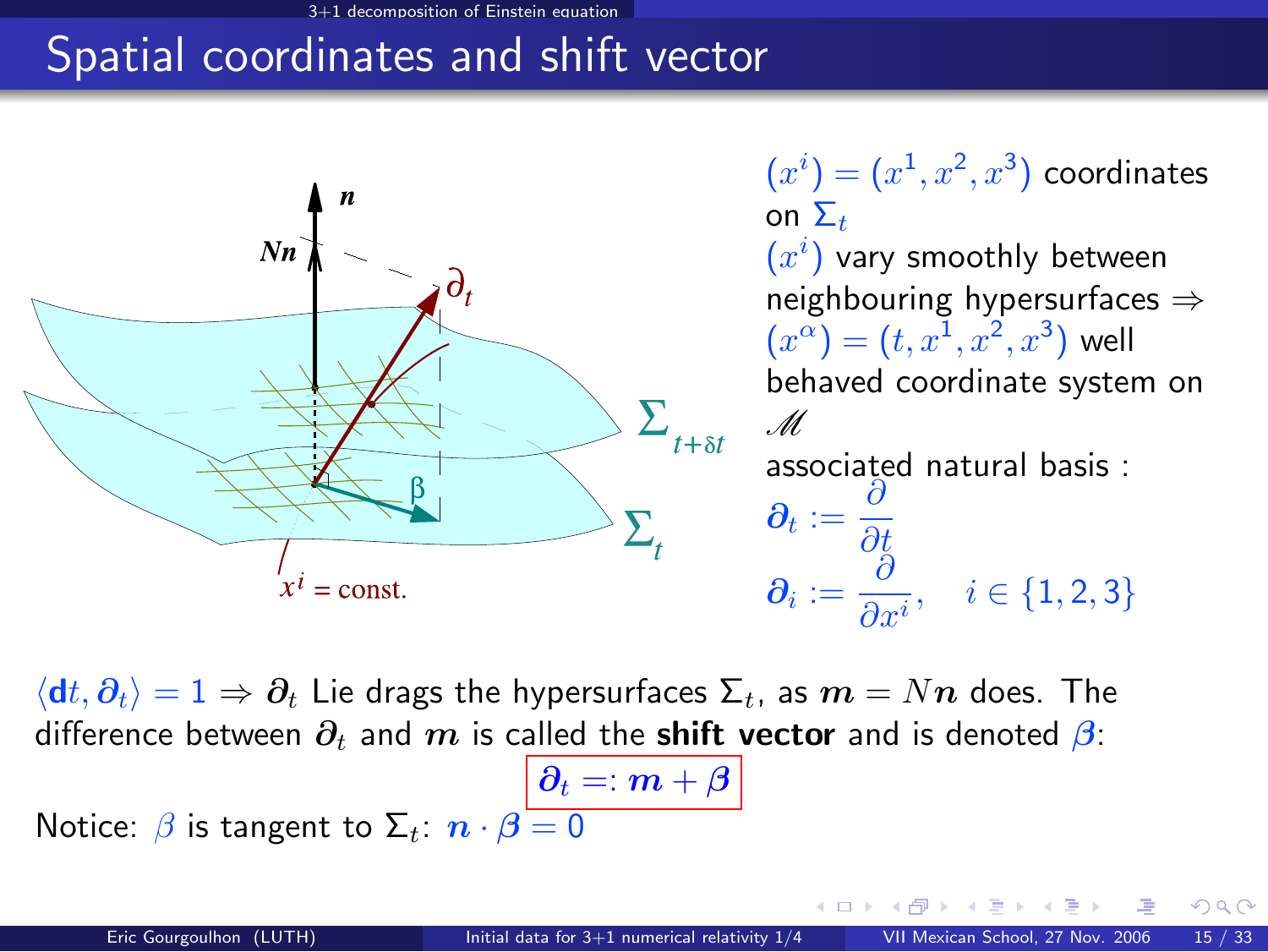### Metric tensor in terms of lapse and shift

Components of  $\beta$  w.r.t.  $(x^i)$ :  $\bm{\beta} =: \beta^i \, \bm{\partial}_i$  and  $\bm{\beta} =: \beta_i \, \mathsf{d} x^i$ 

Components of *n* w.r.t. 
$$
(x^{\alpha})
$$
:  
\n
$$
n^{\alpha} = \left(\frac{1}{N}, -\frac{\beta^1}{N}, -\frac{\beta^2}{N}, -\frac{\beta^3}{N}\right)
$$
 and  $n_{\alpha} = (-N, 0, 0, 0)$ 

Components of  $g$  w.r.t.  $(x^{\alpha})$ :

$$
g_{\alpha\beta}=\left(\begin{array}{cc}g_{00} & g_{0j} \\ g_{i0} & g_{ij}\end{array}\right)=\left(\begin{array}{cc}-N^2+\beta_k\beta^k & \beta_j \\ \beta_i & \gamma_{ij}\end{array}\right)
$$

or equivalently  $\left| \,g_{\mu\nu}\,dx^\mu\,dx^\nu = -N^2 dt^2 + \gamma_{ij}(dx^i + \beta^i dt)(dx^j + \beta^j dt) \right.$ Components of the inverse metric:

$$
g^{\alpha\beta}=\left(\begin{array}{cc}g^{00}&g^{0j}\\g^{i0}&g^{ij}\end{array}\right)=\left(\begin{array}{cc}-\frac{1}{N^2}&\frac{\beta^j}{N^2}\\ \frac{\beta^i}{N^2}&\gamma^{ij}-\frac{\beta^i\beta^j}{N^2}\end{array}\right)
$$

Relation between the determinants :  $\boxed{\sqrt{-g}=N\sqrt{\gamma}}$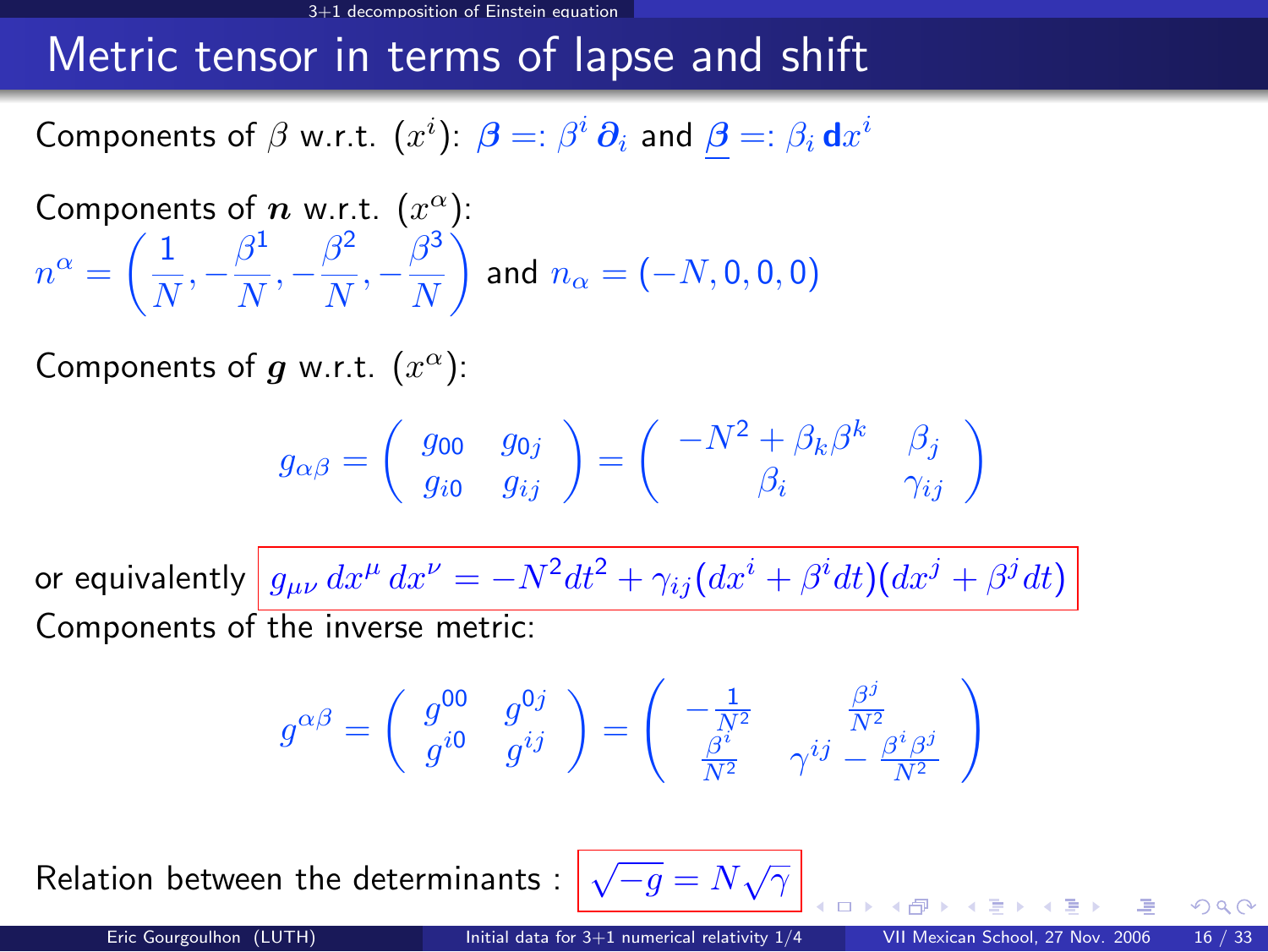# 3+1 Einstein system

Thanks to the Gauss, Codazzi and Ricci equations **Thanks to Einstein equation** is equivalent to the system

- <span id="page-27-0"></span> $\left(\frac{\partial}{\partial t}-\mathcal{L}_{\boldsymbol{\beta}}\right)\gamma_{ij}=-2 N K_{ij}$  kinematical relation  $\boldsymbol{K}=-\frac{1}{2}\boldsymbol{\mathcal{L}_{n}}\,\boldsymbol{\gamma}$  $\left(\frac{\partial}{\partial t} - \mathcal{L}_{\boldsymbol{\beta}}\right)K_{ij} = -D_iD_jN + N\bigg\{R_{ij} + KK_{ij} - 2K_{ik}K_{\ j}^k\bigg\}$  $+4\pi\left[(S-E)\gamma_{ij}-2S_{ij}\right]\bigg\} \qquad$  dynamical part of Einstein equation •  $R + K^2 - K_{ij}K^{ij} = 16\pi E$  Hamiltonian constraint
- $D_j K^j\mathstrut_i D_i K = 8\pi p_i$  momentum constraint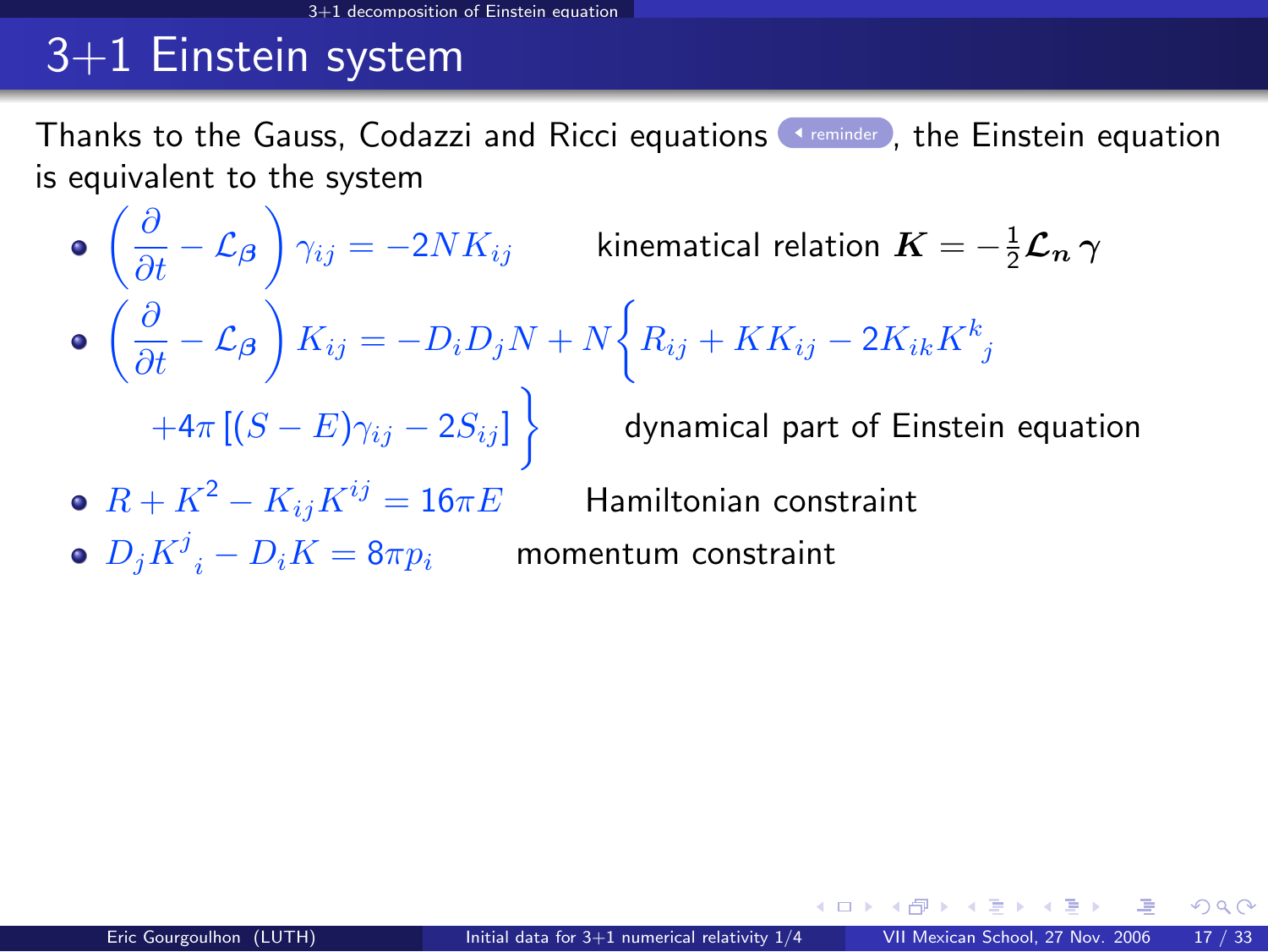# 3+1 Einstein system

Thanks to the Gauss, Codazzi and Ricci equations **Framinder** , the Einstein equation is equivalent to the system

- $\left(\frac{\partial}{\partial t}-\mathcal{L}_{\boldsymbol{\beta}}\right)\gamma_{ij}=-2 N K_{ij}$  kinematical relation  $\boldsymbol{K}=-\frac{1}{2}\boldsymbol{\mathcal{L}}_{\boldsymbol{n}}\,\boldsymbol{\gamma}$  $\left(\frac{\partial}{\partial t} - \mathcal{L}_{\boldsymbol{\beta}}\right)K_{ij} = -D_iD_jN + N\bigg\{R_{ij} + KK_{ij} - 2K_{ik}K_{\ j}^k\bigg\}$  $+4\pi\left[(S-E)\gamma_{ij}-2S_{ij}\right]\bigg\} \qquad$  dynamical part of Einstein equation •  $R + K^2 - K_{ij}K^{ij} = 16\pi E$  Hamiltonian constraint
	- $D_j K^j\mathstrut_i D_i K = 8\pi p_i$  momentum constraint

### History of the  $3+1$  system

Darmois (1927) : case  $N = 1$  and  $\beta = 0$  (Gaussian normal coordinates) Lichnerowicz (1939) : case  $N \neq 1$ ,  $\beta = 0$  (normal coordinates) Choquet-Bruhat (1948) : case  $N \neq 1$ ,  $\beta \neq 0$  (arbitrary coordinates)

Remark : original contribution of Arnowitt, Deser and Misner (ADM) (1962): an Hamiltonian formulation of general relativity, not the  $3+1$  system above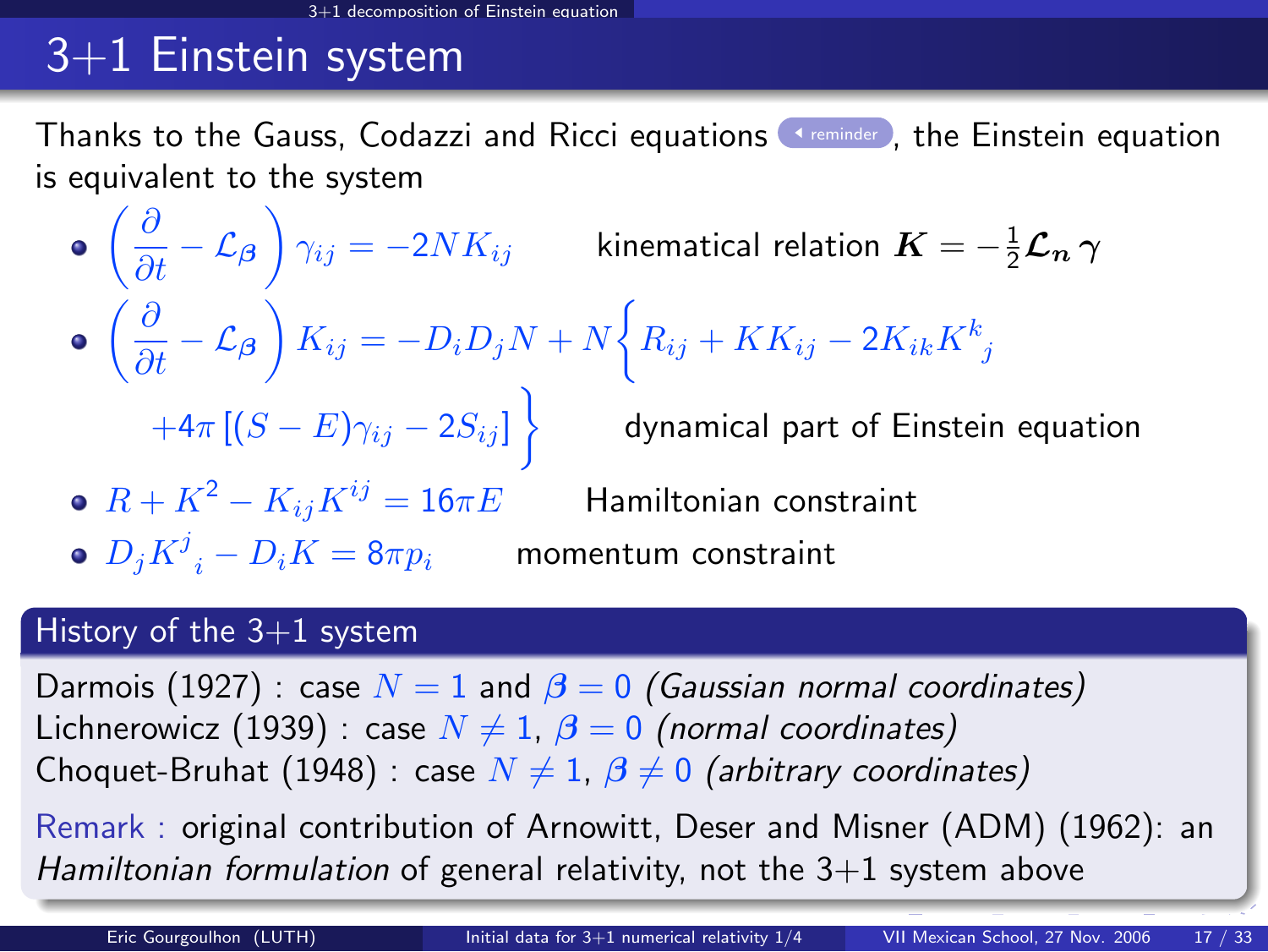# The full PDE system

### Supplementary equations:

$$
D_i D_j N = \frac{\partial^2 N}{\partial x^i \partial x^j} - \Gamma^k_{ij} \frac{\partial N}{\partial x^k}
$$
  
\n
$$
D_j K^j_{\phantom{j}i} = \frac{\partial K^j_{\phantom{j}i}}{\partial x^j} + \Gamma^j_{\phantom{j}jk} K^k_{\phantom{k}i} - \Gamma^k_{\phantom{k}ji} K^j_{\phantom{k}k}
$$
  
\n
$$
D_i K = \frac{\partial K}{\partial x^i}
$$
  
\n
$$
\mathcal{L}_{\beta} \gamma_{ij} = \frac{\partial \beta_i}{\partial x^j} + \frac{\partial \beta_j}{\partial x^i} - 2\Gamma^k_{\phantom{k}ij} \beta_k
$$
  
\n
$$
\mathcal{L}_{\beta} K_{ij} = \beta^k \frac{\partial K_{ij}}{\partial x^k} + K_{kj} \frac{\partial \beta^k}{\partial x^i} + K_{ik} \frac{\partial \beta^k}{\partial x^j}
$$
  
\n
$$
R_{ij} = \frac{\partial \Gamma^k_{\phantom{k}ij}}{\partial x^k} - \frac{\partial \Gamma^k_{\phantom{k}ik}}{\partial x^j} + \Gamma^k_{\phantom{k}ij} \Gamma^l_{\phantom{l}kl} - \Gamma^l_{\phantom{l}ik} \Gamma^k_{\phantom{l}lj}
$$
  
\n
$$
R = \gamma^{ij} R_{ij}
$$
  
\n
$$
\Gamma^k_{\phantom{k}ij} = \frac{1}{2} \gamma^{kl} \left( \frac{\partial \gamma_{lj}}{\partial x^i} + \frac{\partial \gamma_{il}}{\partial x^j} - \frac{\partial \gamma_{ij}}{\partial x^l} \right)
$$

メロト メ都 トメ ミトメ

 $299$ 

哇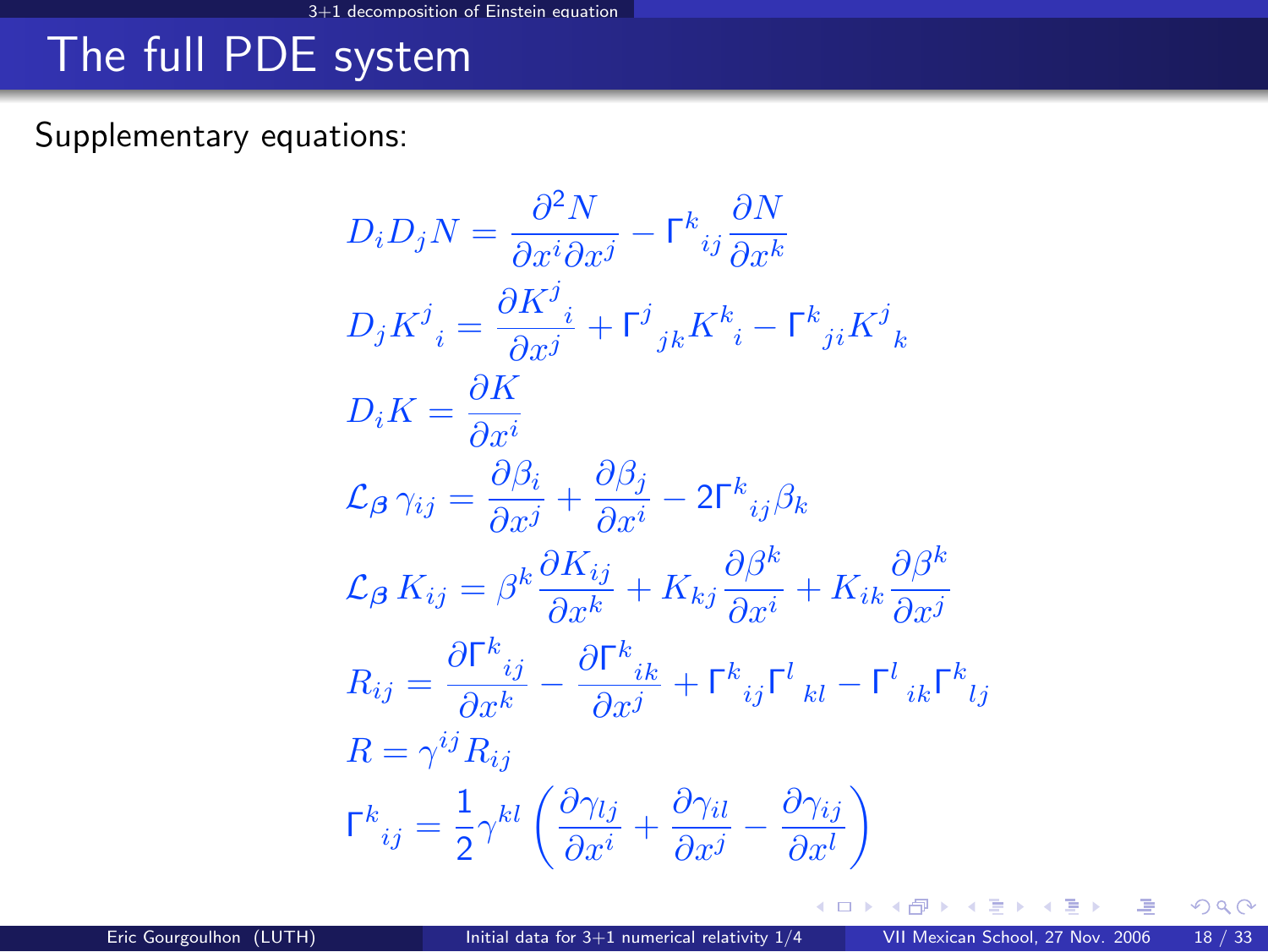## **Outline**

The  $3+1$  foliation of spacetime

<sup>2</sup> [3+1 decomposition of Einstein equation](#page-21-0)

### 3 [The Cauchy problem](#page-30-0)

<span id="page-30-0"></span>[Conformal decomposition](#page-36-0)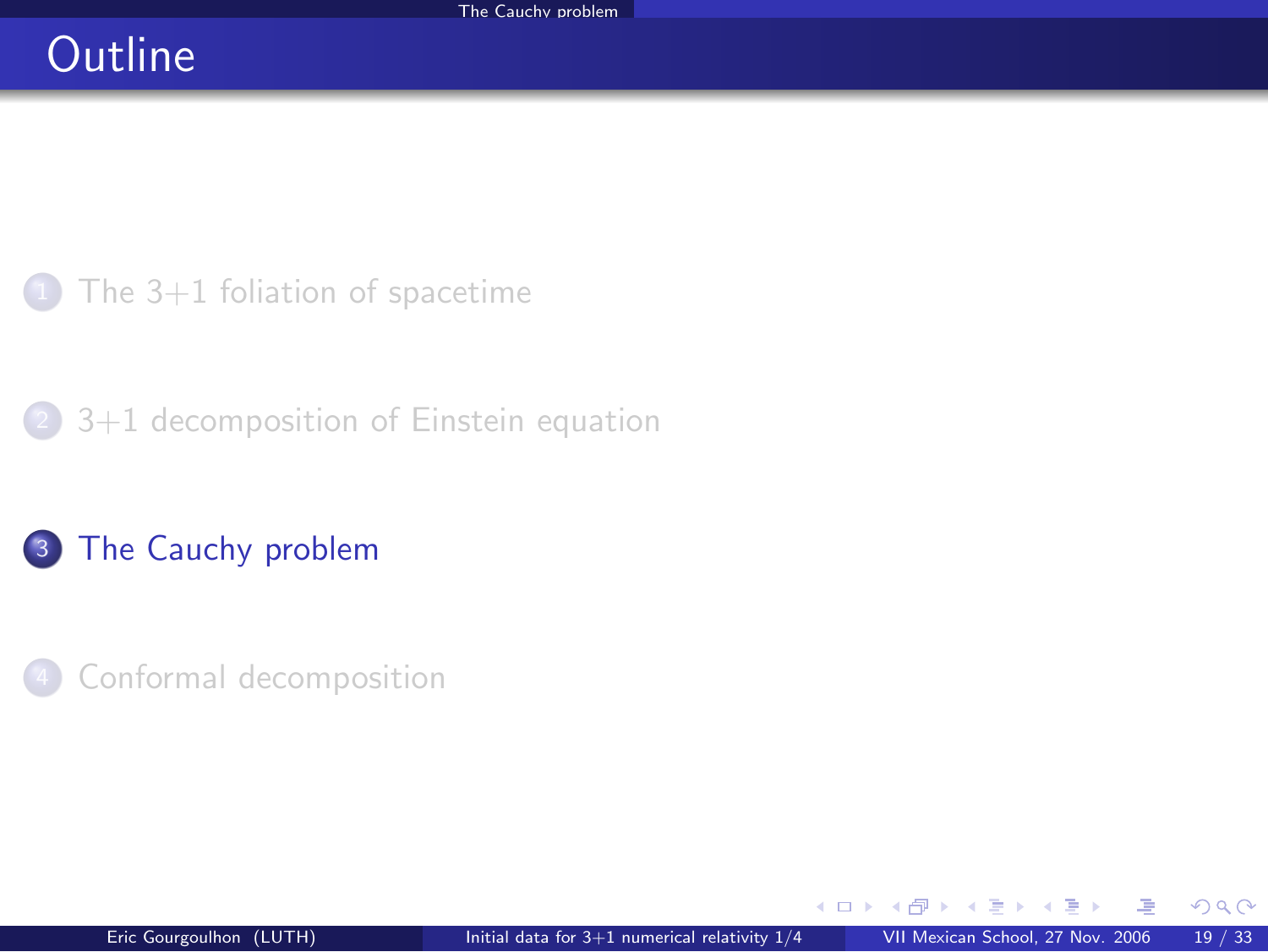### GR as a 3-dimensional dynamical system

 $3+1$  Einstein system  $\implies$  Einstein equation  $=$  time evolution of tensor fields  $(\gamma, K)$  on a single 3-dimensional manifold  $\Sigma$ (Wheeler's geometrodynamics (1964))

No time derivative of N nor  $\beta$ : lapse and shift are not dynamical variables (best seen on the ADM Hamiltonian formulation) This reflects the coordinate freedom of  $GR$  (st[reminder](#page-24-0)):

> choice of foliation  $(\Sigma_t)_{t\in\mathbb{R}} \iff$  choice of lapse function N choice of spatial coordinates  $(x^i) \iff$  choice of shift vector  $\boldsymbol{\beta}$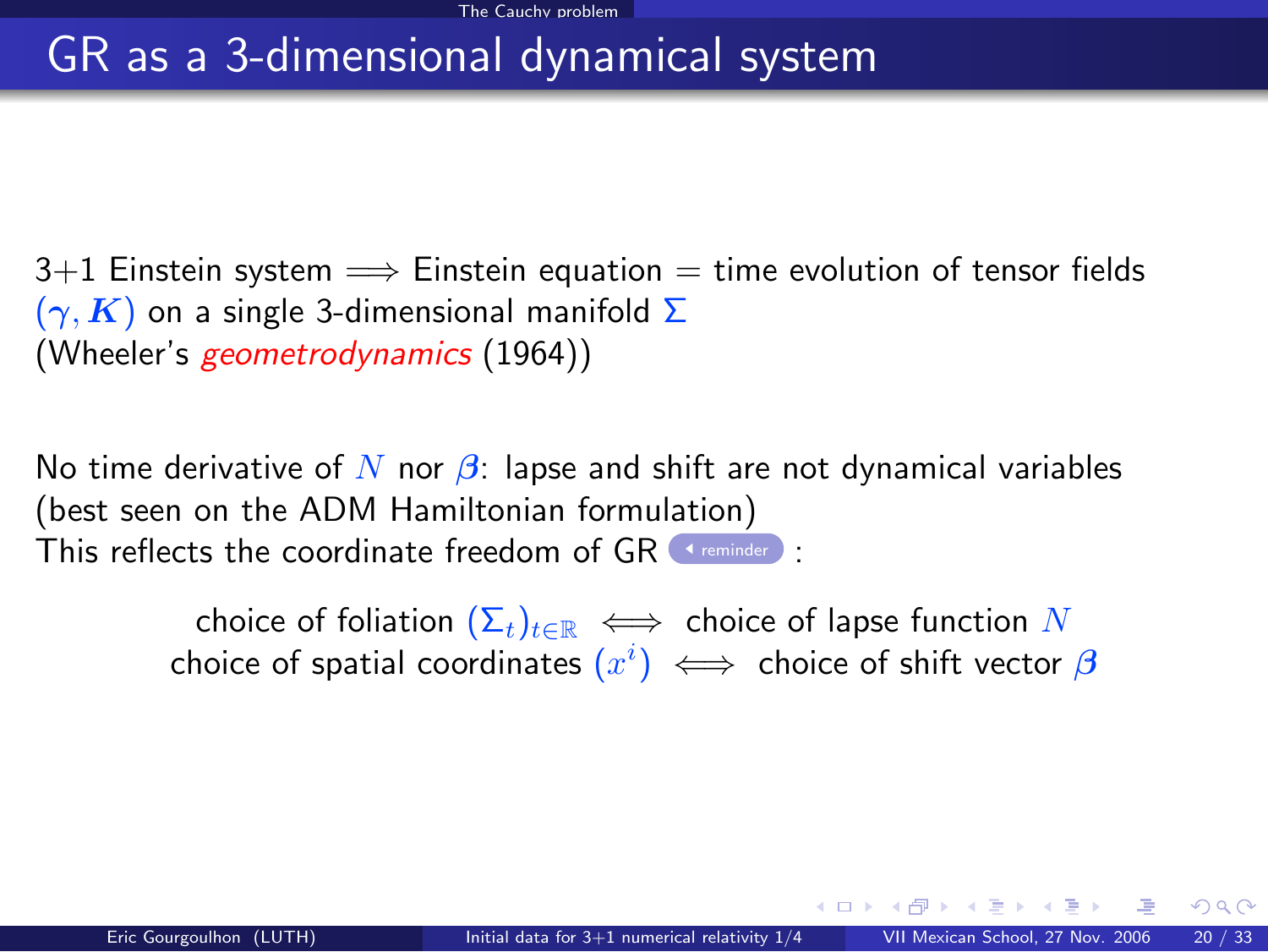The dynamical system has two constraints:

- $R + K^2 K_{ij}K^{ij} = 16\pi E$  Hamiltonian constraint
- $D_j K^j\mathstrut_i D_i K = 8\pi p_i$  momentum constraint

Similar to  $\mathbf{D} \cdot \mathbf{B} = 0$  and  $\mathbf{D} \cdot \mathbf{E} = \rho/\epsilon_0$  in the Maxwell equations for the electromagnetic field

メロト メ何ト メミト メミト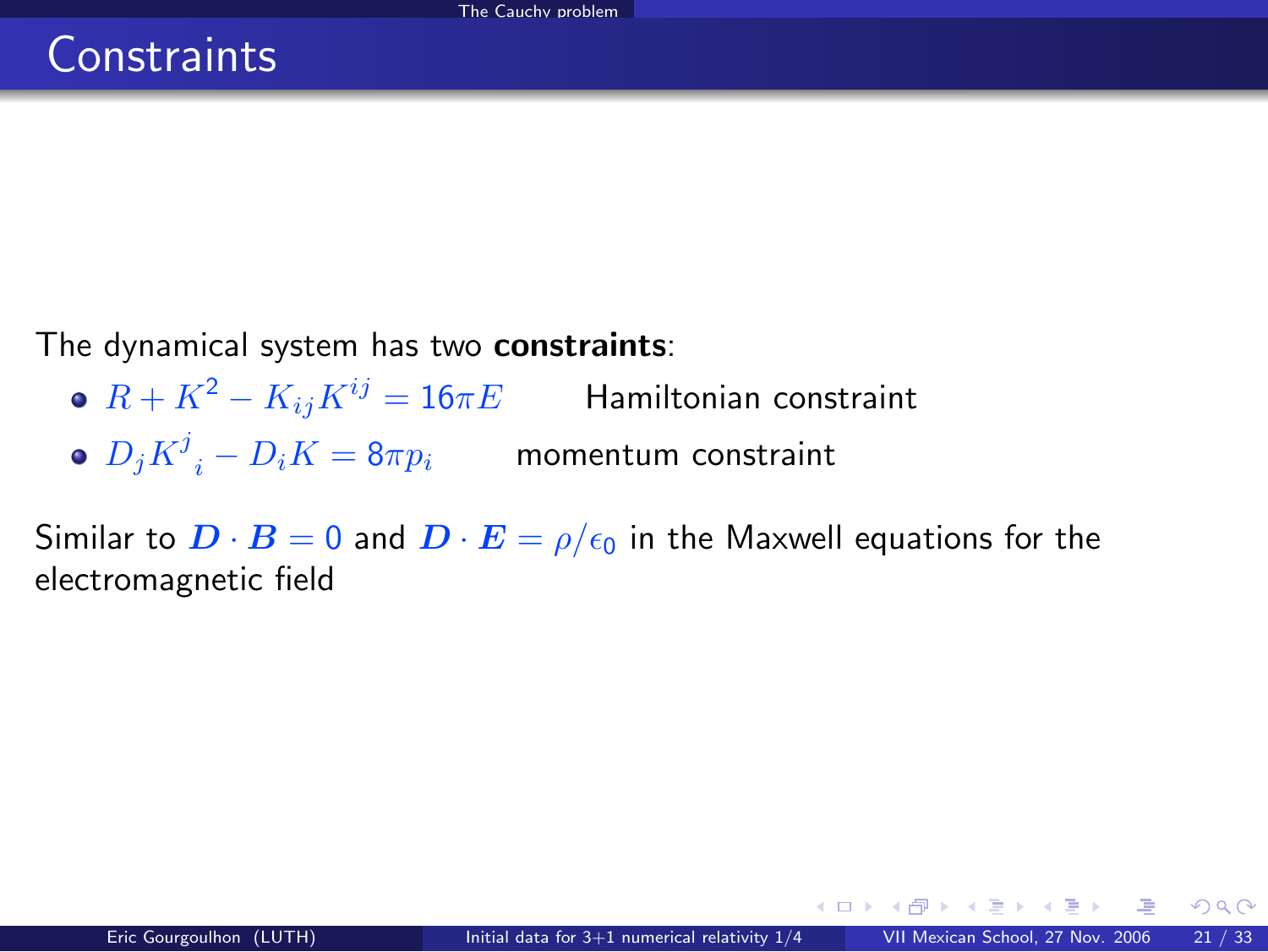# Cauchy problem

The first two equations of the  $3+1$  Einstein system [reminder](#page-27-0) can be put in the form of a Cauchy problem:

<span id="page-33-0"></span>
$$
\frac{\partial^2 \gamma_{ij}}{\partial t^2} = F_{ij} \left( \gamma_{kl}, \frac{\partial \gamma_{kl}}{\partial x^m}, \frac{\partial \gamma_{kl}}{\partial t}, \frac{\partial^2 \gamma_{kl}}{\partial x^m \partial x^n} \right)
$$
(1)

*Cauchy problem:* given initial data at  $t=0$ :  $\gamma_{ij}$  and  $\frac{\partial \gamma_{ij}}{\partial t}$ , find a solution for  $t>0$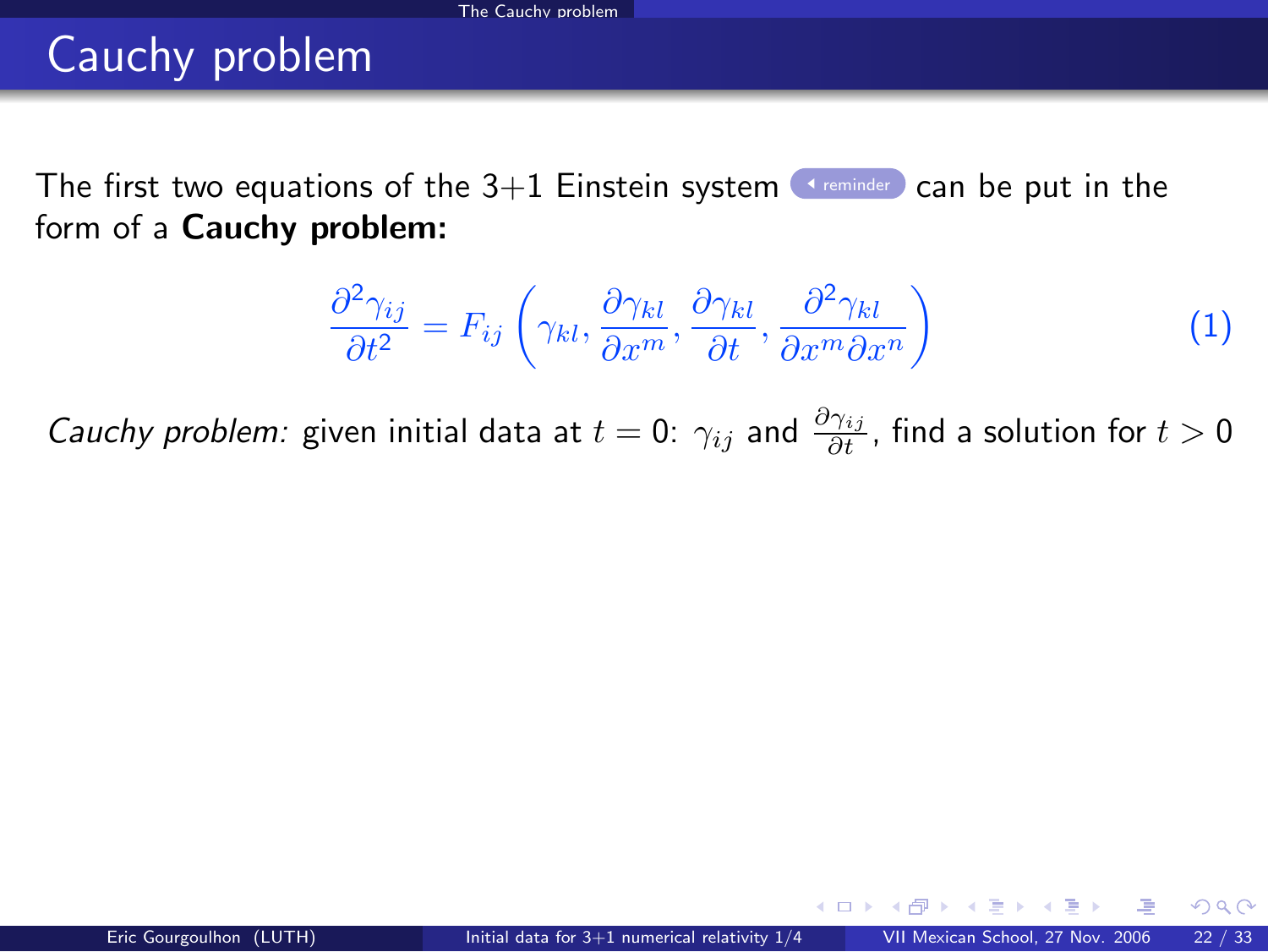# Cauchy problem

The first two equations of the  $3+1$  Einstein system [reminder](#page-27-0) can be put in the form of a Cauchy problem:

$$
\frac{\partial^2 \gamma_{ij}}{\partial t^2} = F_{ij} \left( \gamma_{kl}, \frac{\partial \gamma_{kl}}{\partial x^m}, \frac{\partial \gamma_{kl}}{\partial t}, \frac{\partial^2 \gamma_{kl}}{\partial x^m \partial x^n} \right)
$$
(1)

*Cauchy problem:* given initial data at  $t=0$ :  $\gamma_{ij}$  and  $\frac{\partial \gamma_{ij}}{\partial t}$ , find a solution for  $t>0$ 

But this Cauchy problem is subject to the constraints

- $R + K^2 K_{ij}K^{ij} = 16\pi E$  Hamiltonian constraint
- $D_j K^j\mathstrut_i D_i K = 8\pi p_i$  momentum constraint

#### Preservation of the constraints

Thanks to the Bianchi identities, it can be shown that if the constraints are satisfied at  $t = 0$ , they are preserved by the evolution system [\(1\)](#page-33-0)

 $\Omega$ 

イロト イ押ト イヨト イヨトー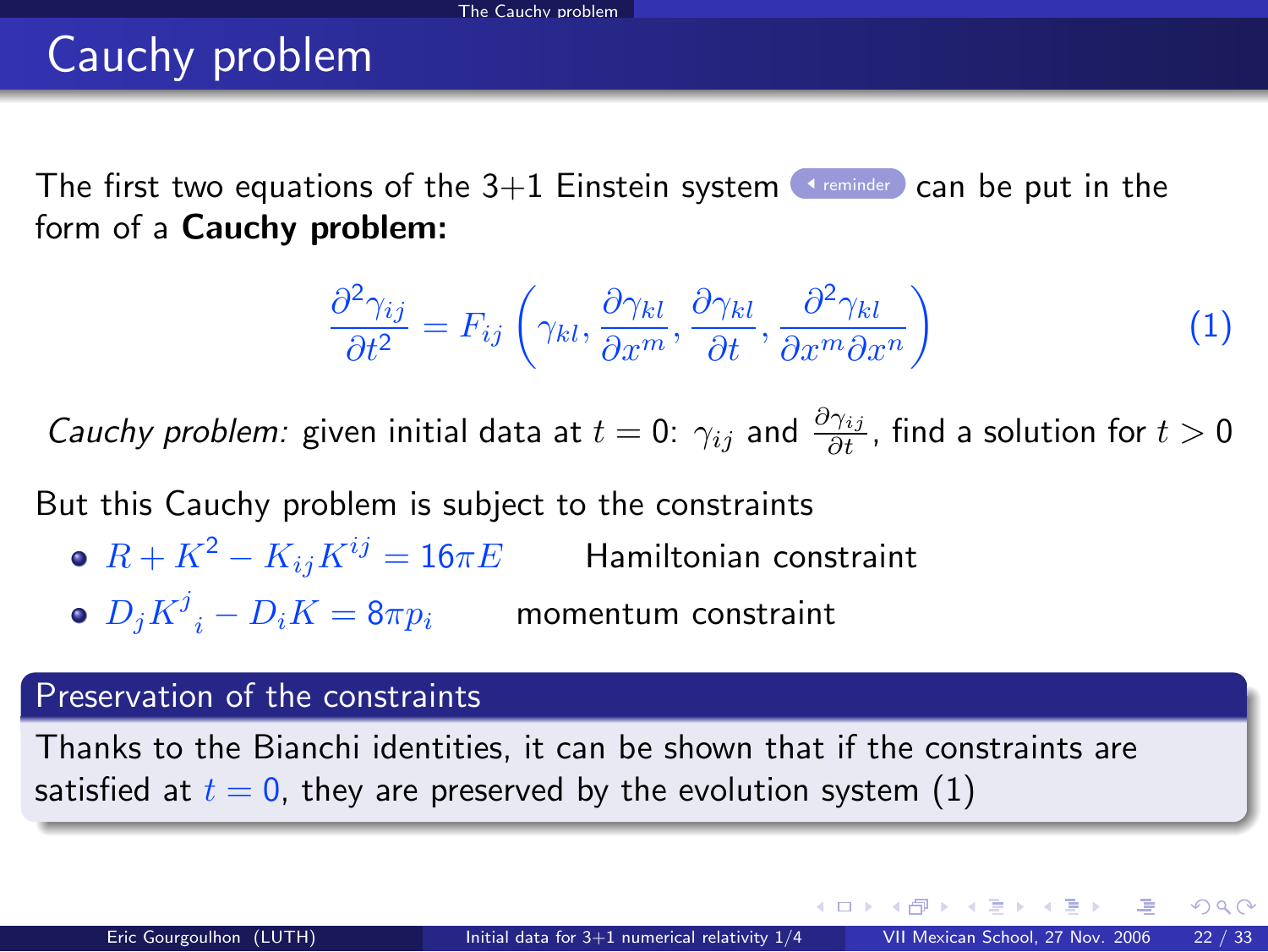### Existence and uniqueness of solutions

#### The question:

Given a set  $(\Sigma_0, \gamma, K, E, p)$ , where  $\Sigma_0$  is a three-dimensional manifold,  $\gamma$  a Riemannian metric on  $\Sigma_0$ , K a symmetric bilinear form field on  $\Sigma_0$ , E a scalar field on  $\Sigma_0$  and p a 1-form field on  $\Sigma_0$ , which obeys the constraint equations, does there exist a spacetime  $(M, g, T)$  such that  $(g, T)$  fulfills the Einstein equation and  $\Sigma_0$  can be embedded as an hypersurface of  $\mathcal M$  with induced metric  $\gamma$  and extrinsic curvature  $K$  ?

### Answer:

- **•** the solution exists and is unique in a vinicity of  $\Sigma_0$  for **analytical** initial data (Cauchy-Kovalevskaya theorem) (Darmois 1929, Lichnerowicz 1939)
- the solution exists and is unique in a vinicity of  $\Sigma_0$  for generic (i.e. smooth) initial data (Choquet-Bruhat 1952)
- o there exists a unique maximal solution (Choquet-Bruhat & Geroch 1969)

メロト メ何ト メミト メミト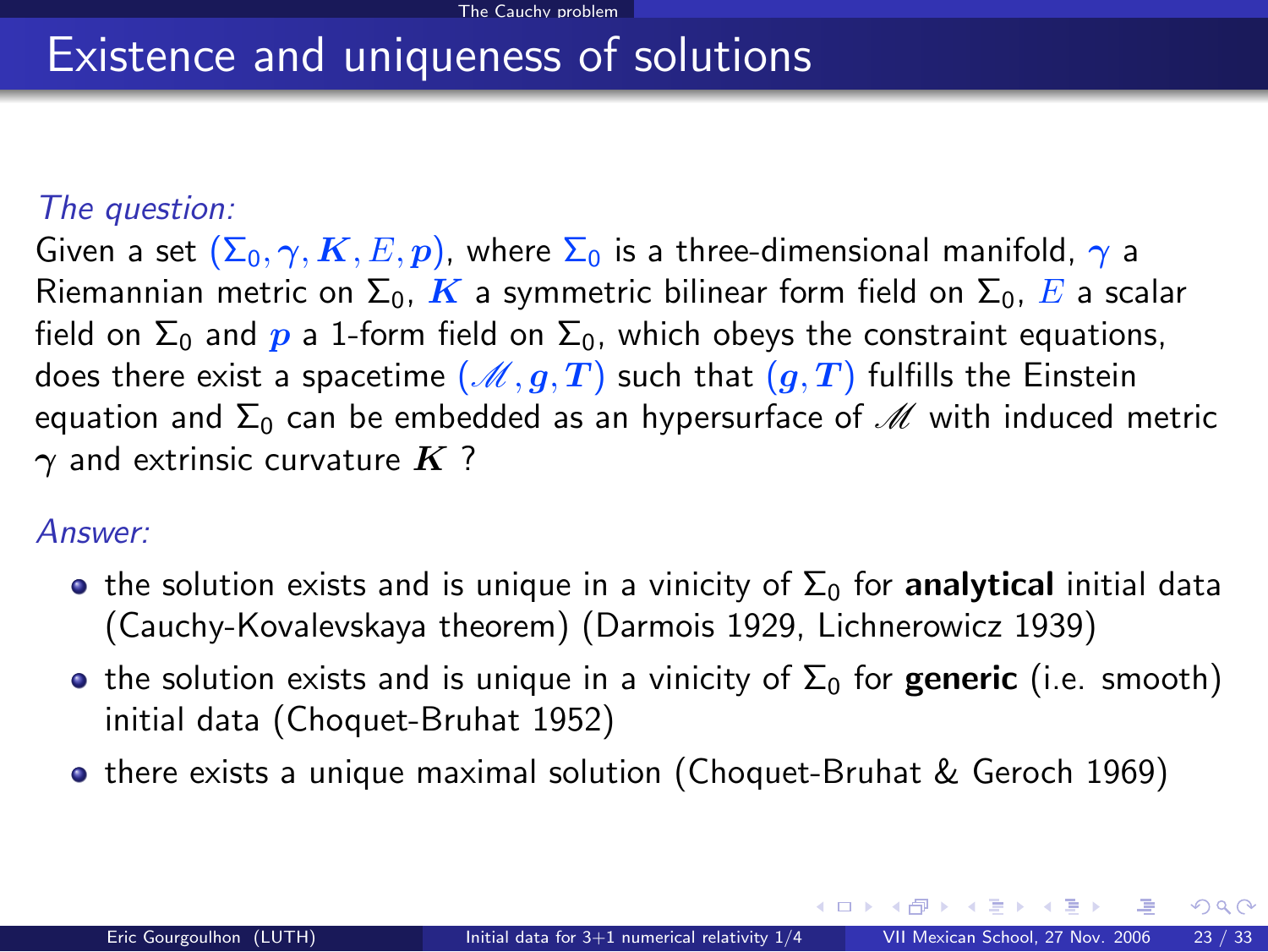# **Outline**

The  $3+1$  foliation of spacetime

<sup>2</sup> [3+1 decomposition of Einstein equation](#page-21-0)

[The Cauchy problem](#page-30-0)

### <sup>4</sup> [Conformal decomposition](#page-36-0)

∍  $\sim$  <span id="page-36-0"></span> $299$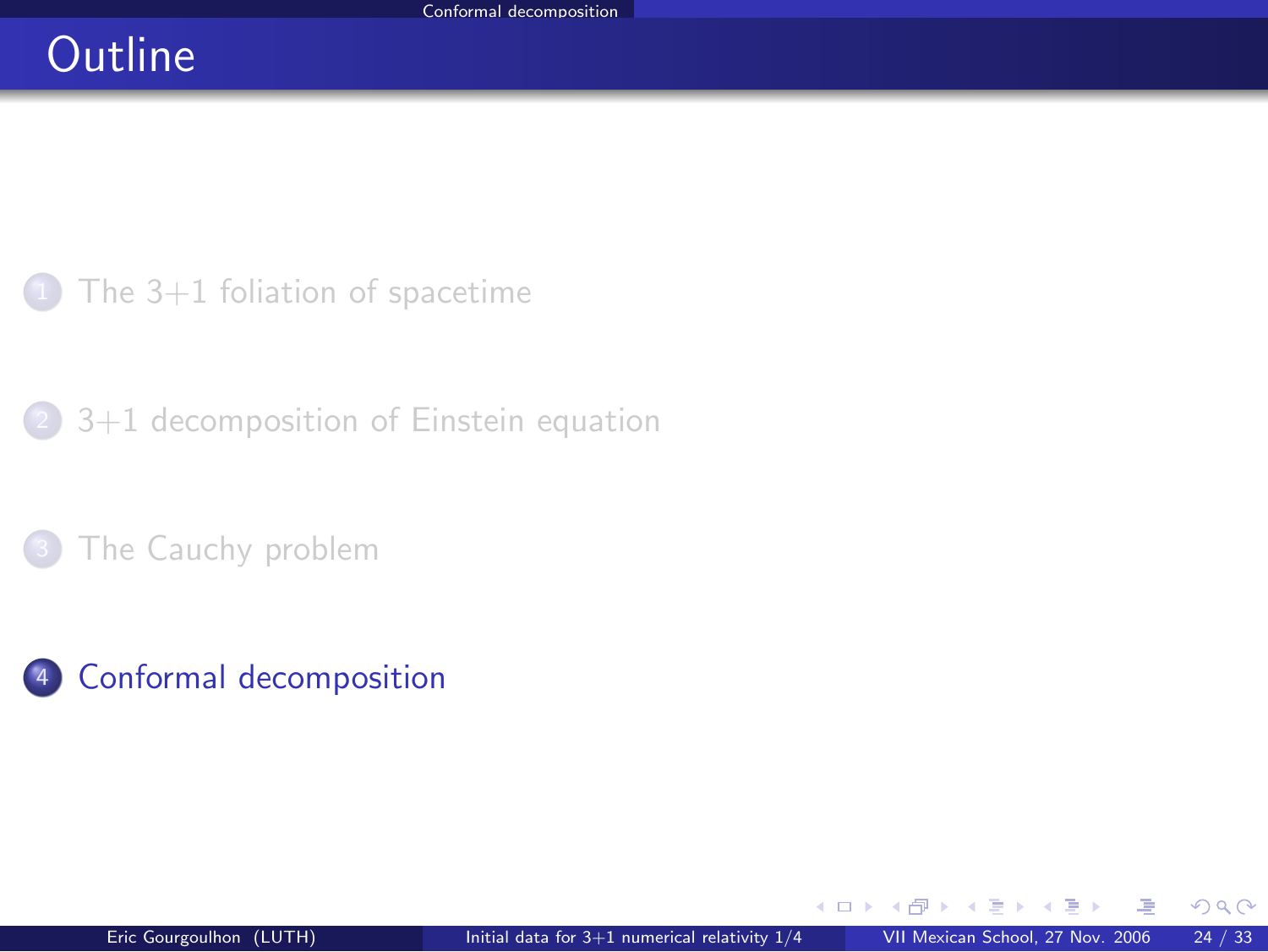# Conformal metric

Introduce on  $\Sigma_t$  a metric  $\tilde{\gamma}$  conformally related to the induced metric  $\gamma$ :

$$
\gamma_{ij}=\Psi^4\tilde{\gamma}_{ij}
$$

Ψ : conformal factor Inverse metric:

 $\gamma^{ij}=\Psi^{-4}\,\tilde{\gamma}^{ij}$ 

 $\left\{ \begin{array}{ccc} \square & \rightarrow & \left\{ \bigcap \mathbb{P} \right\} & \left\{ \begin{array}{ccc} \square & \rightarrow & \left\{ \end{array} \right\} \end{array} \right.$ 

 $299$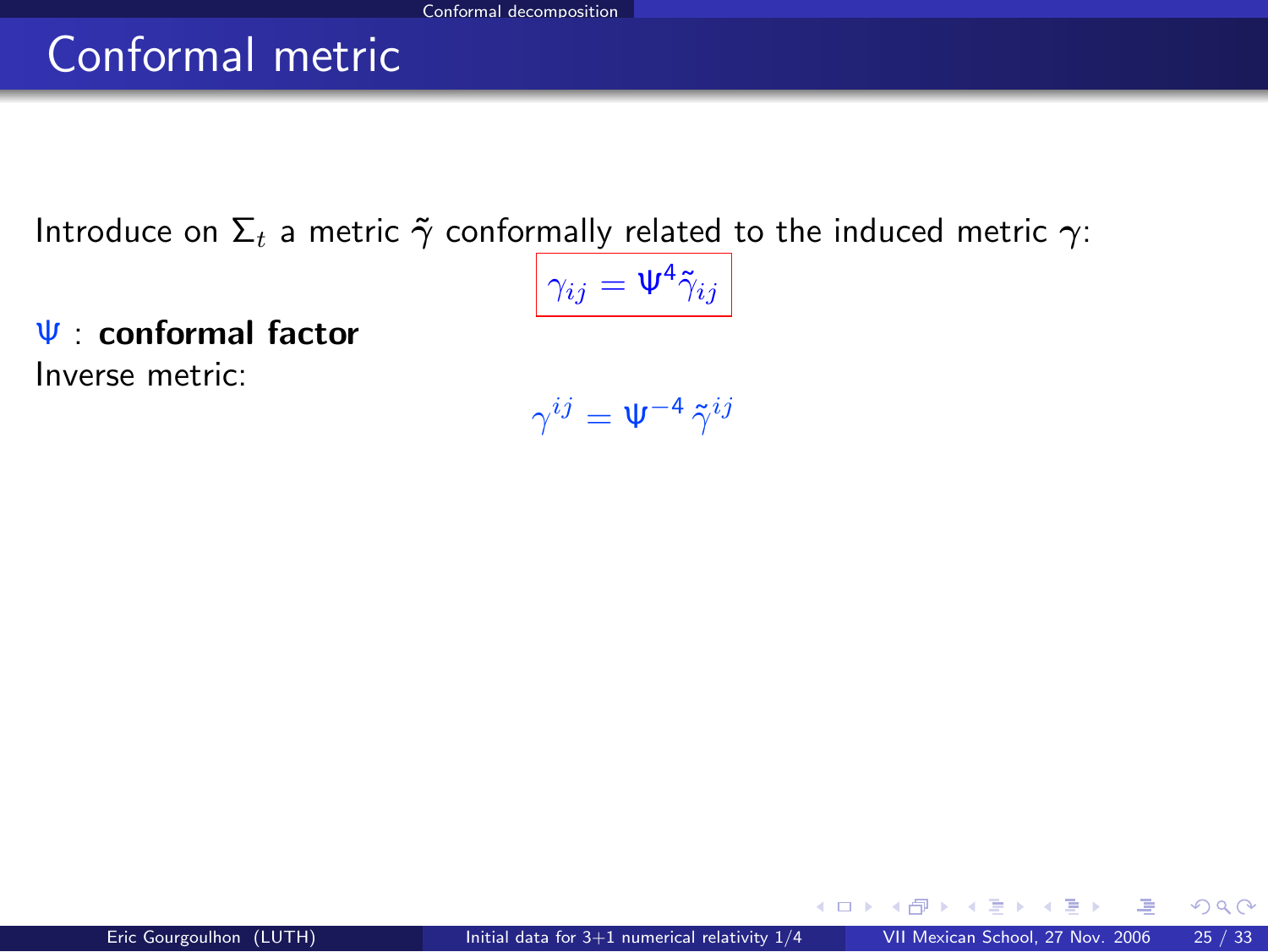# Conformal metric

Introduce on  $\Sigma_t$  a metric  $\tilde{\gamma}$  conformally related to the induced metric  $\gamma$ :

$$
\gamma_{ij}=\Psi^4\tilde{\gamma}_{ij}
$$

Ψ : conformal factor Inverse metric:

$$
\gamma^{ij}=\Psi^{-4}\,\tilde{\gamma}^{ij}
$$

Motivations:

• the gravitational field degrees of freedom are carried by conformal equivalence classes (York 1971)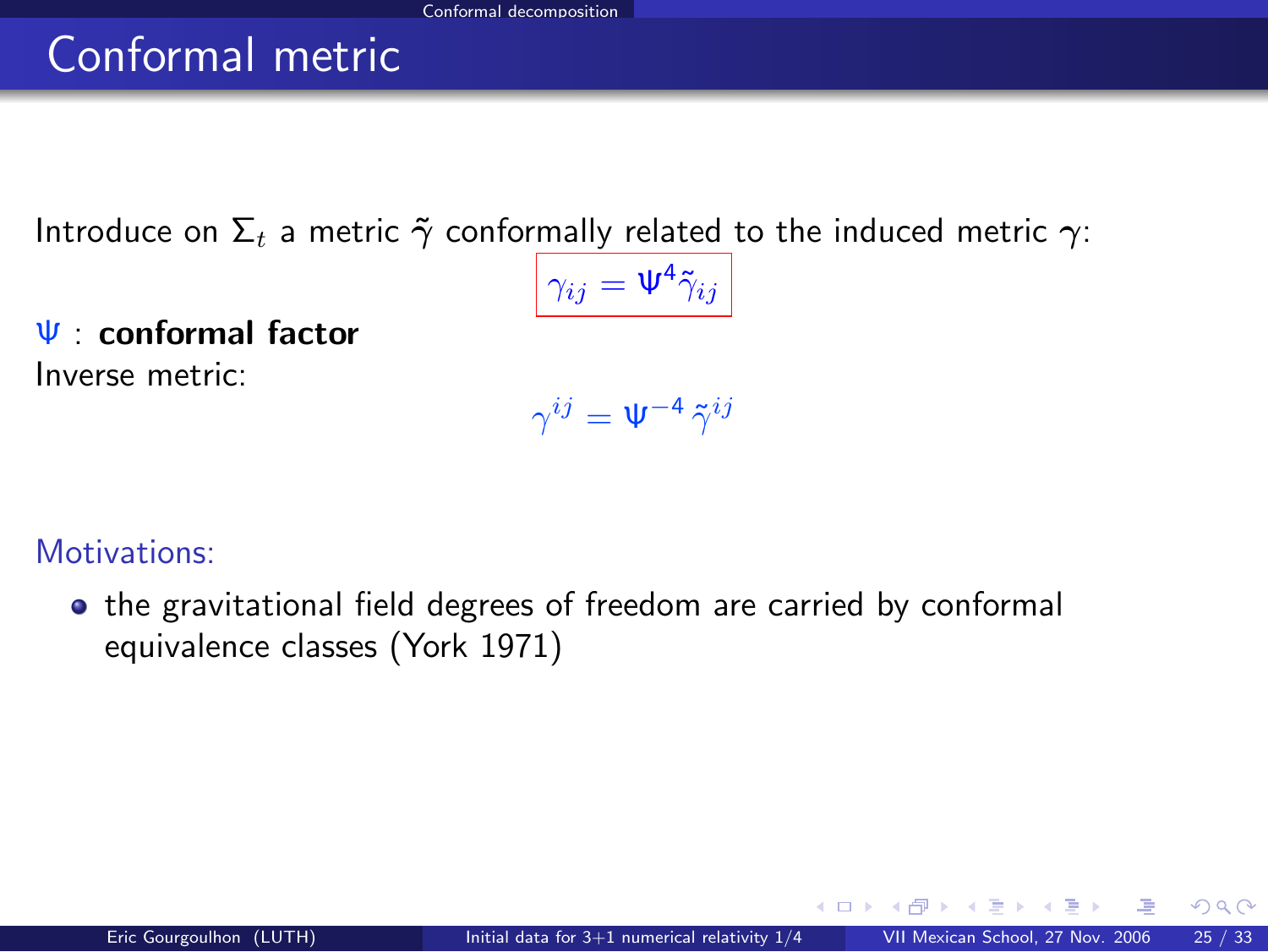# Conformal metric

Introduce on  $\Sigma_t$  a metric  $\tilde{\gamma}$  conformally related to the induced metric  $\gamma$ :

$$
\gamma_{ij}=\Psi^4\tilde{\gamma}_{ij}
$$

Ψ : conformal factor Inverse metric:

 $\gamma^{ij}=\Psi^{-4}\,\tilde{\gamma}^{ij}$ 

Motivations:

- the gravitational field degrees of freedom are carried by conformal equivalence classes (York 1971)
- the conformal decomposition is of great help for preparing initial data as solution of the constraint equations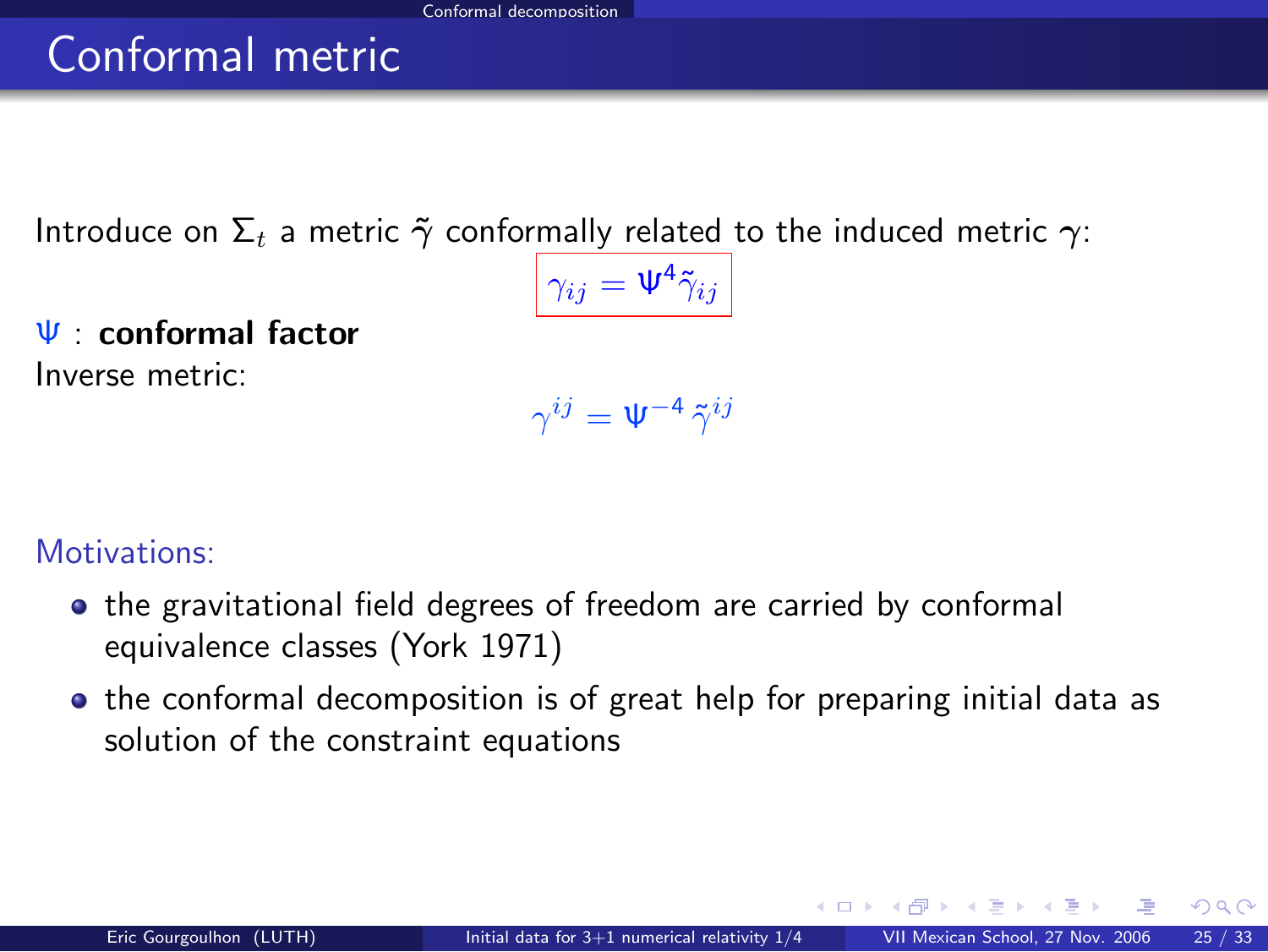# Conformal connection

 $\tilde{\gamma}$  Riemannian metric on  $\Sigma_t$ : it has a unique Levi-Civita connection associated to it:  $\tilde{\bm{D}}\tilde{\bm{\gamma}}=0$ 

Christoffel symbols:  $\tilde{\mathsf{\Gamma}}^{k}_{\ ij}=\frac{1}{2}$  $\frac{1}{2}\tilde{\gamma}^{kl} \left(\frac{\partial \tilde{\gamma}_{lj}}{\partial x^{i}}\right)$  $\frac{\partial \tilde{\gamma}_{lj}}{\partial x^{i}} + \frac{\partial \tilde{\gamma}_{il}}{\partial x^{j}}$  $\frac{\partial \tilde{\gamma}_{il}}{\partial x^j} - \frac{\partial \tilde{\gamma}_{ij}}{\partial x^l}$  $\partial x^l$ λ

Relation between the two connections:

$$
D_k T^{i_1...i_p}_{j_1...j_q} = \tilde{D}_k T^{i_1...i_p}_{j_1...j_q} + \sum_{r=1}^p C^{i_r}_{\ \ kl} T^{i_1...l...i_p}_{j_1...j_q} - \sum_{r=1}^q C^l_{\ \ kj_r} T^{i_1...i_p}_{j_1...l...j_q}
$$
  
with 
$$
C^k_{\ ij} := \Gamma^k_{\ ij} - \tilde{\Gamma}^k_{\ ij}
$$
  
One finds  

$$
C^k_{\ ij} = 2 \left( \delta^k_{\ i} \tilde{D}_j \ln \Psi + \delta^k_{\ j} \tilde{D}_i \ln \Psi - \tilde{D}^k \ln \Psi \tilde{\gamma}_{ij} \right)
$$

Application: divergence relation :  $D_i v^i = \Psi^{-6} \tilde{D}_i \left( \Psi^{6} v^i \right)$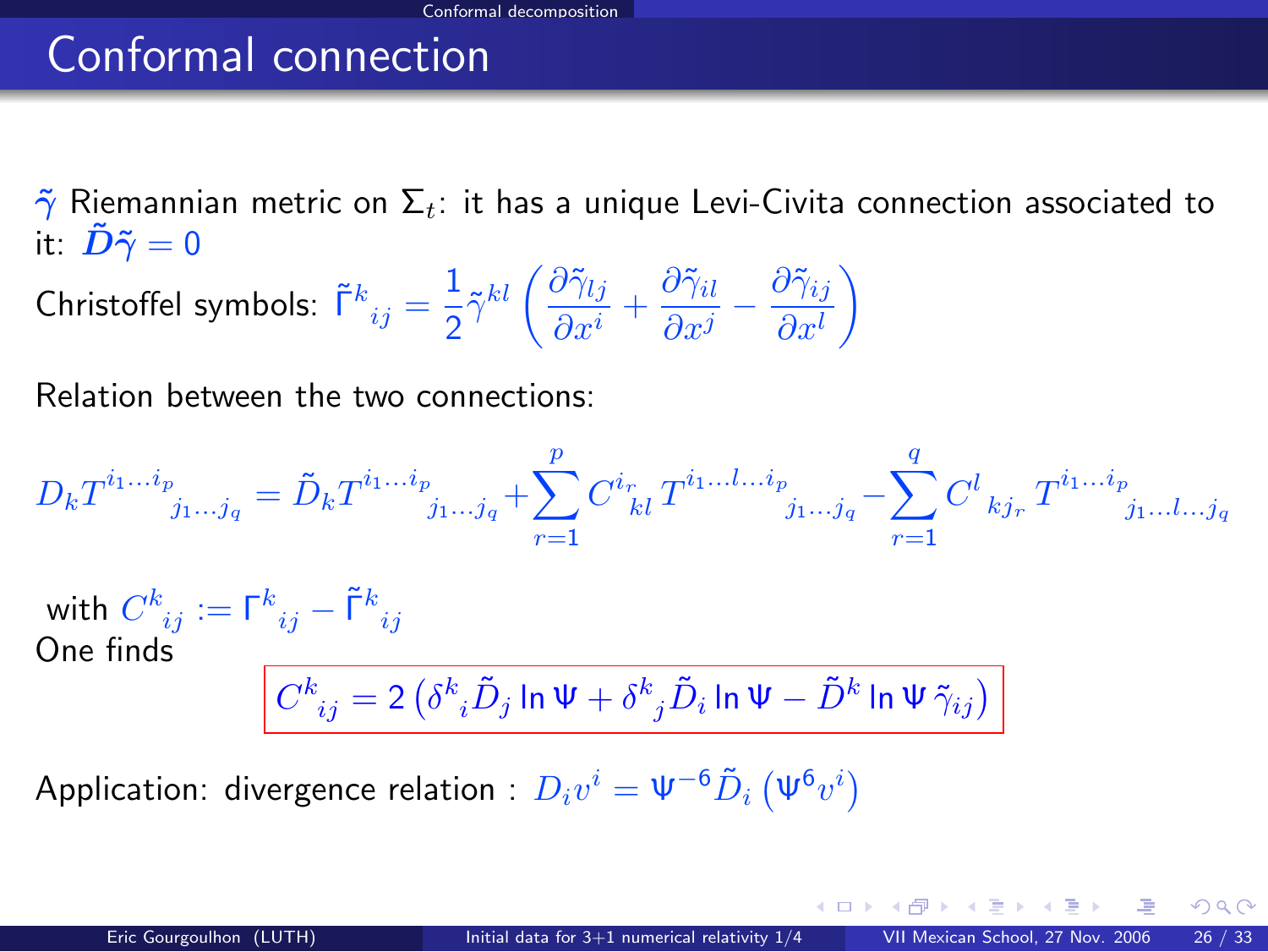# Conformal decomposition of the Ricci tensor

From the Ricci identity:

$$
R_{ij} = \tilde{R}_{ij} + \tilde{D}_k C^k_{\ \ ij} - \tilde{D}_i C^k_{\ \ kj} + C^k_{\ \ ij} C^l_{\ \ lk} - C^k_{\ \ il} C^l_{\ \ kj}
$$

In the present case this formula reduces to

 $R_{ij}=\tilde{R}_{ij}-2\tilde{D}_i\tilde{D}_j$  In  $\Psi-2\tilde{D}_k\tilde{D}^k$  In  $\Psi\,\tilde{\gamma}_{ij}+4\tilde{D}_i$  In  $\Psi\,\tilde{D}_j$  In  $\Psi-4\tilde{D}_k$  In  $\Psi\,\tilde{D}^k$  In  $\Psi\,\tilde{\gamma}_{ij}$ 

Scalar curvature :

<span id="page-41-0"></span>
$$
\boxed{R=\Psi^{-4}\tilde{R}-8\Psi^{-5}\tilde{D}_i\tilde{D}^i\Psi}
$$
 where  $R:=\gamma^{ij}R_{ij}$  and  $\tilde{R}:=\tilde{\gamma}^{ij}\tilde{R}_{ij}$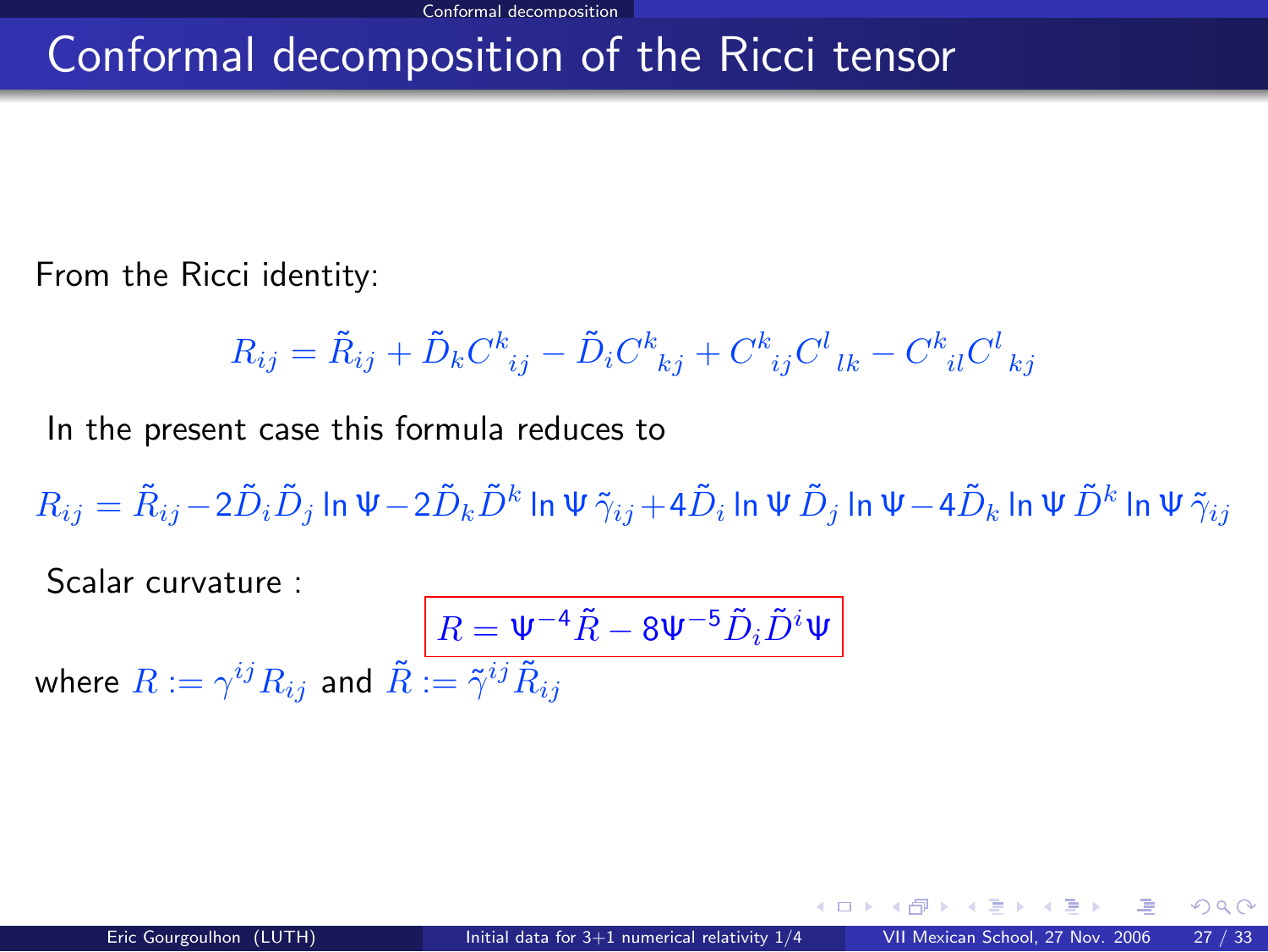# Conformal decomposition of the extrinsic curvature

**•** First step: traceless decomposition:

$$
K^{ij}=:A^{ij}+\frac{1}{3}K\gamma^{ij}
$$

with  $\gamma_{ij}A^{ij}=0$ 

Second step: conformal decomposition of the traceless part:

$$
A^{ij} = \Psi^{\alpha} \tilde{A}^{ij}
$$

with  $\alpha$  to be determined

ຕα∩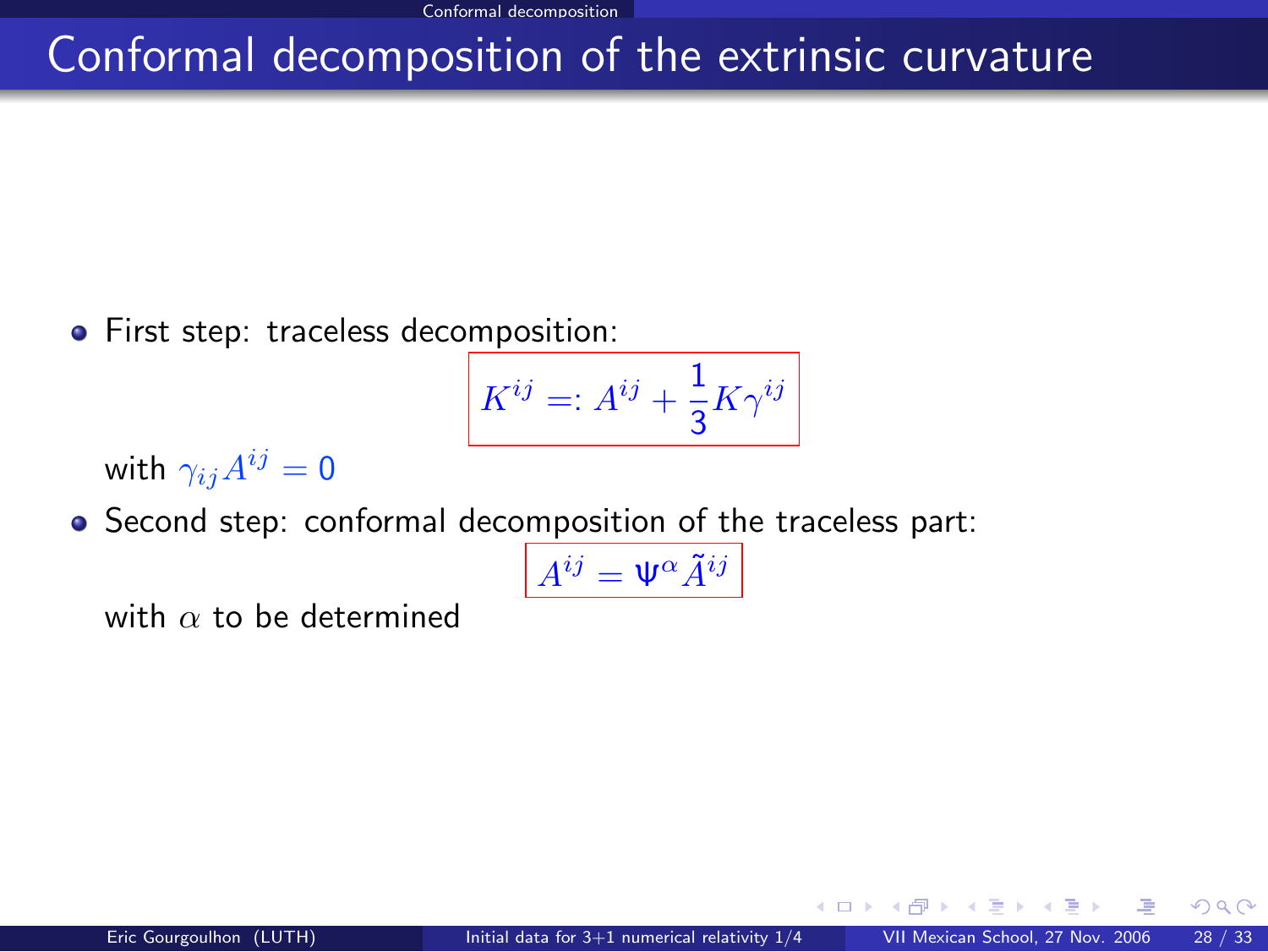# "Time evolution" scaling  $\alpha = -4$

Time evolution of the 3-metric  $\frac{c \cdot \text{remainder}}{\epsilon}$  :  $\left(\frac{\partial}{\partial t} - \mathcal{L}_{\boldsymbol{\beta}}\right) \gamma^{ij} = 2 N K^{ij}$ trace part :  $\left(\frac{\partial}{\partial t} - \mathcal{L}_{\boldsymbol{\beta}} \right)$  In  $\Psi = \frac{1}{6}$  $\left( \tilde{D}_i \beta^i - NK - \frac{\partial}{\partial t} \ln \tilde{\gamma} \right)$ traceless part :  $\left(\frac{\partial}{\partial t} - \mathcal{L}_{\boldsymbol{\beta}}\right) \tilde{\gamma}^{ij} = 2N \Psi^4 A^{ij} + \frac{2}{3}$  $\frac{\epsilon}{3} \tilde{D}_k \beta^k \, \tilde{\gamma}^{ij}$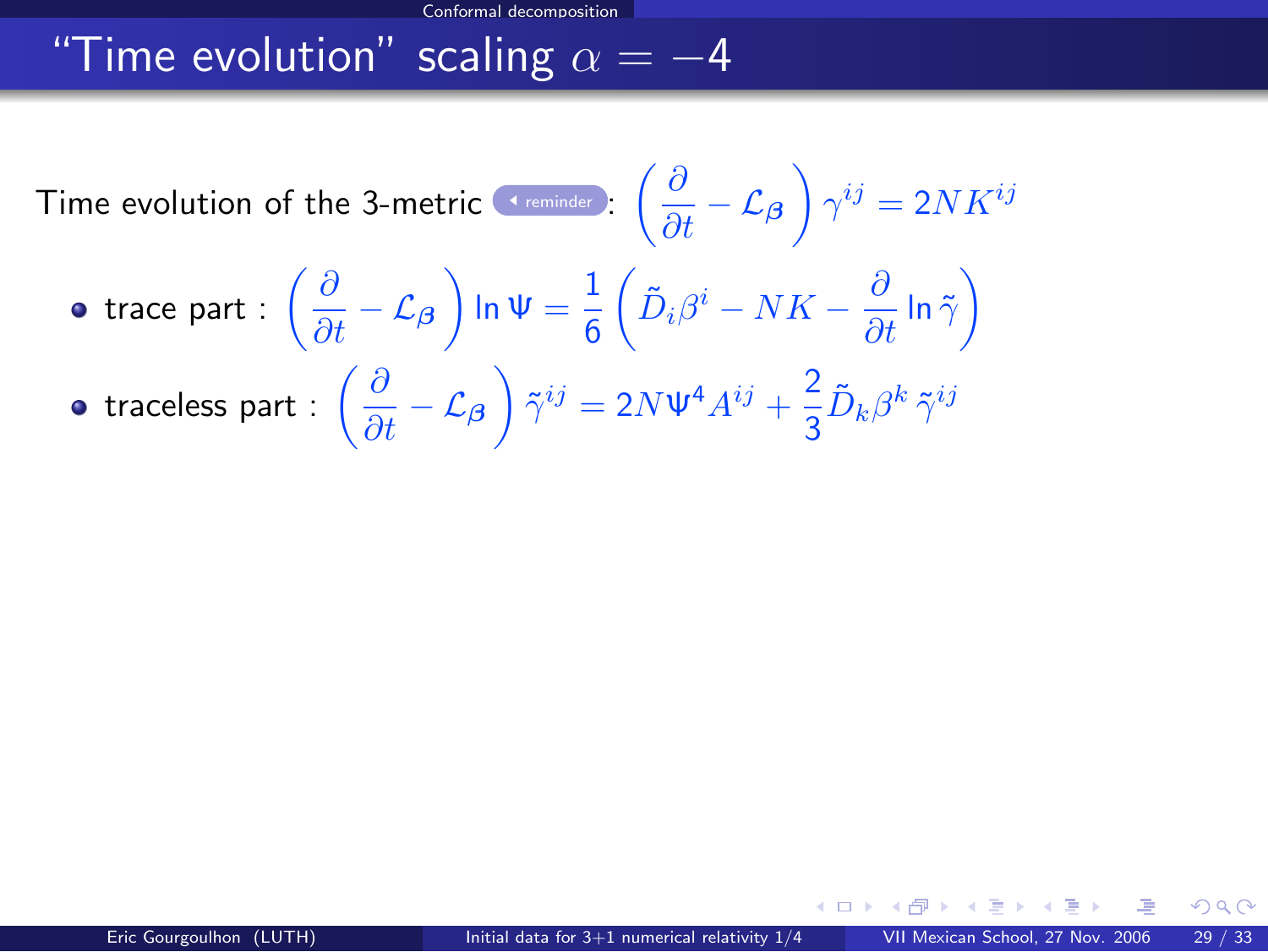# "Time evolution" scaling  $\alpha = -4$

Time evolution of the 3-metric  $\frac{c \cdot \text{remainder}}{\epsilon}$  :  $\left(\frac{\partial}{\partial t} - \mathcal{L}_{\boldsymbol{\beta}}\right) \gamma^{ij} = 2 N K^{ij}$ trace part :  $\left(\frac{\partial}{\partial t} - \mathcal{L}_{\boldsymbol{\beta}} \right)$  In  $\Psi = \frac{1}{6}$  $\left( \tilde{D}_i \beta^i - NK - \frac{\partial}{\partial t} \ln \tilde{\gamma} \right)$ traceless part :  $\left(\frac{\partial}{\partial t} - \mathcal{L}_{\boldsymbol{\beta}}\right) \tilde{\gamma}^{ij} = 2N \Psi^4 A^{ij} + \frac{2}{3}$  $\frac{\epsilon}{3} \tilde{D}_k \beta^k \, \tilde{\gamma}^{ij}$ 

This suggests to introduce

 $\tilde{A}^{ij} := \Psi^4 A^{ij}$ 

(Nakamura 1994)

momentum constraint becomes

$$
\tilde{D}_j \tilde{A}^{ij} + 6 \tilde{A}^{ij} \tilde{D}_j \ln \Psi - \frac{2}{3} \tilde{D}^i K = 8\pi \Psi^4 p^i
$$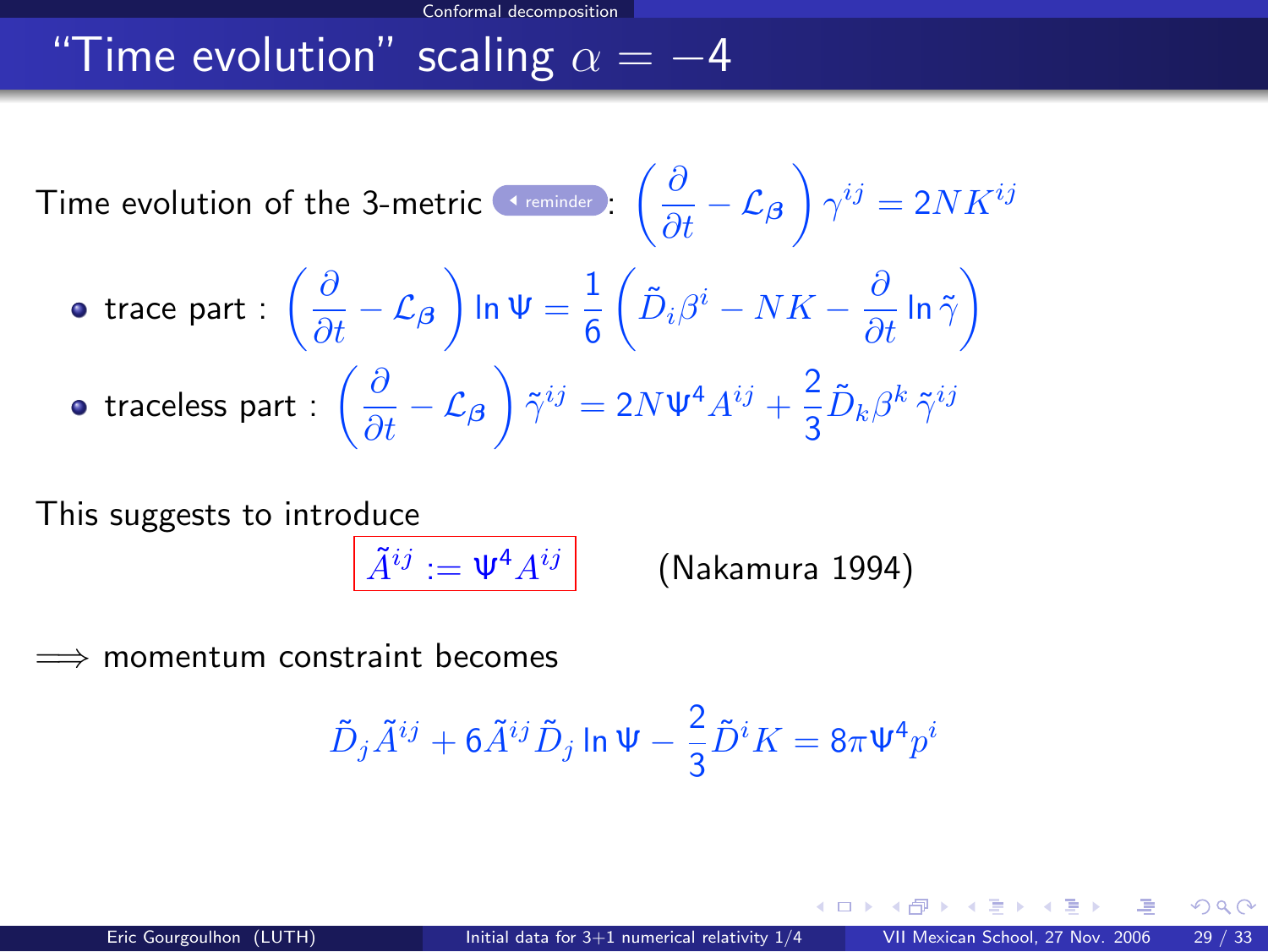#### Conformal decomposition

### "Momentum-constraint" scaling  $\alpha = -10$

Momentum constraint:  $D_i K^{ij} - D^i K = 8\pi p^i$ 

Now  $D_j K^{ij} = D_j A^{ij} + \frac{1}{2}$  $rac{1}{3}D^iK$  and

$$
D_j A^{ij} = \tilde{D}_j A^{ij} + C^i{}_{jk} A^{kj} + C^j{}_{jk} A^{ik}
$$
  
= 
$$
\tilde{D}_j A^{ij} + 2 \left( \delta^i{}_j \tilde{D}_k \ln \Psi + \delta^i{}_k \tilde{D}_j \ln \Psi - \tilde{D}^i \ln \Psi \tilde{\gamma}_{jk} \right) A^{kj} + 6 \tilde{D}_k \ln \Psi A^{ik}
$$
  
= 
$$
\tilde{D}_j A^{ij} + 10 A^{ij} \tilde{D}_j \ln \Psi - 2 \tilde{D}^i \ln \Psi \underbrace{\tilde{\gamma}_{jk} A^{jk}}_{=0}
$$

Hence  $D_j A^{ij} = \Psi^{-10} \tilde{D}_j \left( \Psi^{10} A^{ij} \right)$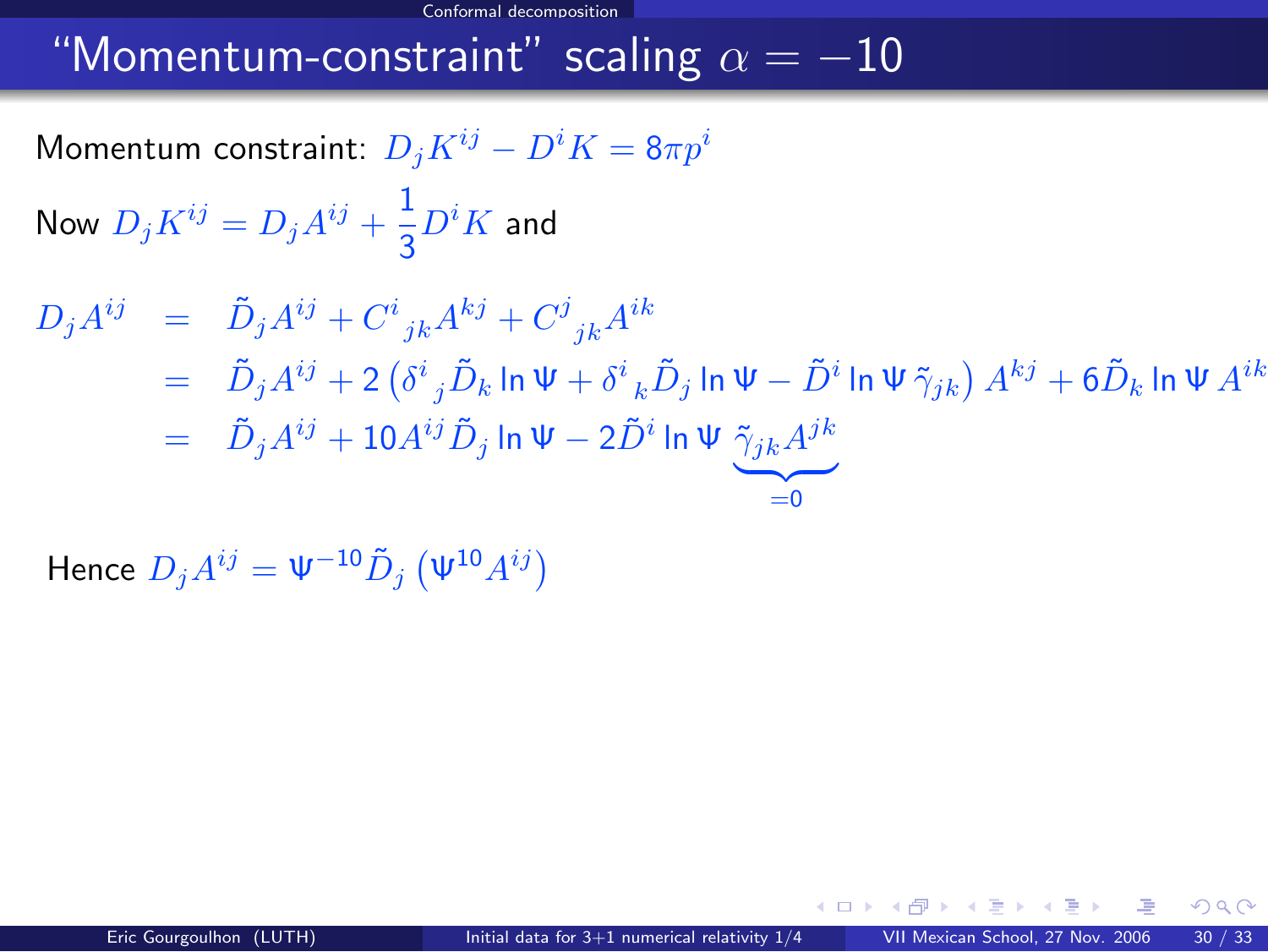#### Conformal decomposition

## "Momentum-constraint" scaling  $\alpha = -10$

Momentum constraint:  $D_i K^{ij} - D^i K = 8\pi p^i$ 

Now  $D_j K^{ij} = D_j A^{ij} + \frac{1}{2}$  $rac{1}{3}D^iK$  and

$$
D_j A^{ij} = \tilde{D}_j A^{ij} + C^i{}_{jk} A^{kj} + C^j{}_{jk} A^{ik}
$$
  
= 
$$
\tilde{D}_j A^{ij} + 2 \left( \delta^i{}_j \tilde{D}_k \ln \Psi + \delta^i{}_k \tilde{D}_j \ln \Psi - \tilde{D}^i \ln \Psi \tilde{\gamma}_{jk} \right) A^{kj} + 6 \tilde{D}_k \ln \Psi A^{ik}
$$
  
= 
$$
\tilde{D}_j A^{ij} + 10 A^{ij} \tilde{D}_j \ln \Psi - 2 \tilde{D}^i \ln \Psi \underbrace{\tilde{\gamma}_{jk} A^{jk}}_{=0}
$$

Hence  $D_j A^{ij} = \Psi^{-10} \tilde{D}_j \left( \Psi^{10} A^{ij} \right)$ 

This suggests to introduce

$$
\widehat{A}^{ij} := \Psi^{10} A^{ij} \qquad \qquad \text{(Lichnerowicz 1944)}
$$

momentum constraint becomes

$$
\tilde{D}_j\hat{A}^{ij}-\frac{2}{3}\Psi^6\tilde{D}^iK=8\pi\Psi^{10}p^i
$$

400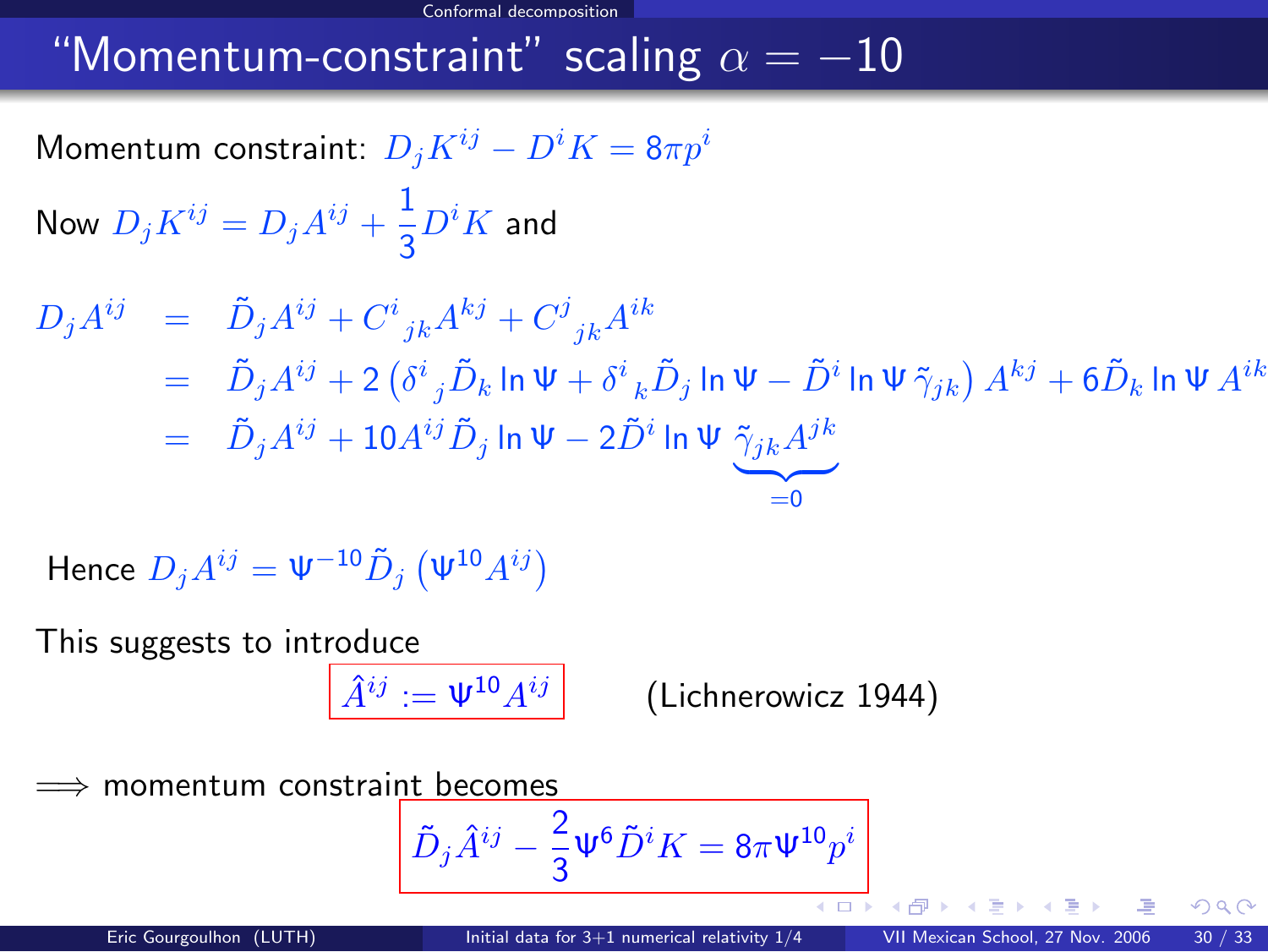### Hamiltonian constraint as the Lichnerowicz equation

Hamiltonian constraint:  $R + K^2 - K_{ij}K^{ij} = 16\pi E$ 

Now (1.2.2) Show that 
$$
R = \Psi^{-4}\tilde{R} - 8\Psi^{-5}\tilde{D}_i\tilde{D}^i\Psi
$$
 and  $K_{ij}K^{ij} = \Psi^{-12}\hat{A}_{ij}\hat{A}^{ij} + \frac{K^2}{3}$ 

so that

$$
\tilde{D}_i\tilde{D}^i\Psi-\frac{1}{8}\tilde{R}\Psi+\frac{1}{8}\hat{A}_{ij}\hat{A}^{ij}\,\Psi^{-7}+\left(2\pi E-\frac{1}{12}K^2\right)\Psi^5=0
$$

This is Lichnerowicz equation (or Lichnerowicz-York equation).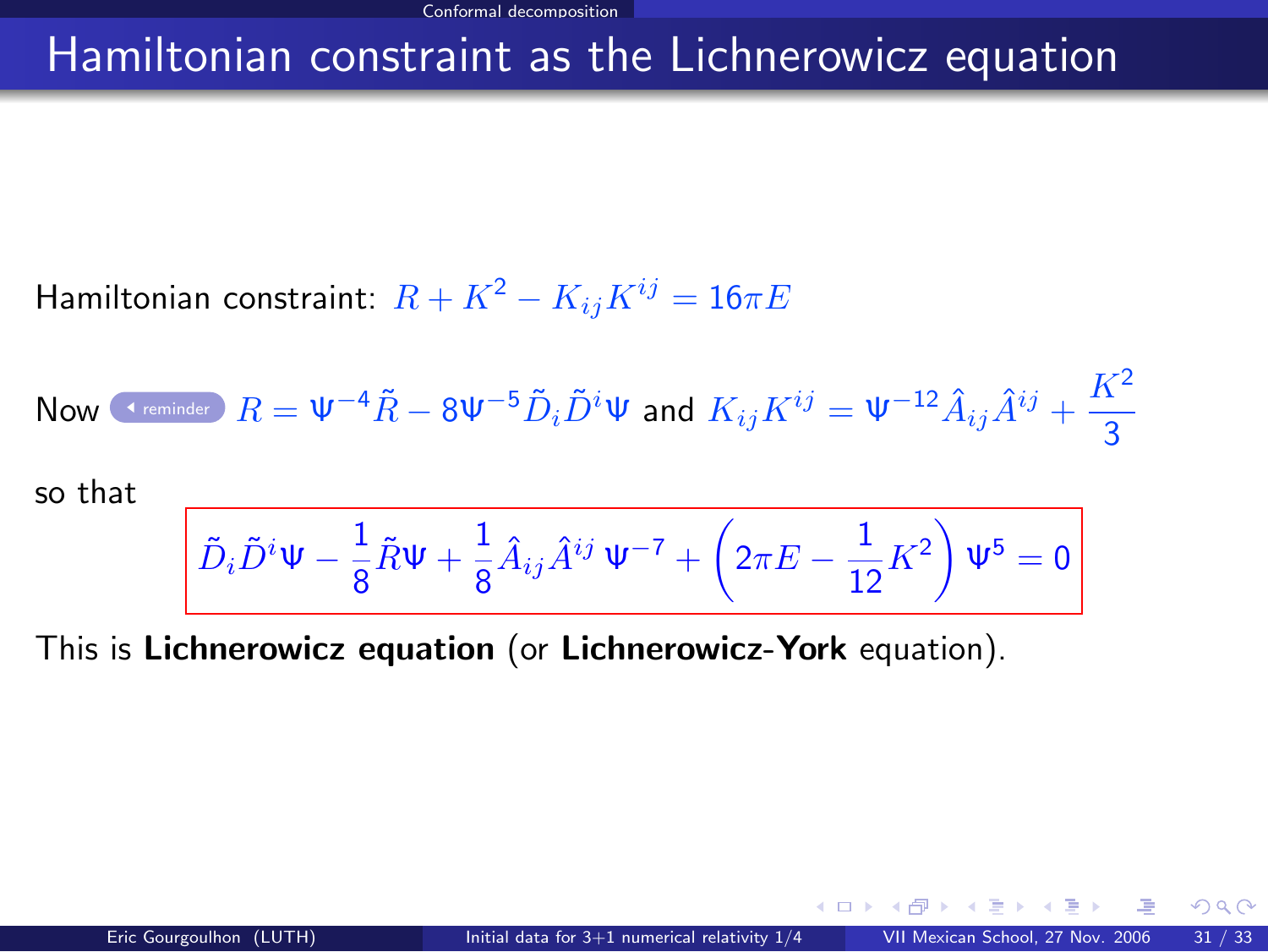#### Conformal decomposition

# Summary: conformal 3+1 Einstein system

Version  $\alpha = -4$  (Shibata & Nakamura 1995):

$$
\left(\frac{\partial}{\partial t} - \mathcal{L}_{\beta}\right) \Psi = \frac{\Psi}{6} \left(\tilde{D}_{i}\beta^{i} - NK - \frac{\partial}{\partial t} \ln \tilde{\gamma}\right)
$$
  

$$
\left(\frac{\partial}{\partial t} - \mathcal{L}_{\beta}\right) \tilde{\gamma}^{ij} = 2N \tilde{A}^{ij} + \frac{2}{3} \tilde{D}_{k}\beta^{k} \tilde{\gamma}^{ij}
$$
  

$$
\left(\frac{\partial}{\partial t} - \mathcal{L}_{\beta}\right) K = -\Psi^{-4} \left(\tilde{D}_{i}\tilde{D}^{i}N + 2\tilde{D}_{i} \ln \Psi \tilde{D}^{i}N\right)
$$

$$
+ N \left[4\pi (E + S) + \tilde{A}_{ij}\tilde{A}^{ij} + \frac{K^{2}}{3}\right]
$$
  

$$
\left(\frac{\partial}{\partial t} - \mathcal{L}_{\beta}\right) \tilde{A}^{ij} = \Psi^{-4} \left[N \left(\tilde{R}^{ij} - 2\tilde{D}^{i}\tilde{D}^{j} \ln \Psi\right) - \tilde{D}^{i}\tilde{D}^{j}N\right] + \cdots
$$
  

$$
\left\{\begin{array}{l} \tilde{D}_{i}\tilde{D}^{i}\Psi - \frac{1}{8}\tilde{R}\Psi + \left(\frac{1}{8}\tilde{A}_{ij}\tilde{A}^{ij} - \frac{1}{12}K^{2} + 2\pi E\right)\Psi^{5} = 0\\ \tilde{D}_{j}\tilde{A}^{ij} + 6\tilde{A}^{ij}\tilde{D}_{j} \ln \Psi - \frac{2}{3}\tilde{D}^{i}K = 8\pi \Psi^{4}p^{i}
$$

 $\left\{ \begin{array}{ccc} \square & \rightarrow & \left\{ \bigcap \mathbb{P} \right\} & \left\{ \begin{array}{ccc} \square & \rightarrow & \left\{ \end{array} \right\} \end{array} \right.$ 

 $299$